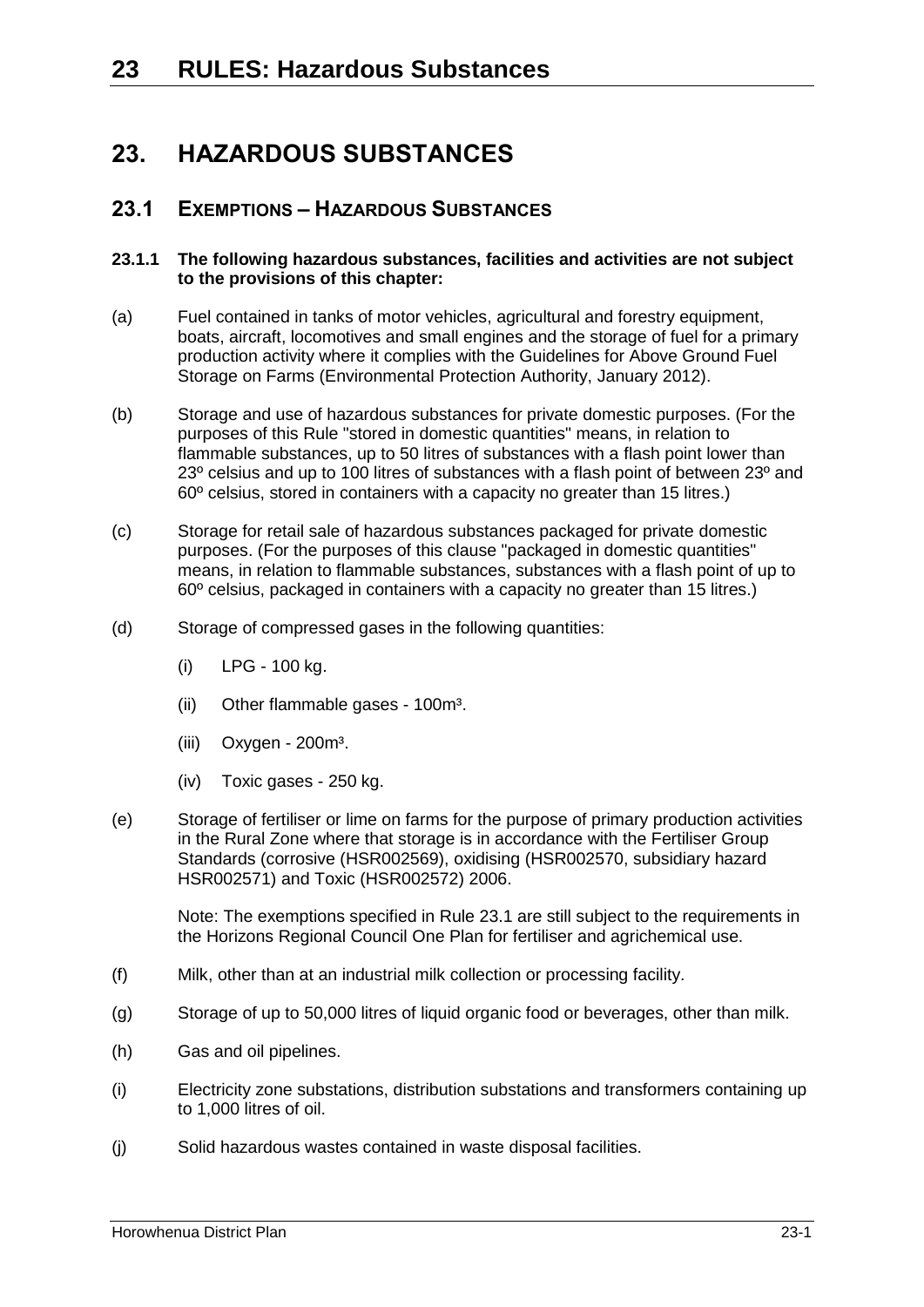- (k) Trade waste or sewage stored, transported, treated or disposed of, in trade waste sewage treatment or disposal facilities authorised by Council or Horizons Regional Council.
- (l) Facilities using genetically modified or new organisms.
- (m) Use and storage of agrichemicals covered by, and in accordance with New Zealand Standard 8409:2004 Management of Agrichemicals.

#### **Explanation and Reasons**

*The exemptions cover hazardous substances held or used in such a manner that control by this part of the District Plan is not warranted. This is either because of the small quantities of substances involved, or the impracticality of exercising control, or because industry codes of practice provide adequate levels of security, or because controls under other parts of the RMA and other legislation deal with the hazard.* 

### **23.2 PERMITTED ACTIVITIES**

#### **23.2.1 The following activities shall be Permitted Activities, provided they comply with all of the Conditions for Permitted Activities:**

- (a) Any activity listed as a permitted activity in the relevant zone and involves the storage of hazardous substances which are not identified in Chapter 23: Hazardous Substances Appendix 1 - 'Table 23-1: Classification of Hazardous Substances'.
- <span id="page-1-0"></span>(b) Any activity listed as a permitted activity in the relevant zone and involves the storage of hazardous substances in quantities not exceeding those specified in the permitted column in Chapter 23: Hazardous Substances Appendix 1 - 'Table 23-2: Quantity Limits for Hazardous Substances' for the relevant zone.

### **23.3 CONTROLLED ACTIVITIES**

#### **23.3.1 The following activities shall be Controlled Activities:**

- (a) The retail sale of fuel, up to a storage of 100,000 litres of petrol and up to 50,000 litres of diesel in all zones in underground storage tanks, provided it can be demonstrated that the following Codes of Practice are adhered to:
	- Below Ground Stationary Container Systems for Petroleum Design and Installation HSNOCOP 44, EPA, 2012.
	- Below Ground Stationary Container Systems for Petroleum Operation HSNOCOP 45, EPA, 2012.
- (b) The retail sale of LPG, with a storage of up to six tonnes (in either single vessel storage or in an exchange facility for portable LPG cylinders), provided it can be demonstrated that the following standard is adhered to: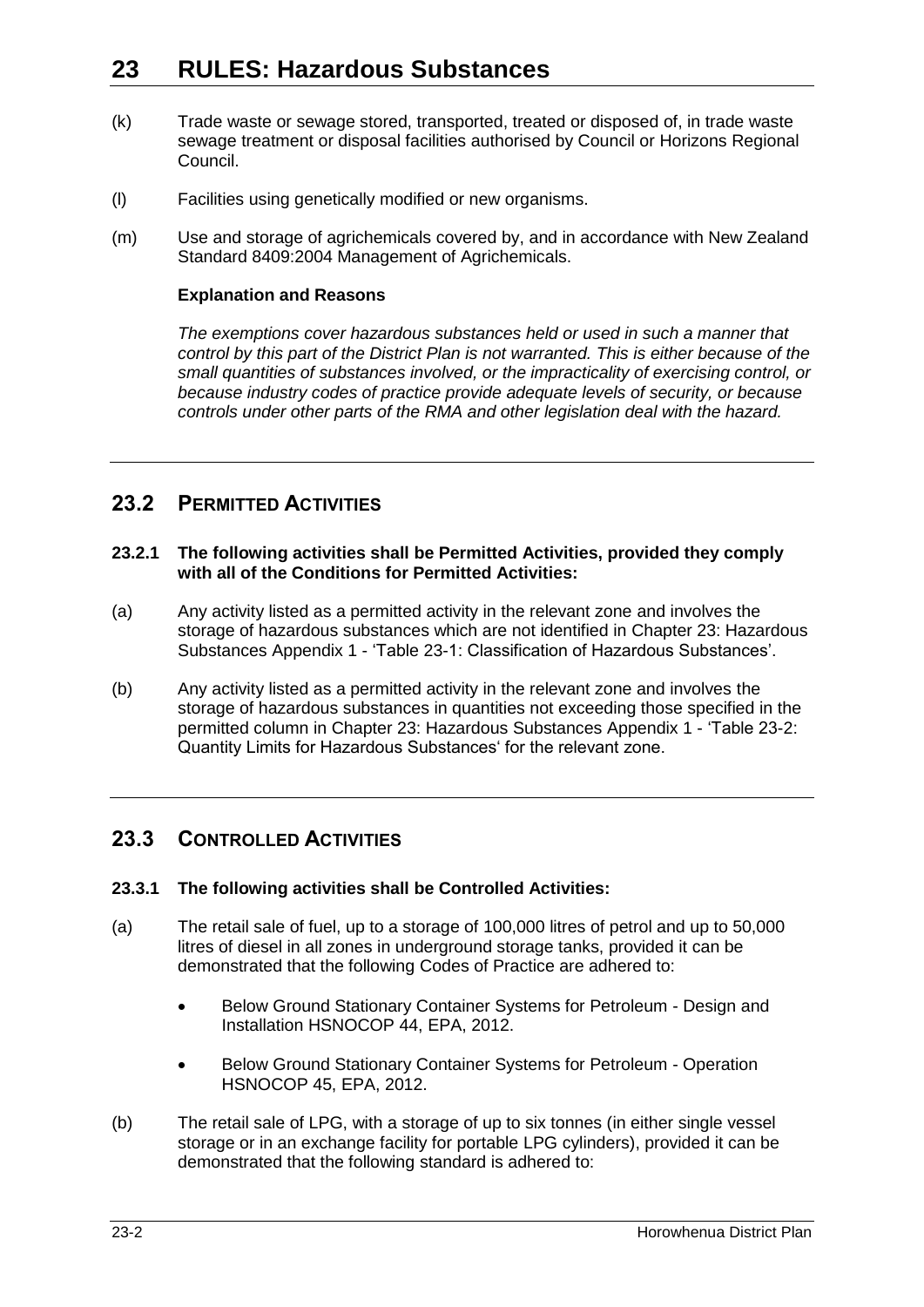Australian and New Zealand Standard 1596:2008 Storage and Handling of LP Gas.

### **23.4 RESTRICTED DISCRETIONARY ACTIVITIES**

#### **23.4.1 The following activities shall be Restricted Discretionary Activities:**

- (a) Any activity listed as a permitted activity in the relevant zone and does not comply with any of the conditions for permitted activities in Rule [23.6.](#page-2-0)
- (b) Any activity listed as a permitted activity in the relevant zone and involves the storage of hazardous substances in quantities exceeding those specified in the permitted column but not exceeding those specified in the discretionary column identified in Chapter 23: Hazardous Substances Appendix 1 - 'Table 23-2: Quantity Limits for Hazardous Substances' for the relevant zone.

### **23.5 DISCRETIONARY ACTIVITIES**

#### **23.5.1 The following activities shall be a Discretionary Activity:**

- (a) Any activity listed as a permitted activity in the relevant zone and involves the storage of hazardous substances in quantities exceeding those specified in the discretionary column identified in Chapter 23: Hazardous Substances Appendix 1 - 'Table 23-2: Quantity Limits for Hazardous Substances' for the relevant zone.
- (b) The retail sale of fuel in all zones where the storage of petrol in underground storage tanks exceeds 100,000 litres or the storage of diesel in underground storage tanks exceeds 50,000 litres of diesel.
- (c) The retail sale of LPG where the storage of LPG exceeds six tonnes (involving either single or multi vessel storage).

#### <span id="page-2-0"></span>**23.6 CONDITIONS FOR PERMITTED ACTIVITIES**

#### **23.6.1 Site Design**

- (a) Any part of a hazardous facility which is involved in the manufacture, mixing, packaging, storage, loading, unloading, transfer, use or handling of hazardous substances must be designed, constructed and operated in a manner which prevents:
	- (i) The occurrence of any off-site adverse effects from the above listed activities on people, ecosystems, physical structures and/or other parts of the environment unless permitted by a resource consent; and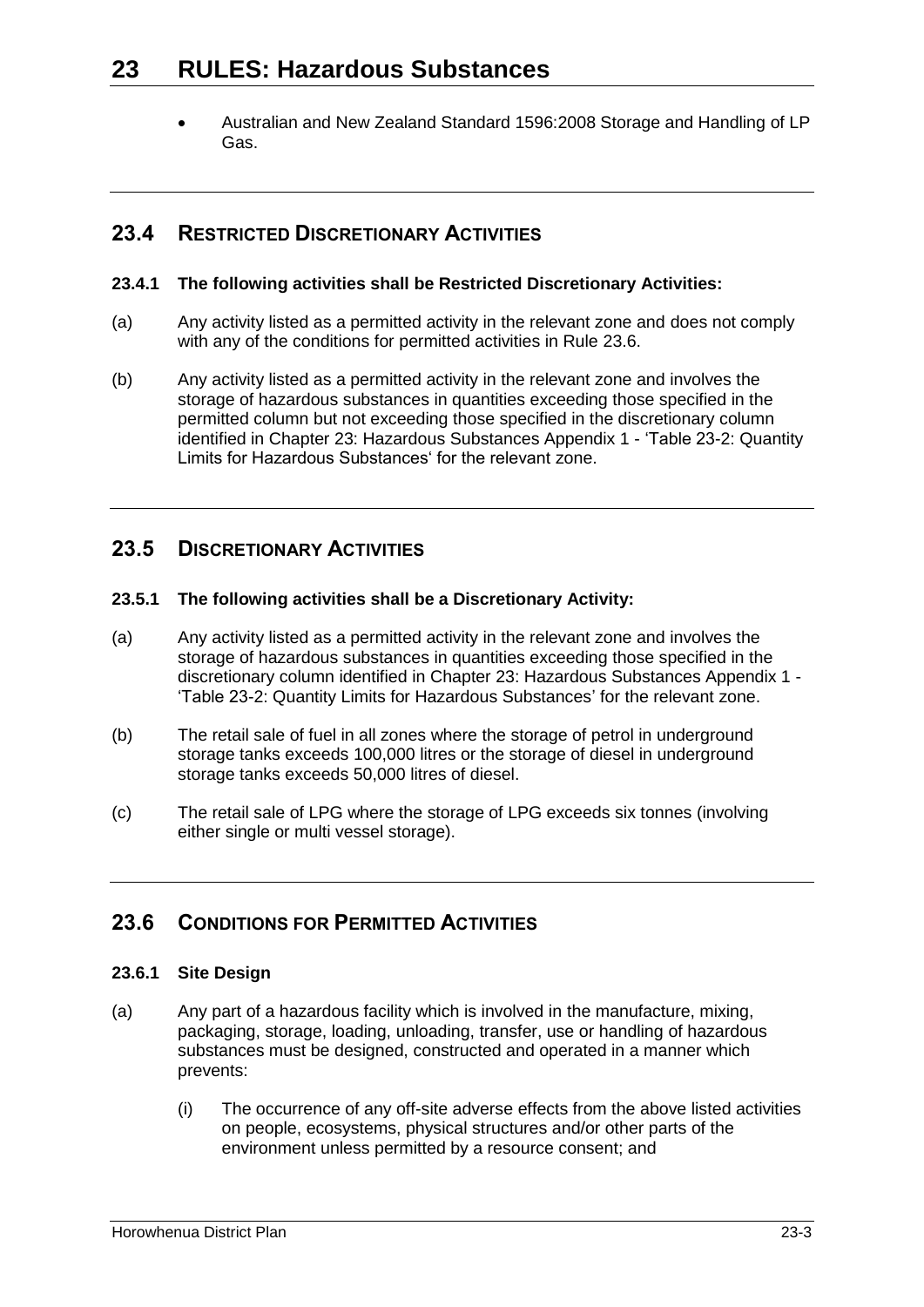(ii) The contamination of air, land and/or water (including groundwater, potable water supplies and surface waters) in the event of a spill or other type of release of hazardous substances.

#### **23.6.2 Site Layout**

(a) The hazardous facility must be designed in a manner to ensure that separation between on-site facilities and the property boundary is sufficient for the adequate protection of neighbouring facilities, land uses and sensitive environments.

#### **23.6.3 Storage of Hazardous Substances**

- (a) The storage of any hazardous substances must be carried out in a manner that prevents:
	- (i) The unintentional release of the hazardous substance; and
	- (ii) The accumulation of any liquid or solid spills or fugitive vapours and gases in enclosed off-site areas.
- (b) There shall be no storage of hazardous substances within 20 metres of the landward edge of the beds Waipunahau (Lake Horowhenua) and the Hokio Stream.

#### **23.6.4 Site Drainage Systems**

(a) Site drainage systems for any hazardous facility must be designed, constructed and operated in a manner that prevents the entry or discharge of hazardous substances into the stormwater and/or wastewater systems unless permitted by the network utility operator.

Note: Suitable means of compliance includes clearly identified stormwater grates and access holes, roofing, sloped pavements, interceptor drains, containment and diversion valves, oil-water separators, sumps and similar systems.

#### **23.6.5 Spill Containment Systems**

- (a) Any parts of the hazardous facility site where a hazardous substance spill may occur must be serviced by suitable spill containment systems that are:
	- (i) constructed from impervious materials resistant to the hazardous substances used, stored, manufactured, mixed, packaged, loaded, unloaded or otherwise handled on the site and for liquid hazardous substances:
		- able to contain the maximum volume of the largest tank present plus an allowance for stormwater or fire water; or
		- for drums or other smaller containers, able to contain 50 percent of the maximum volume of substances stored plus an allowance for stormwater or fire water; and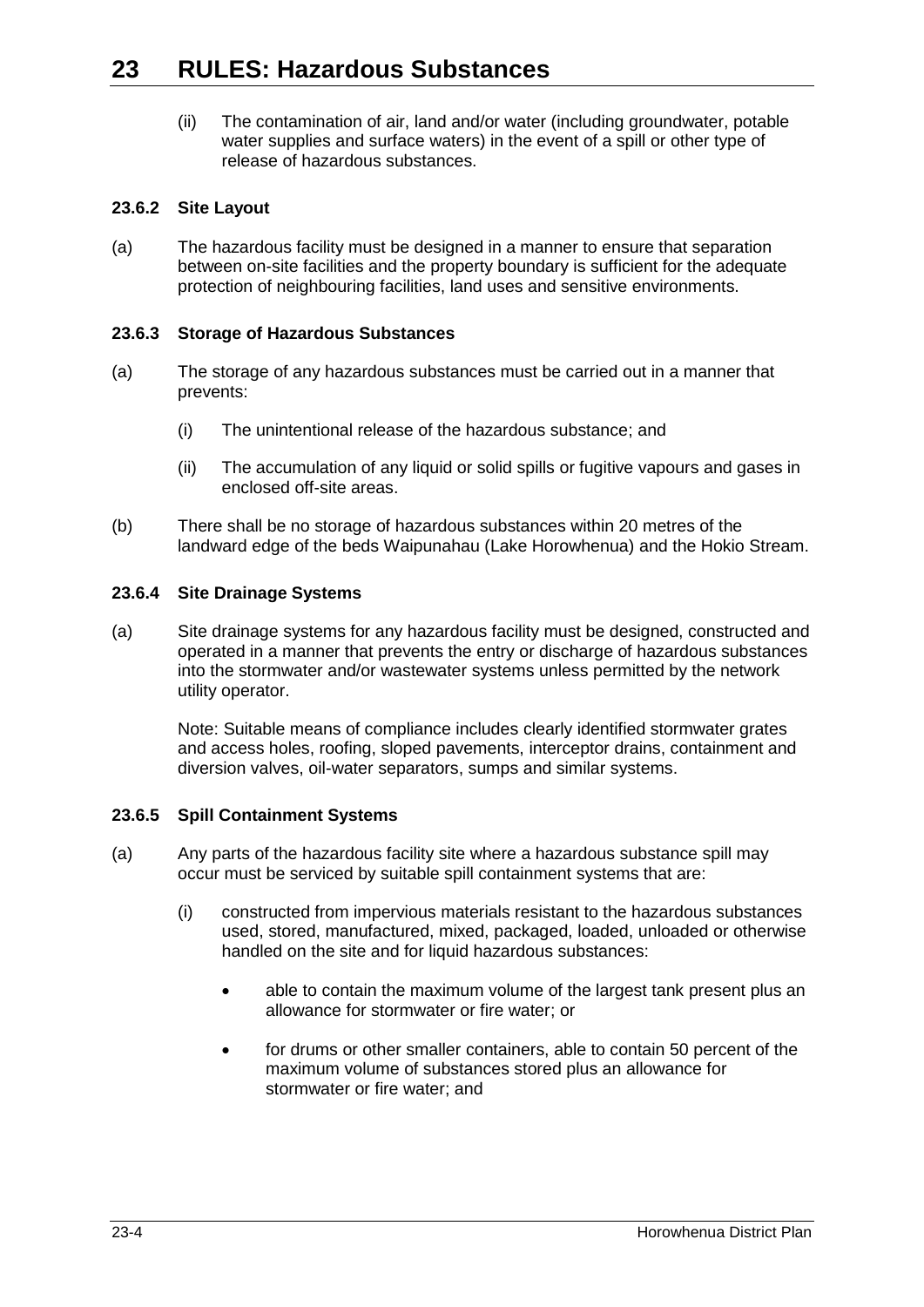(ii) able to prevent the entry of any spill or other unintentional release of hazardous substances, or any contaminated stormwater and/or fire water into site drainage systems unless permitted by a network utility operator.

Note: Suitable means of compliance include graded floors and surfaces, bunding, roofing, sumps, fire water catchments, overfill protection and alarms, and similar systems.

#### **23.6.6 Stormwater**

(a) All stormwater grates on the site of any hazardous facility shall be clearly labelled "stormwater only".

#### **23.6.7 Washdown Areas**

Any part of the hazardous facility site where vehicles, equipment or containers that are or may have become contaminated with hazardous substances are washed, must be designed, constructed and managed to prevent any contaminated wash water from:

- (i) Entry or discharge into the stormwater drainage or the wastewater systems unless permitted by the relevant network utility operator; and
- (ii) Discharge into or onto land and/or water (including groundwater and potable water supplies) unless specifically provided for in a resource consent for the discharge of contaminants.

Note: Suitable means of compliance include roofing, sloped pavements, interceptor drains, containment and diversion valves, oil-water separators, sumps and similar systems.

#### <span id="page-4-0"></span>**23.6.8 Underground Storage Tanks**

- (a) Underground storage tanks shall be designed, constructed and managed to prevent any leakage and spills.
- (b) The design, construction and procedures to ensure ongoing management of underground tanks for the storage of petroleum products shall be certified by suitably qualified professional.

Note: The following may assist in complying with Rule [23.6.8:](#page-4-0)

- (i) Using materials that are resistant to the hazardous substances concerned
- (ii) Using secondary containment facilities in areas of environmental sensitivity
- (iii) Providing leak detection or monitoring system which capable of detecting a failure or breach in the structural integrity of the primary containment vessel
- (iv) Adherence to the Codes of Practice for 'Below Ground Stationary Container Systems for Petroleum - Design and Installation: HSNOCOP 44, EPA, 2012' and 'Below Ground Stationary Container Systems for Petroleum – Operation: HSNOCOP 45, EPA, 2012'.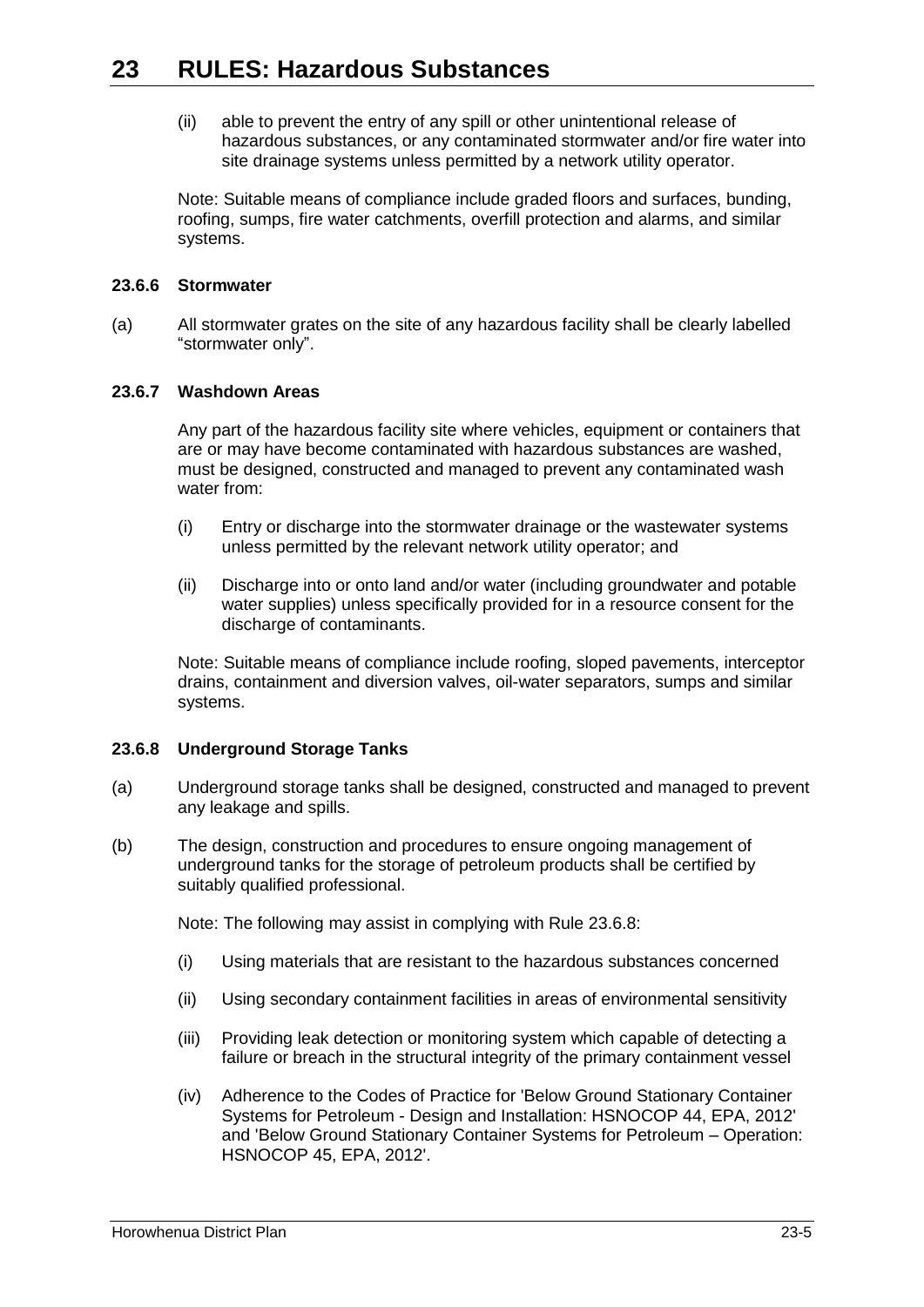#### **23.6.9 Signage**

(a) Any hazardous facility shall install signs and labels to communicate the nature of the substances stored, used or otherwise handled.

#### **23.6.10 Waste Management**

- (a) Any process waste or waste containing hazardous substances shall be managed to prevent:
	- (i) The waste entering or discharging into the stormwater drainage system
	- (ii) The waste entering or discharging into the wastewater system unless permitted by the utility operator
	- (iii) The waste discharging into or onto land and/or water (including groundwater and potable water supplies) unless specifically provided for in a resource consent for the discharge of contaminants.
- (b) The storage and management of any process waste or waste containing hazardous substance on the site shall at all times comply with the performance standards specified for hazardous substances.
- (c) All waste containing hazardous substances shall be disposed of to facilities holding the necessary consents, or be serviced by a registered waste disposal contractor.

### **23.7 MATTERS OF CONTROL FOR CONTROLLED ACTIVITIES**

The matters over which Council has reserved its control for each controlled activity are listed below.

#### **23.7.1 Retail Sale of Fuel and LPG**

#### (a) Controlled Matters

The Council reserves control over the following matters:

- (i) Location, site layout, and siting and design of structures, including materials, floors and yard surfaces.
- (ii) Installation and operation of the facility.
- (iii) Spill contingency and emergency management.
- (iv) Non-structural measures to be taken to minimise the risk of adverse effects on the environment.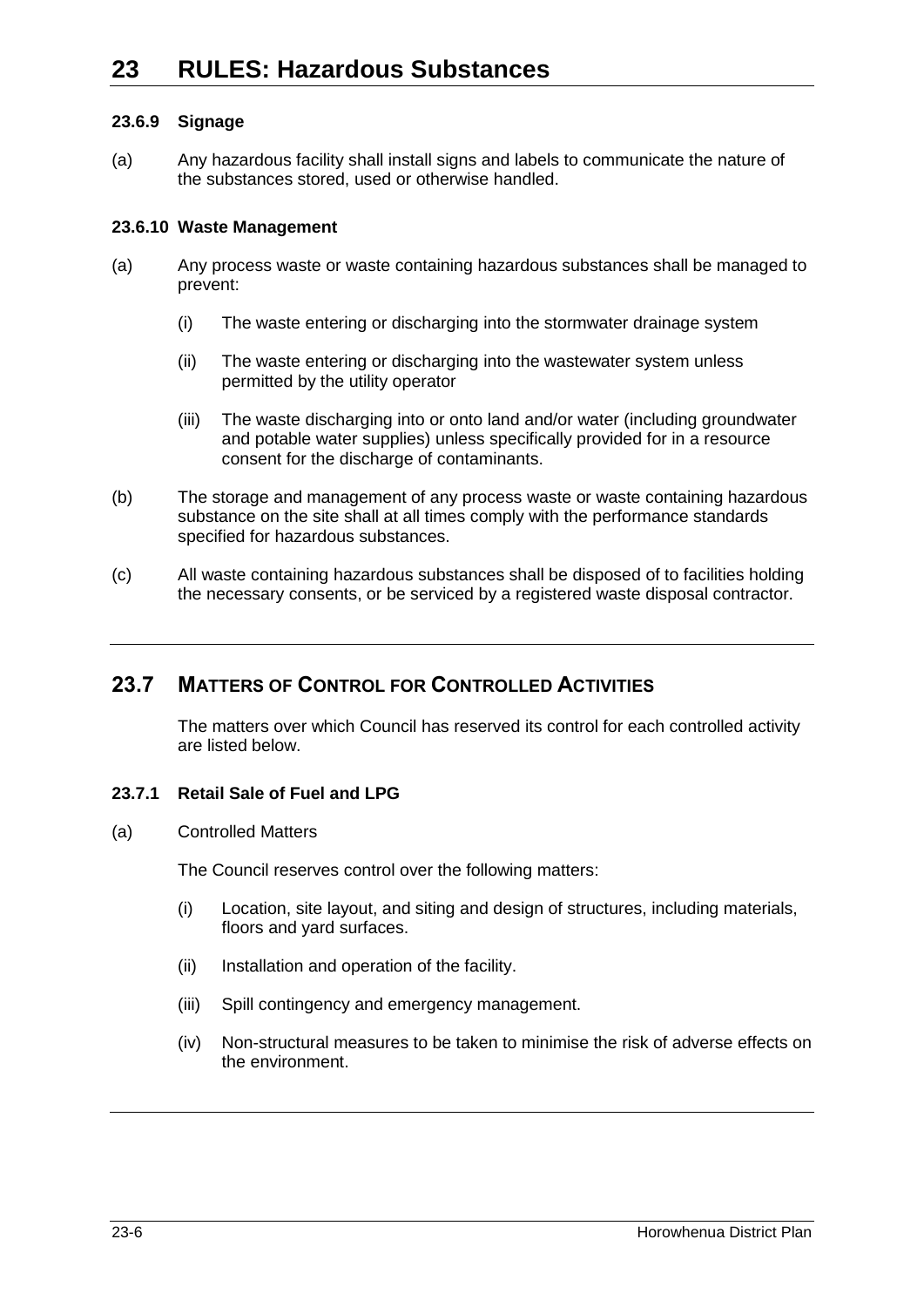### **23.8 MATTERS OF DISCRETION FOR RESTRICTED DISCRETIONARY ACTIVITIES**

The matters over which Council has restricted its discretion for each restricted discretionary activity are detailed below:

#### **23.8.1 Non-compliance with Permitted Activity Conditions (Rule [23.6\)](#page-2-0) or Exceeding Permitted Activity Quantities set out in Rule [23.2.1\(b\):](#page-1-0)**

- (a) Matters of Discretion
	- (i) Avoiding, remedying or mitigating of any effects deriving from the noncompliance with the particular condition(s) that is not met.
	- (ii) Effects and risks to the surrounding environment, including consideration of the pattern of subdivision, land use (particular sensitive activities), roading or infrastructure services in the locality.
	- (iii) Conditions relating to the hazardous substance that the application relates to.
	- (iv) Spill contingency and emergency management.
	- (v) Adherence to health and safety and/or environmental management systems, including relevant Codes of Practice.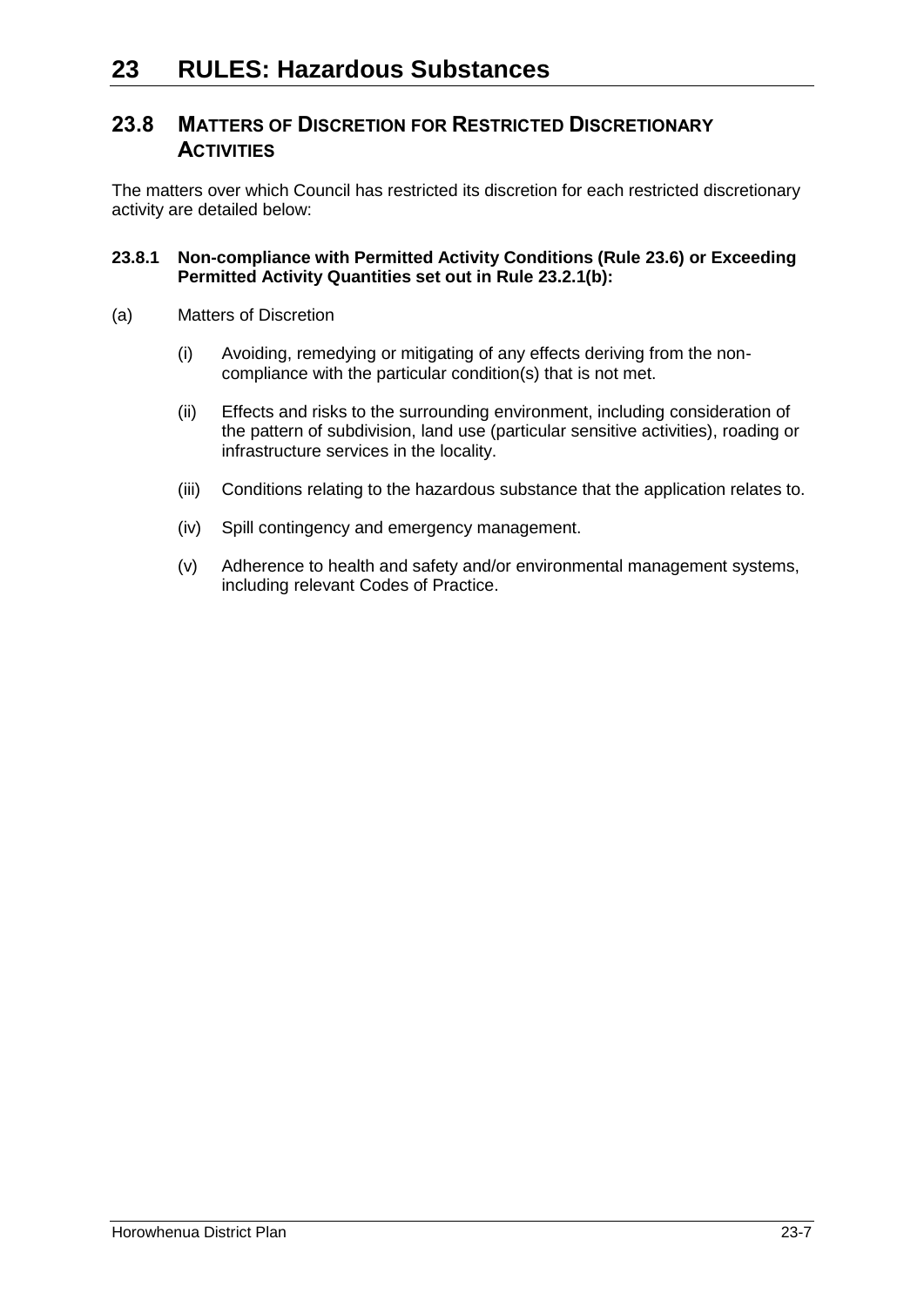## **Appendix 1: Hazardous Substances Classification and Quantity**

The full description of HSNO classes, sub-classes and categories as well as explanations of terms used are contained in the Hazardous Substances Regulations. Detailed information on the application of the HSNO classification system to individual substances is available from the Environmental Protection Authority (EPA).

The Tables in this Appendix are intended only for defining the status of a proposed land use activity under the RMA, and not for any purpose under HSNO or other legislation.

It is important to note that:

- A number of HSNO classes or sub-classes that do not have a significant hazard rating in the land-use planning context are omitted from the Tables.
- Where a substance has more than one HSNO subclass applied the quantity limit for storage as a permitted activity will be based on the most restrictive threshold for that substance in Table 23-2.
- Examples of common substances are given only as an indication of substances with hazardous characteristics that may be associated with land use in the District.

Table 23-1 below sets out a description of the classification of hazardous substances, whilst Table 23-2 sets out the quantity limits for each type of hazardous substance in the different zones.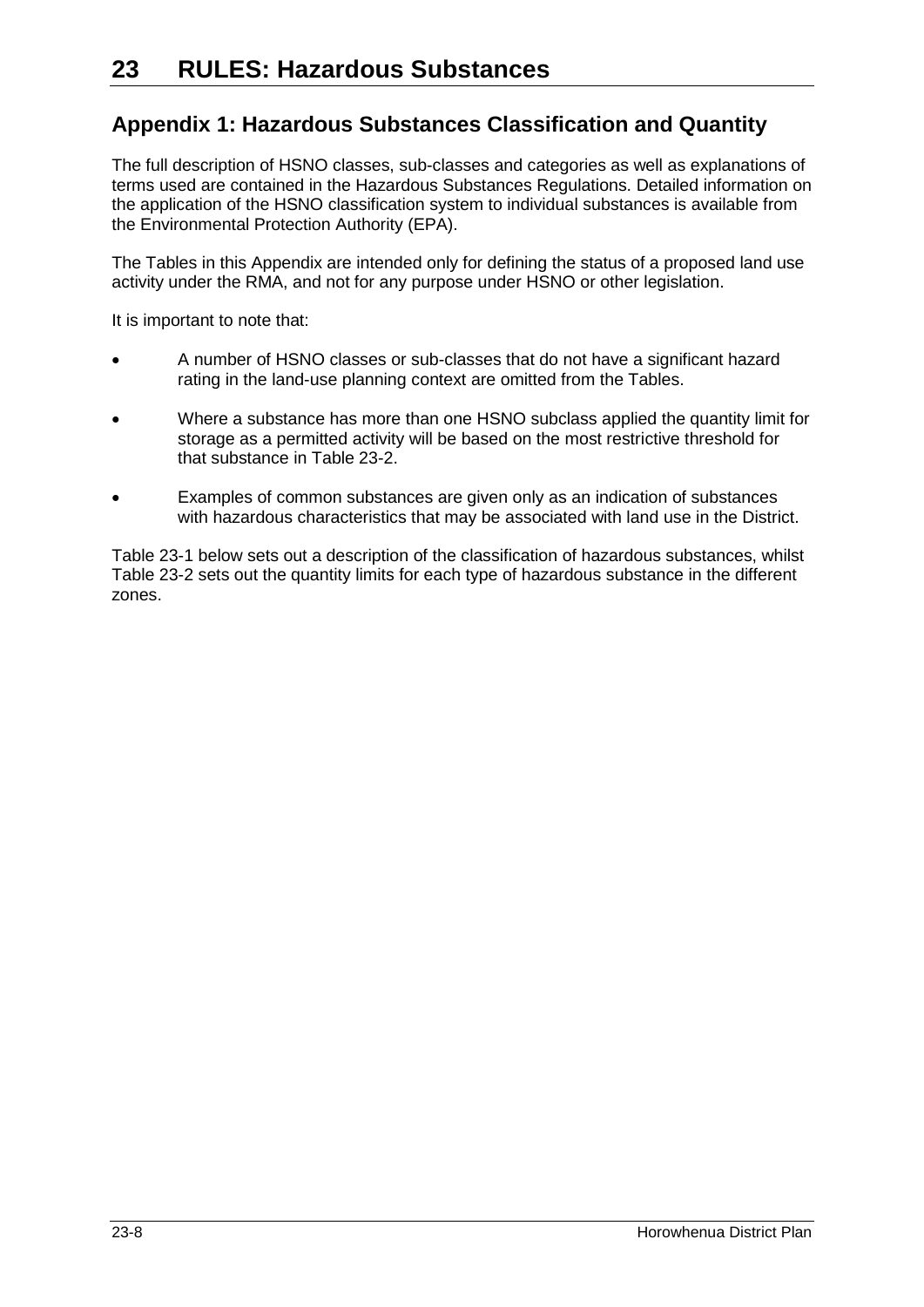#### **Table 23-1: Classification of Hazardous Substances**

| <b>Hazardous</b><br><b>Substance Type</b>            | <b>Examples (included but not limited</b><br>to)                                                                                                                                                       | <b>HSNO</b><br><b>Class/Category</b>                                                                                                           | <b>Characteristics</b>                                                                                                         | Health and Safety Hazard <sup>1</sup> |
|------------------------------------------------------|--------------------------------------------------------------------------------------------------------------------------------------------------------------------------------------------------------|------------------------------------------------------------------------------------------------------------------------------------------------|--------------------------------------------------------------------------------------------------------------------------------|---------------------------------------|
| <b>Explosive Substances</b>                          | Nitrate mixtures, nitro compounds,<br>chlorate mixtures, gunpowder, or nitro<br>compound adapted and exclusively                                                                                       | 1.1                                                                                                                                            | Substances and articles that have<br>a mass explosion hazard.                                                                  | Fire/explosion (High hazard)          |
|                                                      | used in the preparation or manufacture<br>of cartridges for small arms, or for<br>flares; ammunition/detonators<br>(excluding those purchased for personal<br>sporting or recreational small arms use) | 1.2                                                                                                                                            | Substances and articles that have<br>a projection hazard but not a mass<br>explosion hazard.                                   | Fire/explosion (Medium hazard)        |
|                                                      |                                                                                                                                                                                                        | 1.3                                                                                                                                            | Substances and articles that have<br>a fire hazard and either a minor<br>blast hazard or a minor projection<br>hazard or both. | Fire/explosion (Low hazard)           |
|                                                      |                                                                                                                                                                                                        | 1.5                                                                                                                                            | Very insensitive substances that<br>have a mass explosion hazard.                                                              | Fire/explosion (Low hazard)           |
| Flammable gases<br>LPG, acetylene, hydrogen, methane | 2.1.1A                                                                                                                                                                                                 | a) Ignitable when in a mixture of<br>13% or less by volume with air; or<br>b) Has a flammable range with air<br>of at least 12%, regardless of | Fire/explosion (High hazard)                                                                                                   |                                       |
|                                                      |                                                                                                                                                                                                        | 2.1.2A<br>Flammable<br>Aerosols                                                                                                                | An aerosol comprising 45% or<br>more by mass of flammable<br>ingredients.                                                      | Fire/explosion (High hazard)          |
|                                                      |                                                                                                                                                                                                        | <b>LPG</b>                                                                                                                                     |                                                                                                                                | Fire/explosion (Medium hazard)        |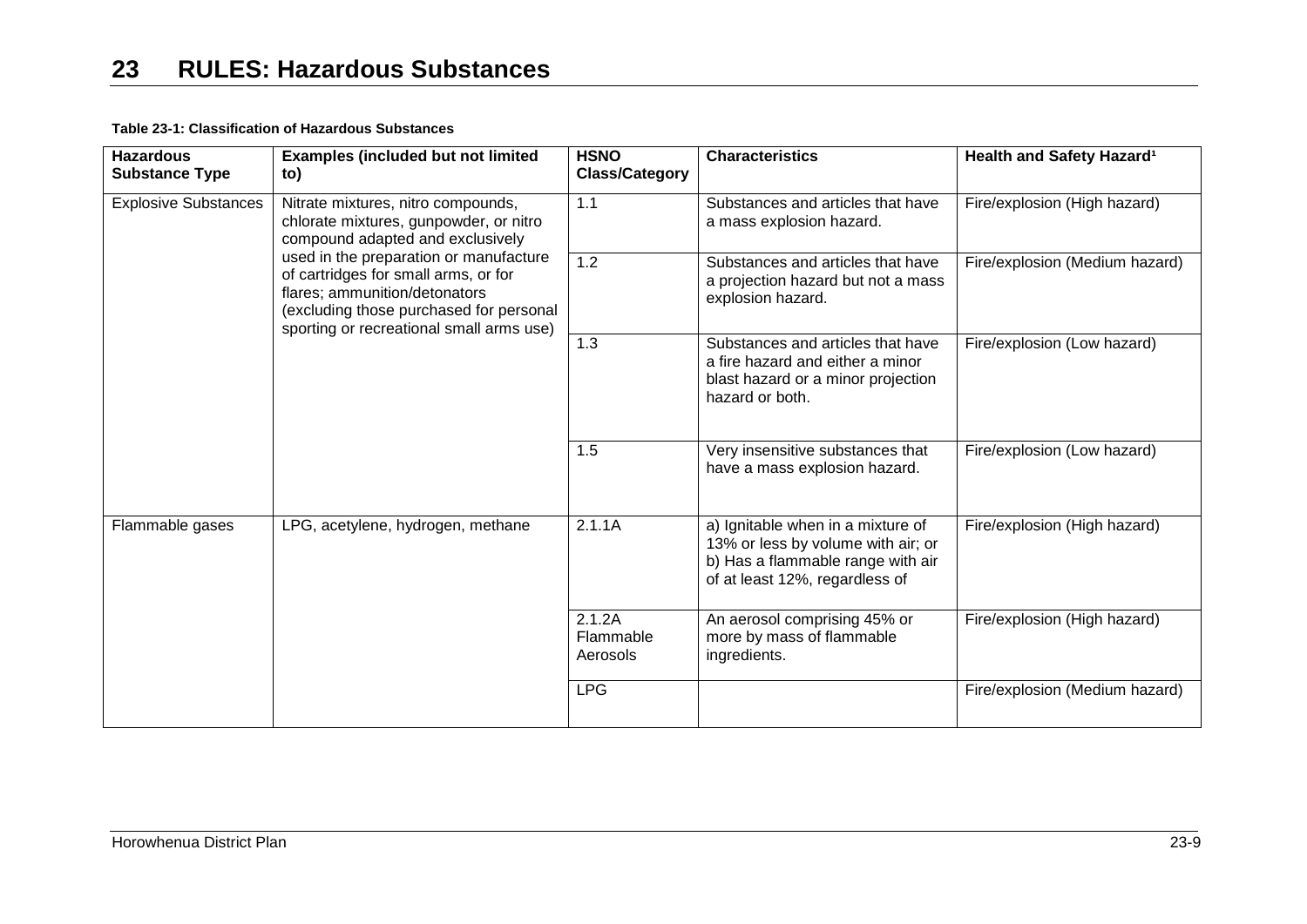| <b>Hazardous</b><br><b>Substance Type</b> | <b>Examples (included but not limited</b><br>to)                                                                                                                                                                                                                                                | <b>HSNO</b><br><b>Class/Category</b> | <b>Characteristics</b>                                                                             | Health and Safety Hazard <sup>1</sup> |
|-------------------------------------------|-------------------------------------------------------------------------------------------------------------------------------------------------------------------------------------------------------------------------------------------------------------------------------------------------|--------------------------------------|----------------------------------------------------------------------------------------------------|---------------------------------------|
| Flammable liquids                         | Liquid fuels, solvents, adhesives etc:<br>Petrol, ethyl alcohol, methyl alcohol,<br>Isopropyl alcohol, acetone, benzene,<br>toluene, butylamine, MIBK Kerosene,<br>styrene monomer, cyclohexanene,<br>turpentine, butyl methacrylate,<br>chlorobenzene, ethoxyethanol<br>Diesel, petroleum oils | 3.1A                                 | A flash point of less than 23°C and<br>an initial boiling point of less than<br>or equal to 35°C.  | Fire/explosion (Very high<br>hazard)  |
|                                           |                                                                                                                                                                                                                                                                                                 | 3.1B                                 | A flash point of less than 23°C and<br>an initial boiling point of greater<br>than $35^{\circ}$ C. | Fire/explosion (Medium hazard)        |
|                                           |                                                                                                                                                                                                                                                                                                 | 3.1C                                 | A flash point of greater than or<br>equal to 23°C but less than or<br>equal to 60°C.               | Fire/explosion (Medium hazard)        |
|                                           |                                                                                                                                                                                                                                                                                                 | 3.1D                                 | A flash point of greater than 60°C<br>but less than or equal to 93°C.                              | Fire/explosion (Low hazard)           |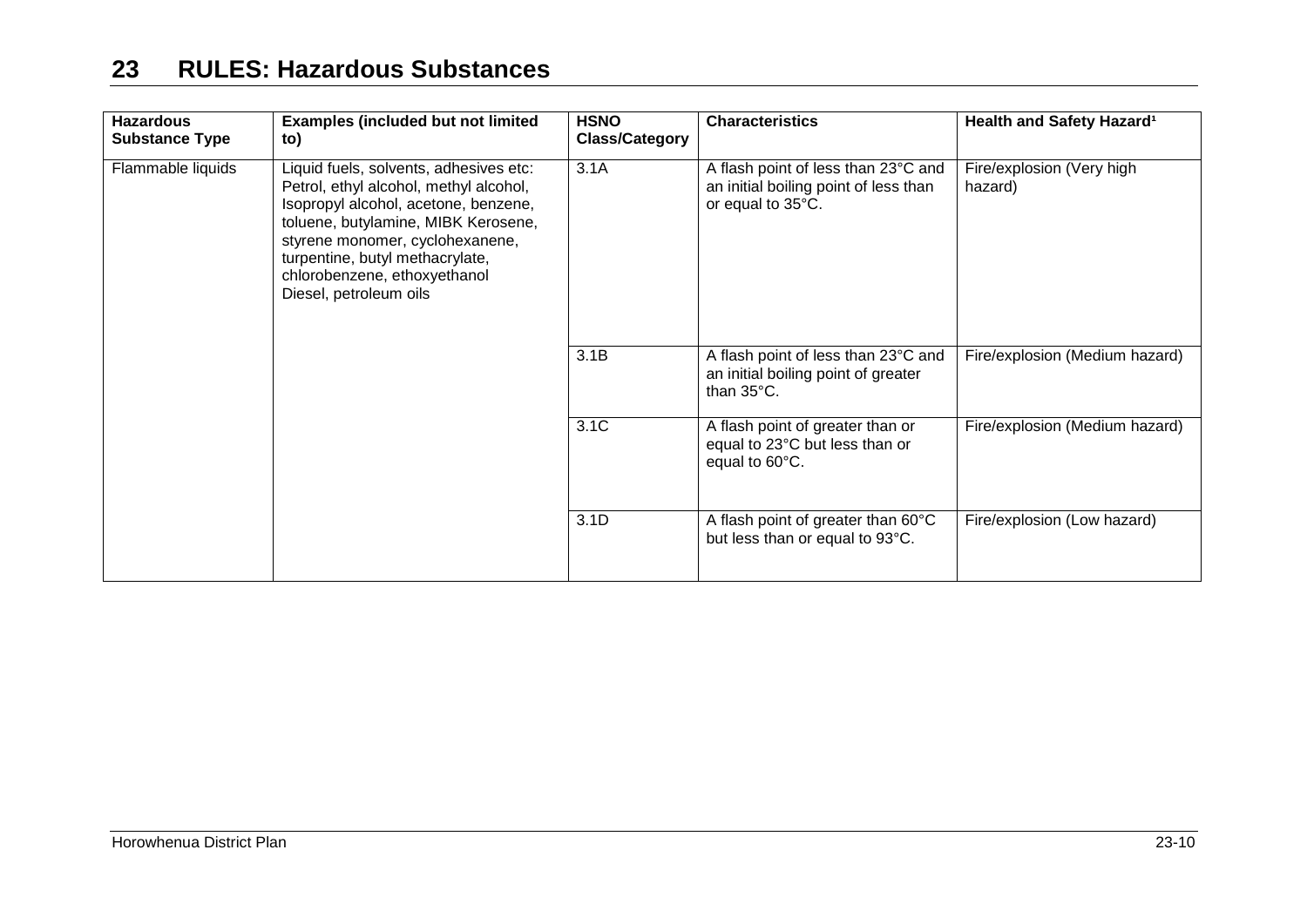| <b>Hazardous</b><br><b>Substance Type</b>                                                                 | <b>Examples (included but not limited</b><br>to)                                                                                                                                                                                                             | <b>HSNO</b><br><b>Class/Category</b> | <b>Characteristics</b>                                                                                                                                                                                                                                                                                                                                                                                                                                                  | Health and Safety Hazard <sup>1</sup> |
|-----------------------------------------------------------------------------------------------------------|--------------------------------------------------------------------------------------------------------------------------------------------------------------------------------------------------------------------------------------------------------------|--------------------------------------|-------------------------------------------------------------------------------------------------------------------------------------------------------------------------------------------------------------------------------------------------------------------------------------------------------------------------------------------------------------------------------------------------------------------------------------------------------------------------|---------------------------------------|
| Liquid desensitised<br>explosives                                                                         | Nitroglycerine mixture/Solution<br>Nitrocellulose solution                                                                                                                                                                                                   | 3.2A<br>3.2B<br>3.2C                 | a) A substance that:<br>(i) is listed as a liquid desensitized<br>explosive and is assigned Packing<br>Group I, II or III in the UN Model<br>Regulations; or<br>b) A liquid desensitised explosive<br>that:<br>(i) is formed from an explosive of<br>Class I by adding a desensitizing<br>agent to form a liquid that no<br>longer meets the threshold for<br>Class I; and<br>(ii) is not listed in the UN Model<br>Regulations and is not assigned a<br>Packing Group. | Fire/explosion (High hazard)          |
| Flammable solids -<br>readily combustible<br>solids and solids that<br>may cause fire<br>through friction | Red phosphorus, ammonium picrate,<br>picric acid, monomethylamine nitrate,<br>nitrocellulose, trinitrobenzene,<br>magnesium and aluminium powders<br>Alkali metals e.g. sodium, potassium,<br>lithium, calcium, magnesium, metal<br>hydrides, metal carbides | 4.1.1A                               | A substance that burns rapidly or<br>the reaction spreads rapidly or<br>may cause fire through low friction<br>in the relevant tests of the UN<br>Manual of Tests and Criteria.                                                                                                                                                                                                                                                                                         | Fire/explosion (Medium hazard)        |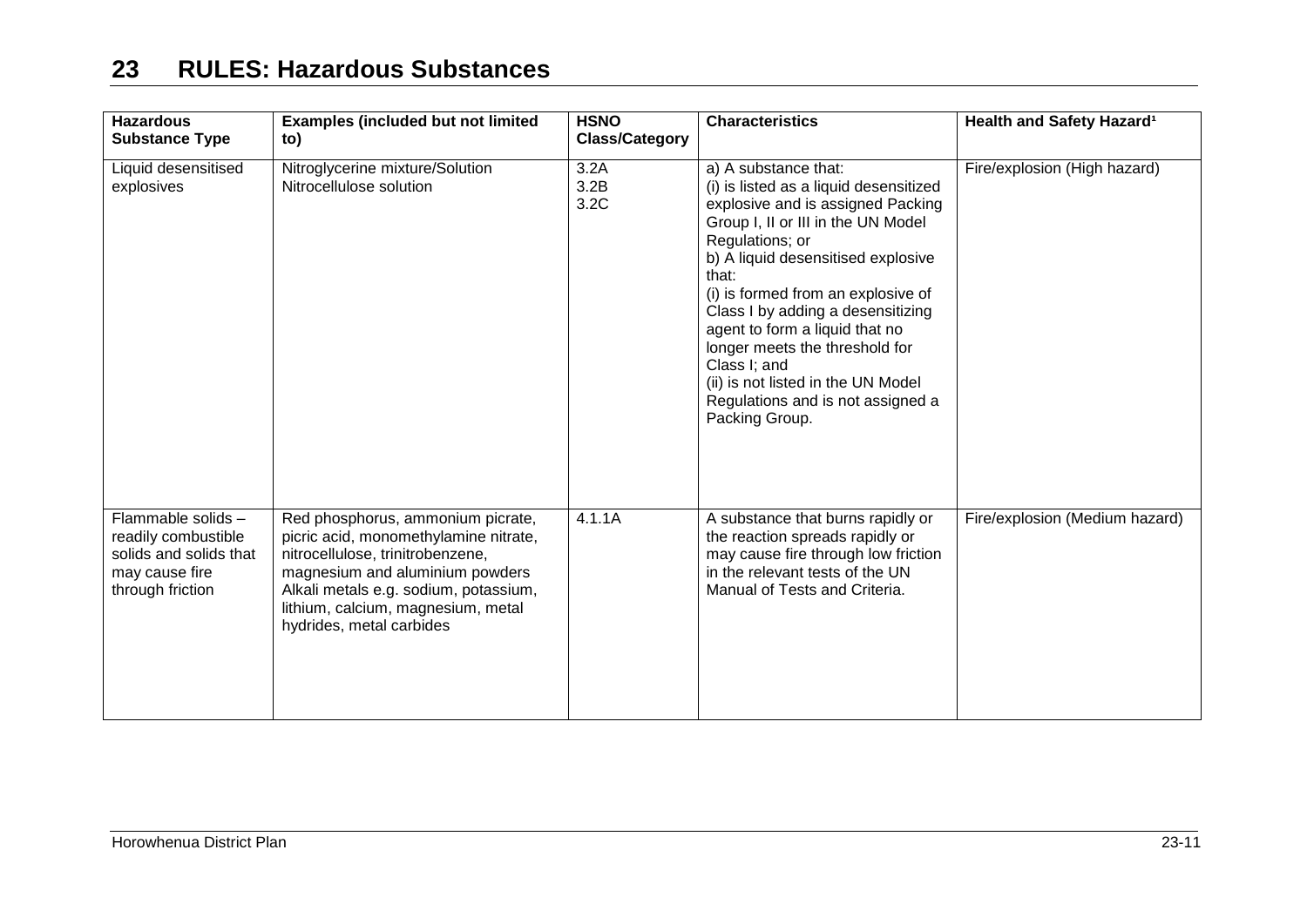| <b>Hazardous</b><br><b>Substance Type</b> | <b>Examples (included but not limited</b><br>to)           | <b>HSNO</b><br><b>Class/Category</b> | <b>Characteristics</b>                                                                                                                                                                                | Health and Safety Hazard <sup>1</sup> |
|-------------------------------------------|------------------------------------------------------------|--------------------------------------|-------------------------------------------------------------------------------------------------------------------------------------------------------------------------------------------------------|---------------------------------------|
|                                           |                                                            | 4.1.1B                               | A substance that has lower ratings<br>than 4.1.1A in the relevant tests of<br>the UN Manual of Tests and<br>Criteria.                                                                                 | Fire/explosion (Low hazard)           |
| Self-reactive<br>substances               | Azocarbamides, benzene<br>sulphohydrazine, diazonium salts | 4.1.2A<br>4.1.2B                     | A thermally unstable substance<br>that propagates a detonation or<br>rapid deflagration or violent effect<br>or thermal explosion in the relevant<br>tests of the UN Manual of Tests<br>and Criteria. | Fire/explosion (High hazard)          |
|                                           |                                                            | 4.1.2C<br>4.1.2D                     | A substance with lower ratings<br>than the above two categories in<br>the relevant tests.                                                                                                             | Fire/explosion (Medium hazard)        |
|                                           |                                                            | 4.1.2E<br>4.1.2F<br>4.1.2G           | A substance with even lower<br>ratings than the above two<br>categories in the relevant tests.                                                                                                        | Fire/explosion (Low hazard)           |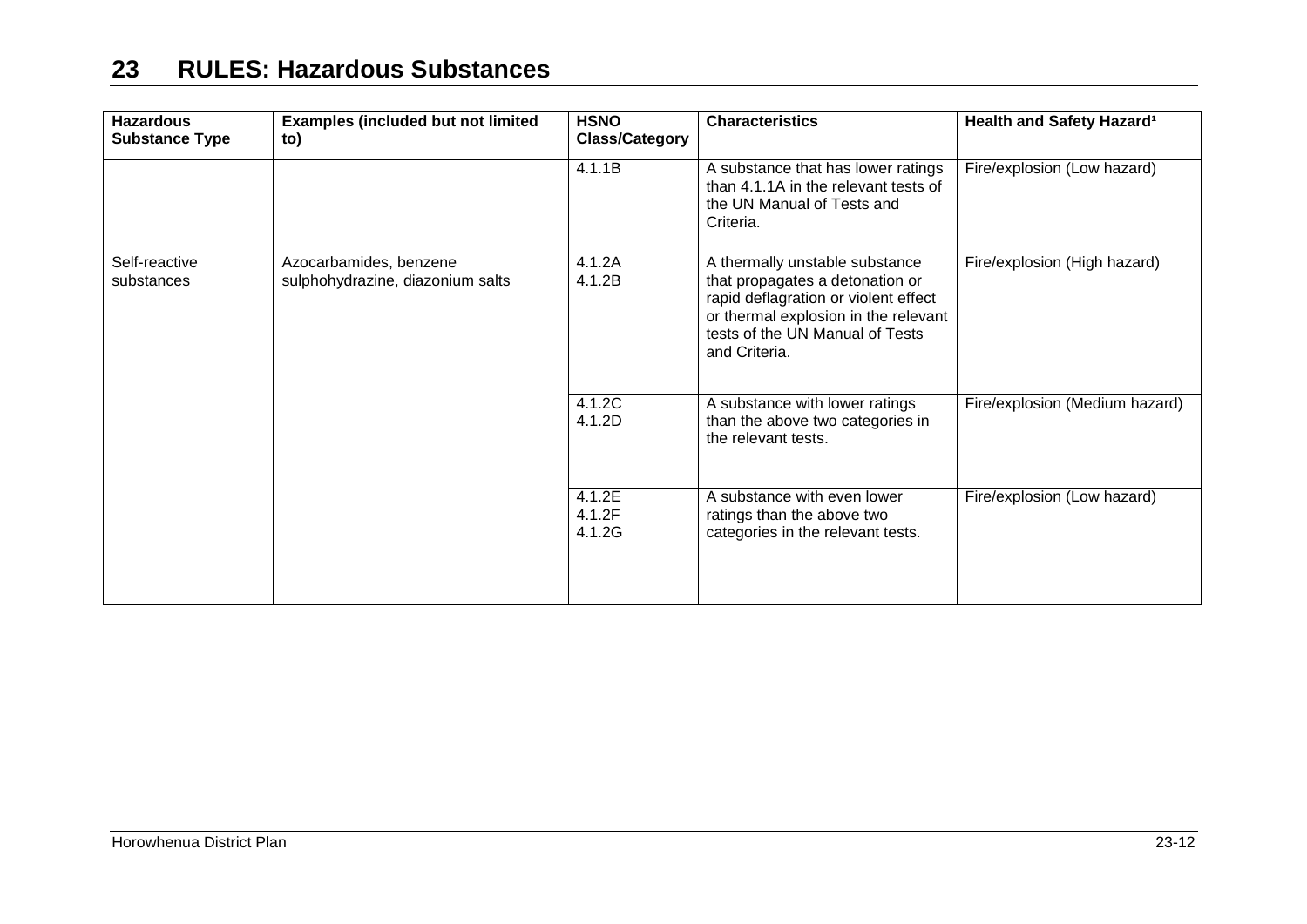| <b>Hazardous</b><br><b>Substance Type</b>  | <b>Examples (included but not limited</b><br>to)                       | <b>HSNO</b><br><b>Class/Category</b>                                 | <b>Characteristics</b>                                                                                                                                                                                                                                                                                                                                                                               | Health and Safety Hazard <sup>1</sup> |
|--------------------------------------------|------------------------------------------------------------------------|----------------------------------------------------------------------|------------------------------------------------------------------------------------------------------------------------------------------------------------------------------------------------------------------------------------------------------------------------------------------------------------------------------------------------------------------------------------------------------|---------------------------------------|
| Solid desensitised<br>explosives           | Nitroglycerine - solid, desensitised                                   | 4.1.3A<br>4.1.3B<br>4.1.3C                                           | a) A substance with one of the<br>specified UN serial numbers listed<br>in the UN Model Regulations; or<br>b) A solid desensitised explosive<br>that is formed from an explosive of<br>Class I by adding a desensitising<br>agent to form a solid substance<br>that no longer meets the threshold<br>for Class I.                                                                                    | Fire/explosion (High hazard)          |
| Spontaneously<br>combustible<br>substances | A variety of metallic, organic and<br>inorganic compounds and mixtures | 4.2A<br>Spontaneously<br>combustible and<br>pyrophoric<br>substances | a) A solid substance that does not<br>meet the criteria for subclass 4.1.2.<br>but ignites within 5 minutes on<br>contact with air under the relevant<br>test conditions in the UN Manual of<br>Tests and Criteria; or<br>b) A substance that does not meet<br>the criteria for subclass 4.1.2, but<br>is a liquid which ignites or chars<br>the filter paper under the relevant<br>test conditions. | Fire/explosion (High hazard)          |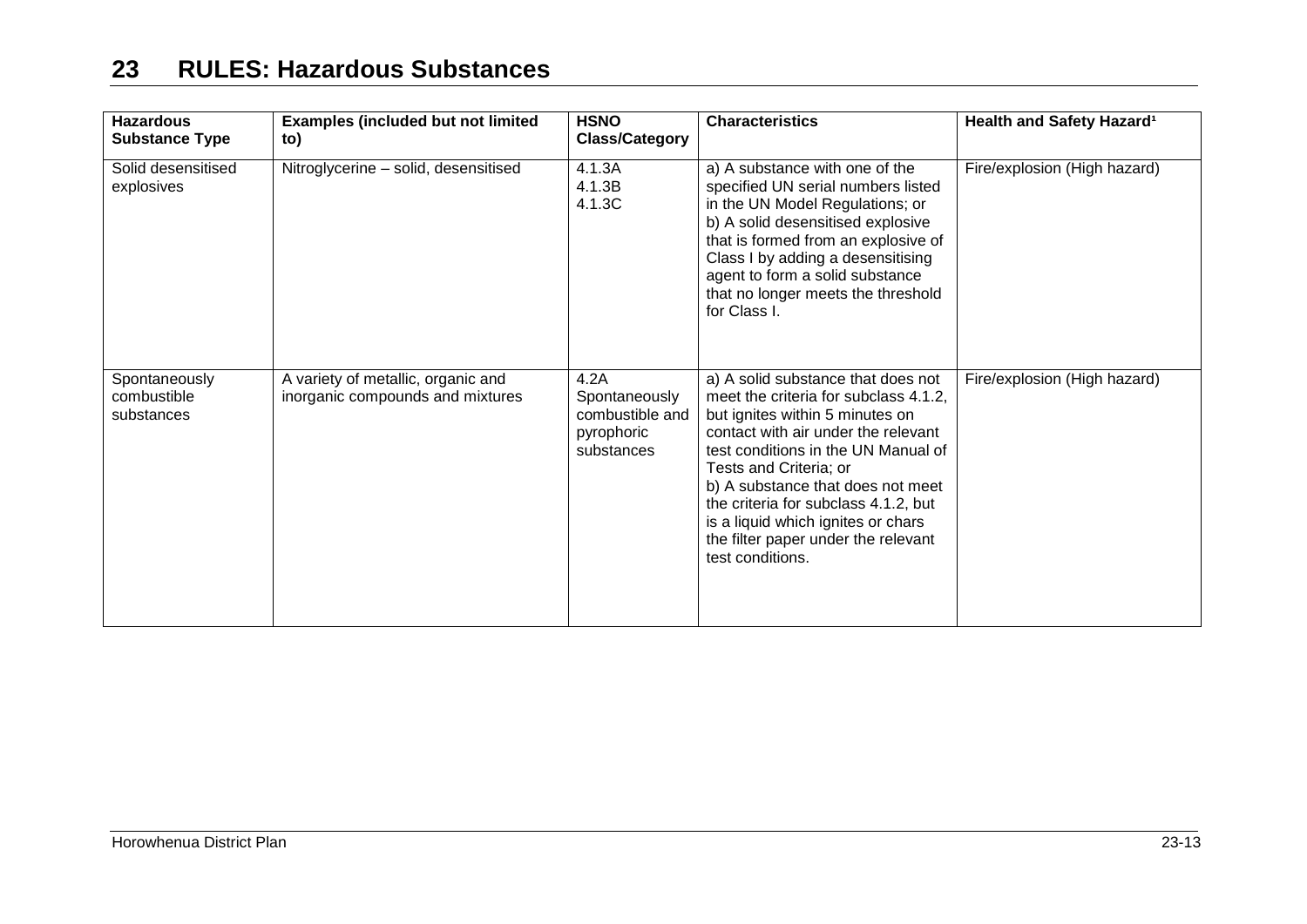| <b>Hazardous</b><br><b>Substance Type</b>                       | <b>Examples (included but not limited</b><br>to)                                                                                        | <b>HSNO</b><br><b>Class/Category</b>                                   | <b>Characteristics</b>                                                                                                                                                                                                                                                                                       | Health and Safety Hazard <sup>1</sup> |
|-----------------------------------------------------------------|-----------------------------------------------------------------------------------------------------------------------------------------|------------------------------------------------------------------------|--------------------------------------------------------------------------------------------------------------------------------------------------------------------------------------------------------------------------------------------------------------------------------------------------------------|---------------------------------------|
|                                                                 |                                                                                                                                         | 4.2B<br>Spontaneously<br>combustible and<br>self-heating<br>substances | A substance that does not meet<br>the criteria for subclass 4.1.2 but<br>meets specified criteria under the<br>relevant test conditions.                                                                                                                                                                     | Fire/explosion (High hazard)          |
|                                                                 |                                                                                                                                         | 4.2C<br>Spontaneously<br>combustible and<br>self-heating<br>substances | A substance that does not meet<br>the criteria for subclass 4.1.2,<br>which, depending on quantity,<br>meets specified criteria under the<br>relevant test conditions.                                                                                                                                       | Fire/explosion (Medium hazard)        |
| Solids that emit<br>flammable gas when<br>in contact with water | Compounds derived from reactive<br>metals e.g. compounds of aluminium,<br>calcium, lithium, magnesium,<br>potassium, phosphorus, sodium | 4.3A                                                                   | a) A substance that emits a gas<br>that ignites when a small quantity<br>of the substance is brought into<br>contact with water; or<br>b) A substance that reacts readily<br>with water at ambient<br>temperatures such that the rate of<br>evolution of flammable gas is 10<br>litres/kg over any 1 minute. | Fire/explosion (High hazard)          |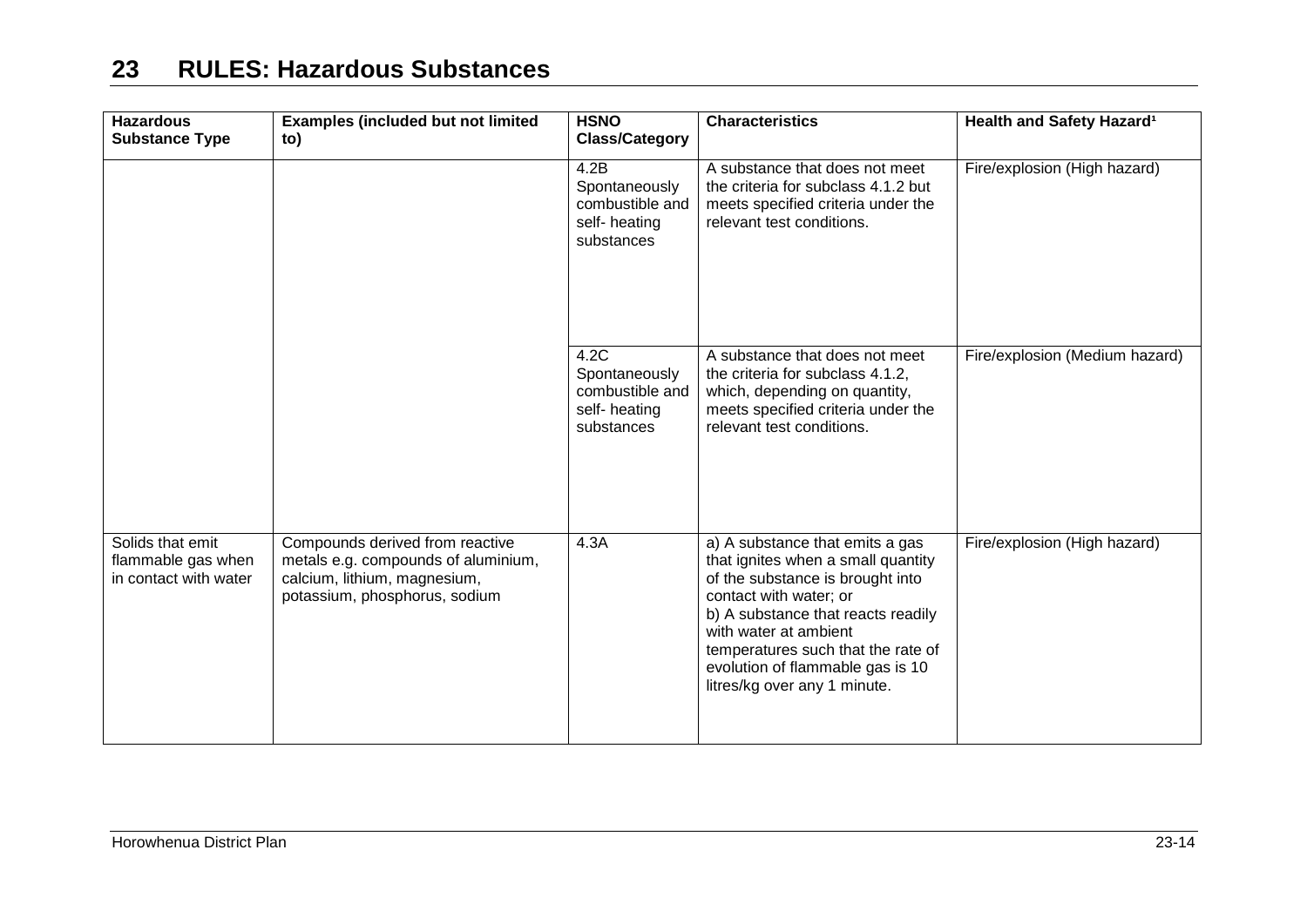| <b>Hazardous</b><br><b>Substance Type</b>   | <b>Examples (included but not limited</b><br>to)         | <b>HSNO</b><br><b>Class/Category</b> | <b>Characteristics</b>                                                                                                                                                                                                                                                                                                                                                                                                                                                                    | Health and Safety Hazard <sup>1</sup> |
|---------------------------------------------|----------------------------------------------------------|--------------------------------------|-------------------------------------------------------------------------------------------------------------------------------------------------------------------------------------------------------------------------------------------------------------------------------------------------------------------------------------------------------------------------------------------------------------------------------------------------------------------------------------------|---------------------------------------|
|                                             |                                                          | 4.3B                                 | A substance that reacts readily<br>with water at ambient<br>temperatures such that the<br>maximum rate of evolution is 20<br>litres/kg per hour.                                                                                                                                                                                                                                                                                                                                          | Fire/explosion (High hazard)          |
|                                             |                                                          | 4.3C                                 | A substance that reacts slowly with<br>water at ambient temperatures so<br>that the maximum rate of evolution<br>of flammable gas is 1 litre/kg per<br>hour.                                                                                                                                                                                                                                                                                                                              | Fire/explosion (Medium hazard)        |
| Oxidising substances<br>- liquids or solids | Water treatment chemicals e.g. pool<br>chlorine granules | 5.1.1A                               | a) A substance listed as 5.1 in the<br>UN Model Regulations and<br>assigned Packing Group I; or<br>b) A solid that when mixed with dry<br>cellulose either spontaneously<br>ignites or exhibits a mean burning<br>time less than that of a specified<br>reference material; or<br>c) A liquid that when mixed with<br>dry cellulose forms a mixture that<br>either spontaneously ignites or<br>exhibits a mean pressure rise time<br>less than that of a specified<br>reference material. | Fire/explosion (High hazard)          |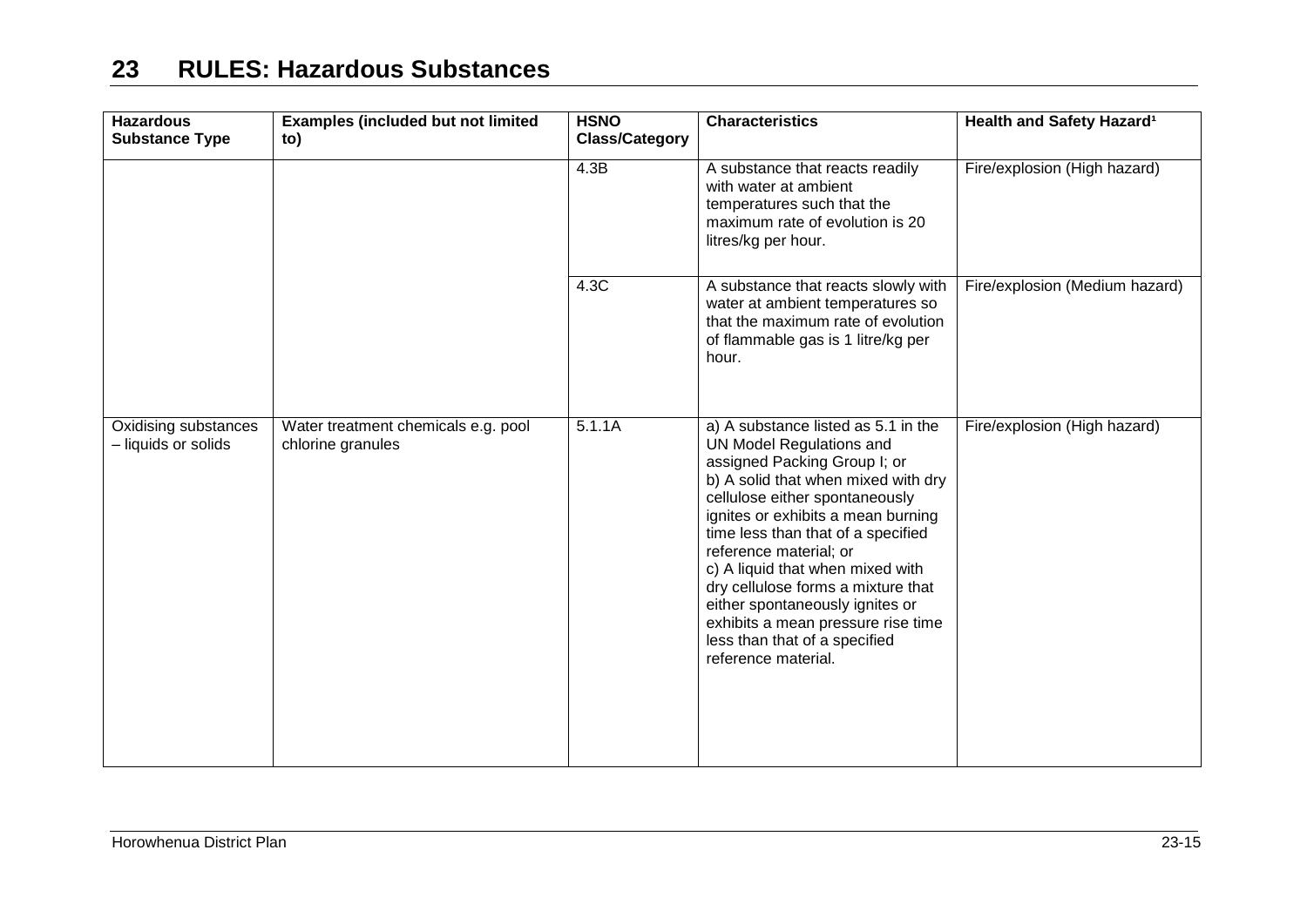| <b>Hazardous</b><br><b>Substance Type</b> | <b>Examples (included but not limited</b><br>to)                      | <b>HSNO</b><br><b>Class/Category</b> | <b>Characteristics</b>                                                                                                                                                                                                                                                                                                                                                                                                                                                                                                                                            | Health and Safety Hazard <sup>1</sup> |
|-------------------------------------------|-----------------------------------------------------------------------|--------------------------------------|-------------------------------------------------------------------------------------------------------------------------------------------------------------------------------------------------------------------------------------------------------------------------------------------------------------------------------------------------------------------------------------------------------------------------------------------------------------------------------------------------------------------------------------------------------------------|---------------------------------------|
|                                           | Chromates, bromates, chlorates,<br>chlorites, nitrates, permanganates | 5.1.1B                               | a) A substance listed as 5.1 in the<br>UN Model Regulations and<br>assigned Packing Group II; or<br>b) A solid that does not meet the<br>criteria of 5.1.1A and that when<br>mixed with dry cellulose forms a<br>mixture that exhibits a mean<br>burning time equal to or less than<br>a specified reference material; or<br>c) A liquid that does not meet the<br>criteria of 5.1.1A and that when<br>mixed with dry cellulose forms a<br>mixture that exhibits a mean<br>pressure rise time less than or<br>equal to that of a specified<br>reference material. | Fire/explosion (High hazard)          |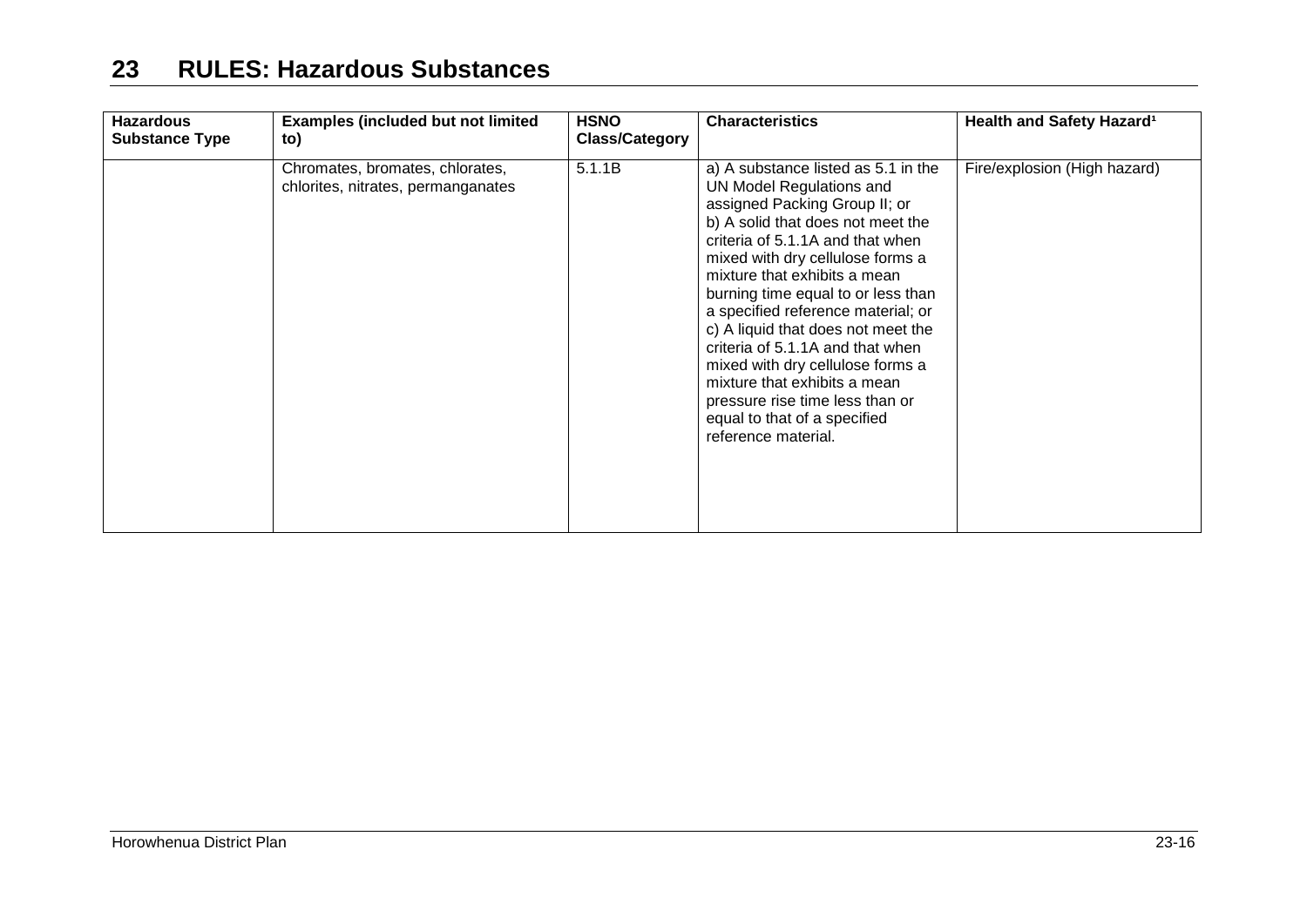| <b>Hazardous</b><br><b>Substance Type</b> | <b>Examples (included but not limited</b><br>to) | <b>HSNO</b><br><b>Class/Category</b> | <b>Characteristics</b>                                                                                                                                                                                                                                                                                                                                                                                                                                                                                                                                                                 | Health and Safety Hazard <sup>1</sup> |
|-------------------------------------------|--------------------------------------------------|--------------------------------------|----------------------------------------------------------------------------------------------------------------------------------------------------------------------------------------------------------------------------------------------------------------------------------------------------------------------------------------------------------------------------------------------------------------------------------------------------------------------------------------------------------------------------------------------------------------------------------------|---------------------------------------|
|                                           |                                                  | 5.1.1C                               | a) A substance listed as 5.1 in the<br>UN Model Regulations and<br>assigned Packing Group III; or<br>b) A solid that does not meet the<br>criteria of 5.1.1A or B and that<br>when mixed with dry cellulose<br>forms a mixture that exhibits a<br>mean burning time equal to or less<br>than that of a specific reference<br>material; or<br>c) A liquid that does not meet the<br>criteria of 5.1.1A or B and that<br>when mixed with dry cellulose<br>forms a mixture that exhibits a<br>mean pressure rise time less than<br>or equal to that of a specified<br>reference material. | Fire/explosion (Medium hazard)        |
| Oxidising substances<br>– gases           | Oxygen gas                                       | 5.1.2A                               | a) A gas that is listed as 5.1 in the<br>UN Model Regulations; or<br>b) A gas that causes or contributes<br>to combustion of other material at<br>a faster rate than air.                                                                                                                                                                                                                                                                                                                                                                                                              | Fire/explosion (High hazard)          |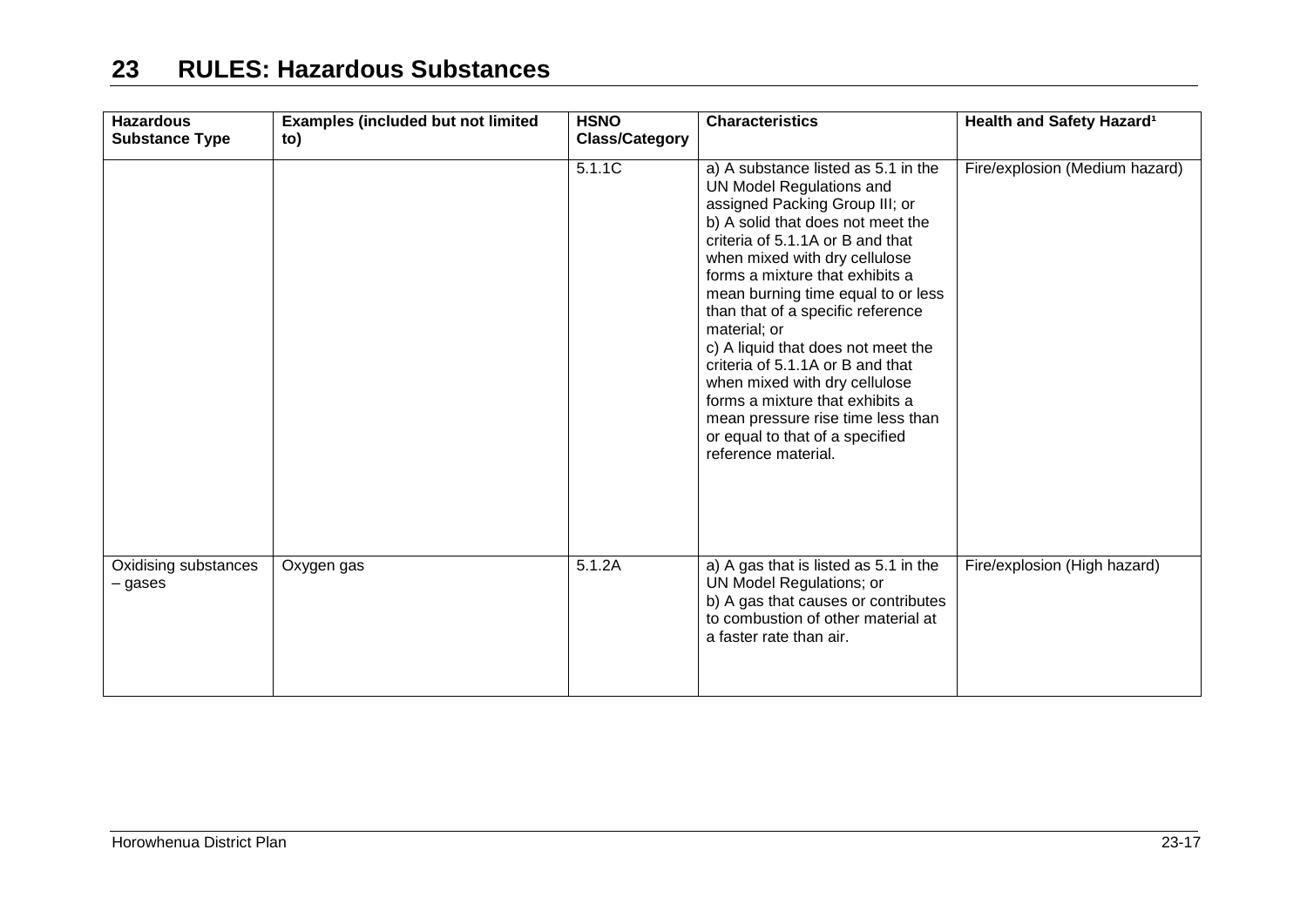| <b>Hazardous</b><br><b>Substance Type</b> | <b>Examples (included but not limited</b><br>to)                                                                                                                                                                                                                                   | <b>HSNO</b><br><b>Class/Category</b> | <b>Characteristics</b>                                                                                                                                                                                                                                                                                                                                 | Health and Safety Hazard <sup>1</sup> |
|-------------------------------------------|------------------------------------------------------------------------------------------------------------------------------------------------------------------------------------------------------------------------------------------------------------------------------------|--------------------------------------|--------------------------------------------------------------------------------------------------------------------------------------------------------------------------------------------------------------------------------------------------------------------------------------------------------------------------------------------------------|---------------------------------------|
| Organic Peroxides                         | Any organic peroxide                                                                                                                                                                                                                                                               | 5.2A<br>5.2B                         | A substance that propagates a<br>detonation or rapid deflagration or<br>violent effect or thermal explosion<br>in the relevant tests of the UN<br>Manual of Tests and Criteria.                                                                                                                                                                        | Fire/explosion (High hazard)          |
|                                           |                                                                                                                                                                                                                                                                                    | 5.2C<br>5.2D                         | A substance with lower ratings<br>than 5.2A or B in the relevant<br>tests.                                                                                                                                                                                                                                                                             | Fire/explosion (Medium hazard)        |
| <b>Toxic substances</b>                   | A wide range of industrial and<br>commercial chemicals including<br>compounds derived from arsenic,<br>cadmium, copper, chromium, lead,<br>nickel, mercury (including amalgams),<br>zinc.<br>Cyanides, methyl bromide, acrylamide,<br>phenols, chlorophenols, aniline,<br>oxalates | 6.1A                                 | Oral toxicity: LD50 of less than or<br>equal to 5 mg/kg<br>Dermal toxicity: LD50 of less than<br>or equal to 50 mg/kg<br>Inhalation toxicity (gas): LC50 of<br>less than or equal to 100 ppm<br>Inhalation toxicity (vapour): LC50<br>of less than or equal to 0.5 mg/l<br>Inhalation toxicity (dust/mist): LC50<br>of less than or equal to 0.05 mg/l | Human health (High hazard)            |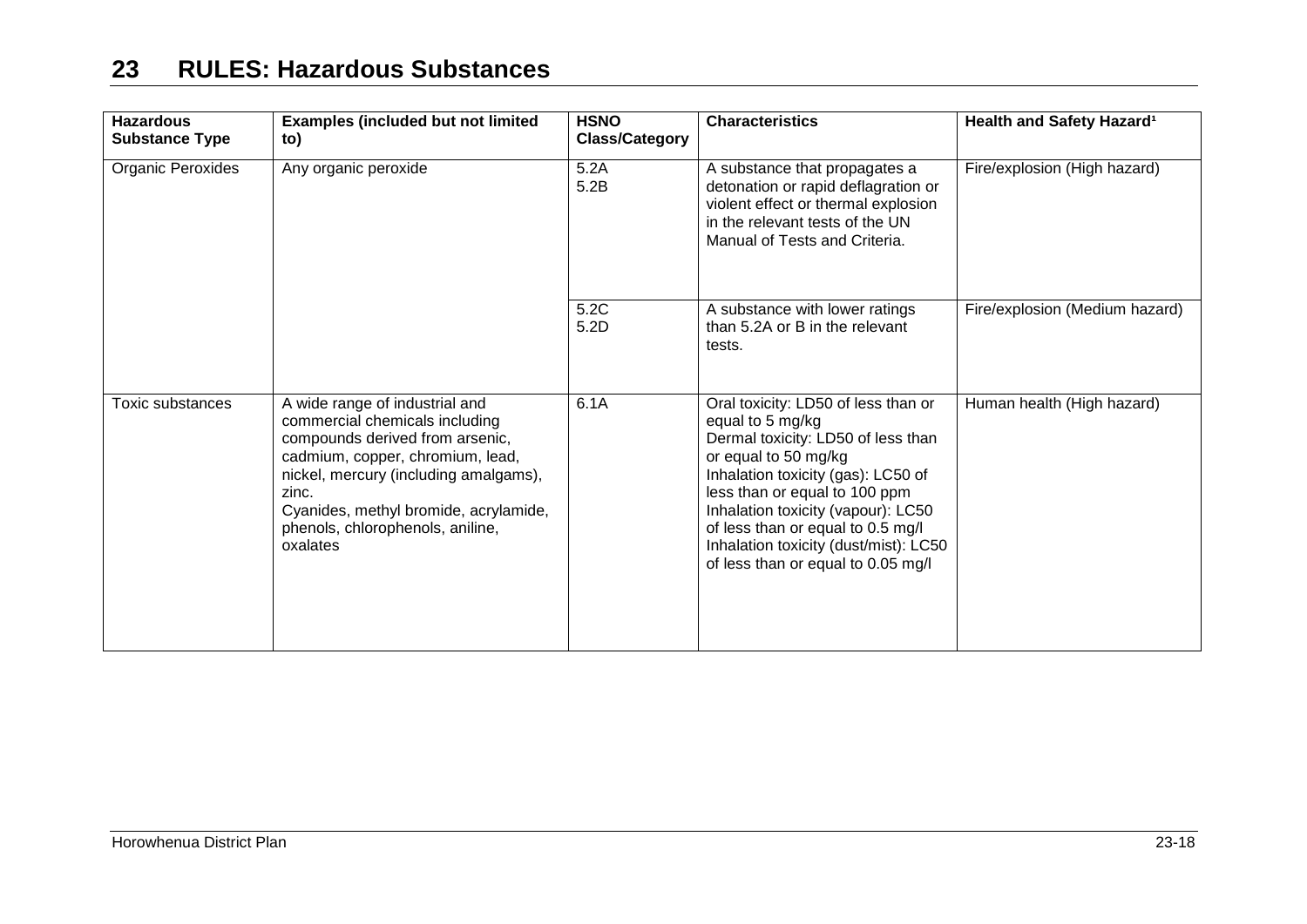| <b>Hazardous</b><br><b>Substance Type</b> | <b>Examples (included but not limited</b><br>to) | <b>HSNO</b><br><b>Class/Category</b> | <b>Characteristics</b>                                                                                                                                                                                                                                                                                                                                                                                                                                                                                | Health and Safety Hazard <sup>1</sup> |
|-------------------------------------------|--------------------------------------------------|--------------------------------------|-------------------------------------------------------------------------------------------------------------------------------------------------------------------------------------------------------------------------------------------------------------------------------------------------------------------------------------------------------------------------------------------------------------------------------------------------------------------------------------------------------|---------------------------------------|
|                                           |                                                  | 6.1B                                 | Oral toxicity: LD50 of greater than<br>5 mg/kg but less than or equal to<br>50 mg/kg<br>Dermal toxicity: LD50 of greater<br>than 50 mg/kg but less than or<br>equal to 200 mg/kg<br>Inhalation toxicity (gas): LC50 of<br>greater than 100 ppm but less than<br>or equal to 500 ppm<br>Inhalation toxicity (vapour) LC50 of<br>greater than 0.5 mg/l but less than<br>or equal to 2.0 mg/l<br>Inhalation toxicity (dust/mist) LC50<br>of greater than 0.05 mg/l but less<br>than or equal to 0.5 mg/l | Human health (High hazard)            |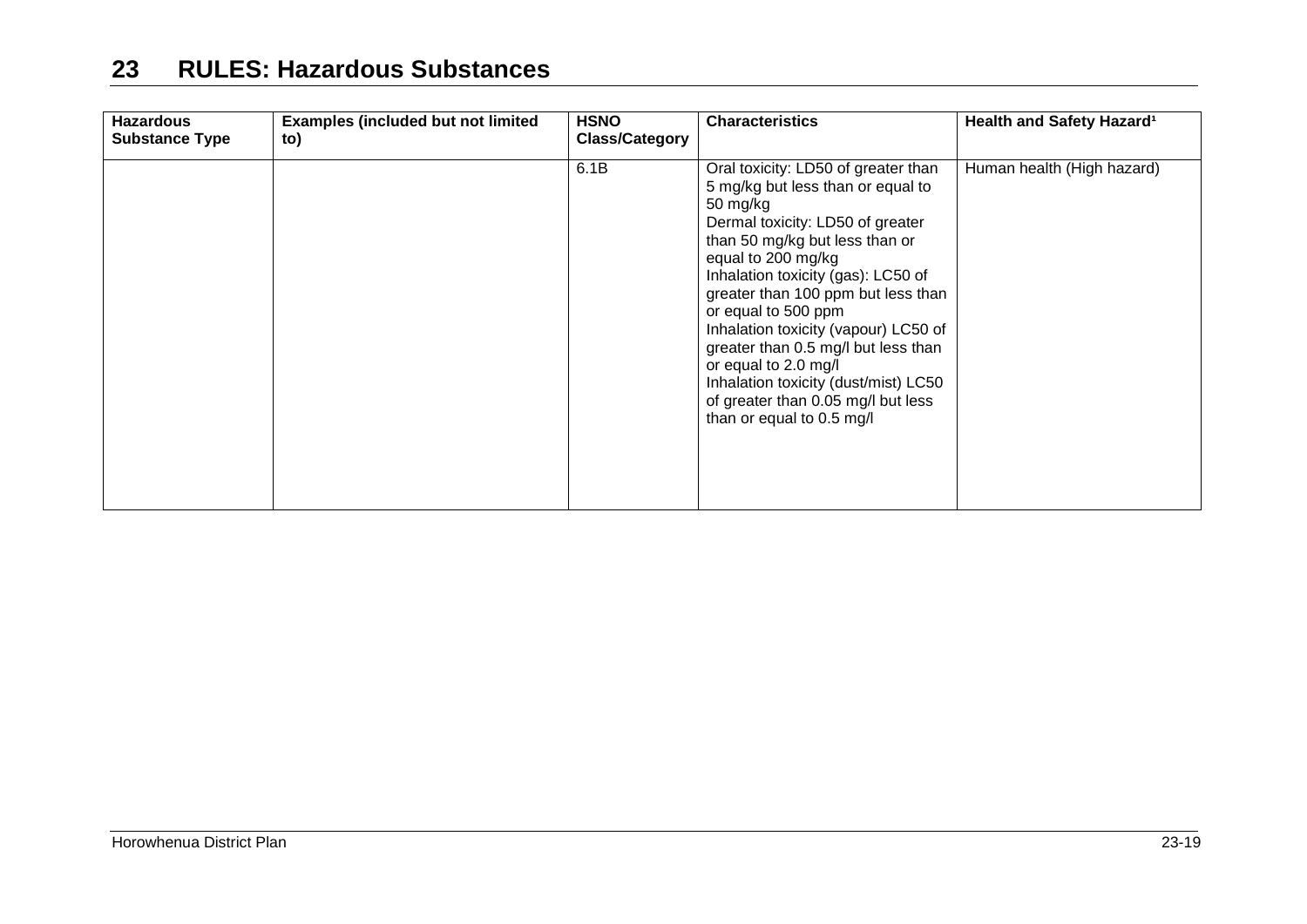| <b>Hazardous</b><br><b>Substance Type</b> | <b>Examples (included but not limited</b><br>to) | <b>HSNO</b><br><b>Class/Category</b> | <b>Characteristics</b>                                                                                                                                                                                                                                                                                                                                                                                                                                                                                     | Health and Safety Hazard <sup>1</sup> |
|-------------------------------------------|--------------------------------------------------|--------------------------------------|------------------------------------------------------------------------------------------------------------------------------------------------------------------------------------------------------------------------------------------------------------------------------------------------------------------------------------------------------------------------------------------------------------------------------------------------------------------------------------------------------------|---------------------------------------|
|                                           |                                                  | 6.1C                                 | Oral toxicity: LD50 of greater than<br>50 mg/kg but less than or equal to<br>300 mg/kg<br>Dermal toxicity: LD50 of greater<br>than 200 mg/kg but less than or<br>equal to 1000 mg/kg<br>Inhalation toxicity (gas): LC50 of<br>greater than 500 ppm but less than<br>or equal to 2500 ppm<br>Inhalation toxicity (vapour) LC50 of<br>greater than 2.0 mg/l but less than<br>or equal to 10.0 mg/l<br>Inhalation toxicity (dust/mist) LC50<br>of greater than 0.5 mg/l but less<br>than or equal to 1.0 mg/l | Human health (Medium hazard)          |
| Radioactive material                      |                                                  | N/A <sup>2</sup>                     |                                                                                                                                                                                                                                                                                                                                                                                                                                                                                                            |                                       |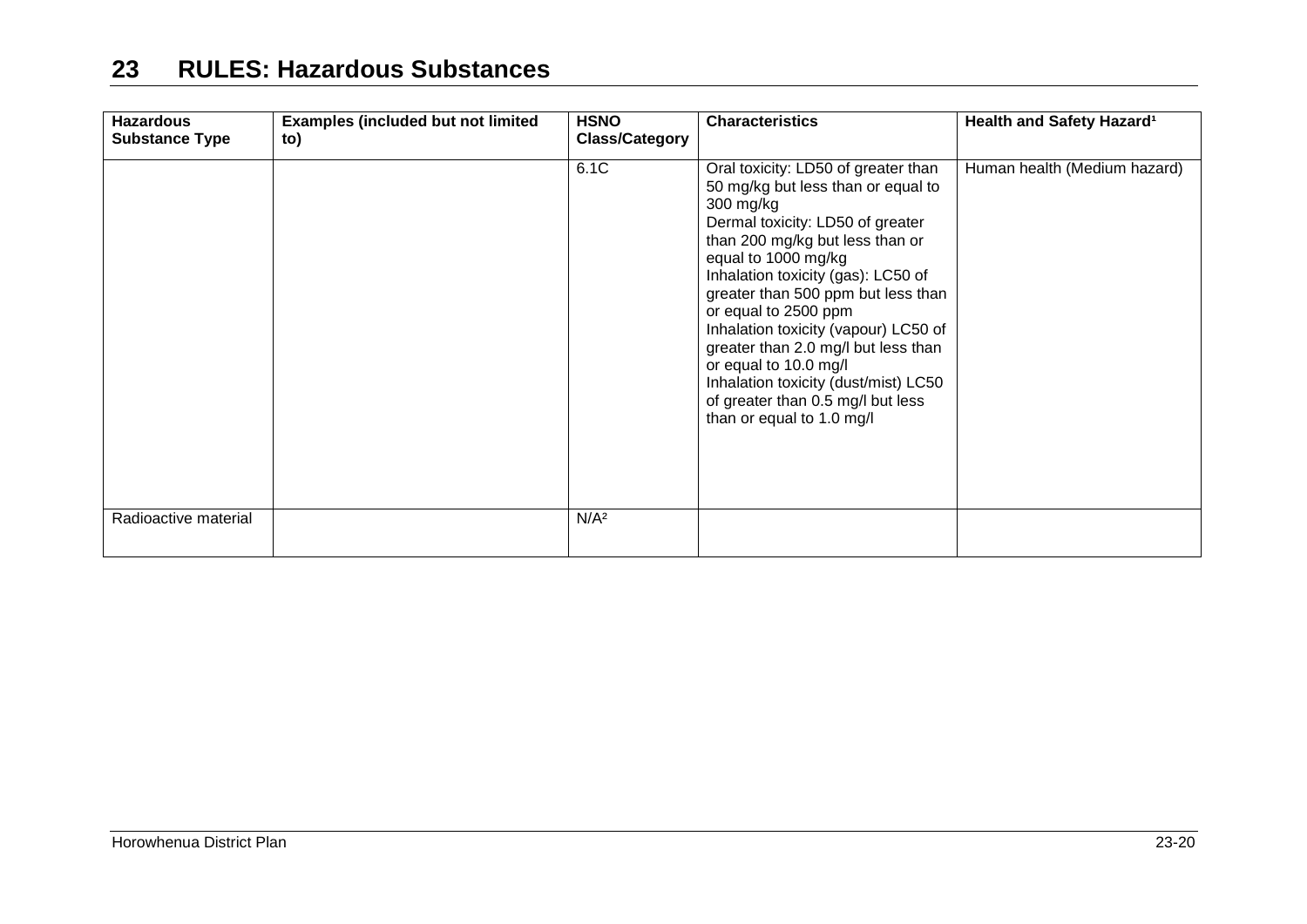| <b>Hazardous</b><br><b>Substance Type</b> | <b>Examples (included but not limited</b><br>to)                                                                                                                                                                                                                                                                                                                                  | <b>HSNO</b><br><b>Class/Category</b> | <b>Characteristics</b>                                                                                                                          | Health and Safety Hazard <sup>1</sup> |
|-------------------------------------------|-----------------------------------------------------------------------------------------------------------------------------------------------------------------------------------------------------------------------------------------------------------------------------------------------------------------------------------------------------------------------------------|--------------------------------------|-------------------------------------------------------------------------------------------------------------------------------------------------|---------------------------------------|
| Corrosive substances                      | Acids e.g. nitric, sulphuric, hydrochloric,<br>hydrofluoric acids; tricholoro acetic acid.<br>Alkalis e.g. sodium, potassium and<br>lithium hydroxides, zinc chloride,<br>zirconium tetrachloride, sulphur<br>chlorides, silicon tetrachloride,<br>phosphorus pentoxide, ferric chloride,<br>phenolsuphanic acid, hydroxlamine<br>sulphate, hexyltrichlorosilane,<br>ethanolamine | 8.2A                                 | Data indicate irreversible<br>destruction of dermal tissue<br>following brief exposure.                                                         | Human health (High hazard)            |
|                                           |                                                                                                                                                                                                                                                                                                                                                                                   | 8.2B                                 | Data indicate irreversible<br>destruction of dermal tissue<br>following moderate exposure.                                                      | Human health (Medium hazard)          |
|                                           |                                                                                                                                                                                                                                                                                                                                                                                   | 8.2C                                 | Data indicate irreversible<br>destruction of dermal tissue<br>following lengthy exposure (up to<br>four hours).                                 | Human health (Low hazard)             |
| Ecotoxic substances                       | Variety of organic and inorganic<br>compounds, mixtures and materials that<br>may or may not be classified in other<br>HSNO categories                                                                                                                                                                                                                                            | 9.1A                                 | Substances that are very ecotoxic<br>in the aquatic environment<br>Acute aquatic toxicity value <sup>3</sup> of less<br>than or equal to 1 mg/l | Environment (High hazard)             |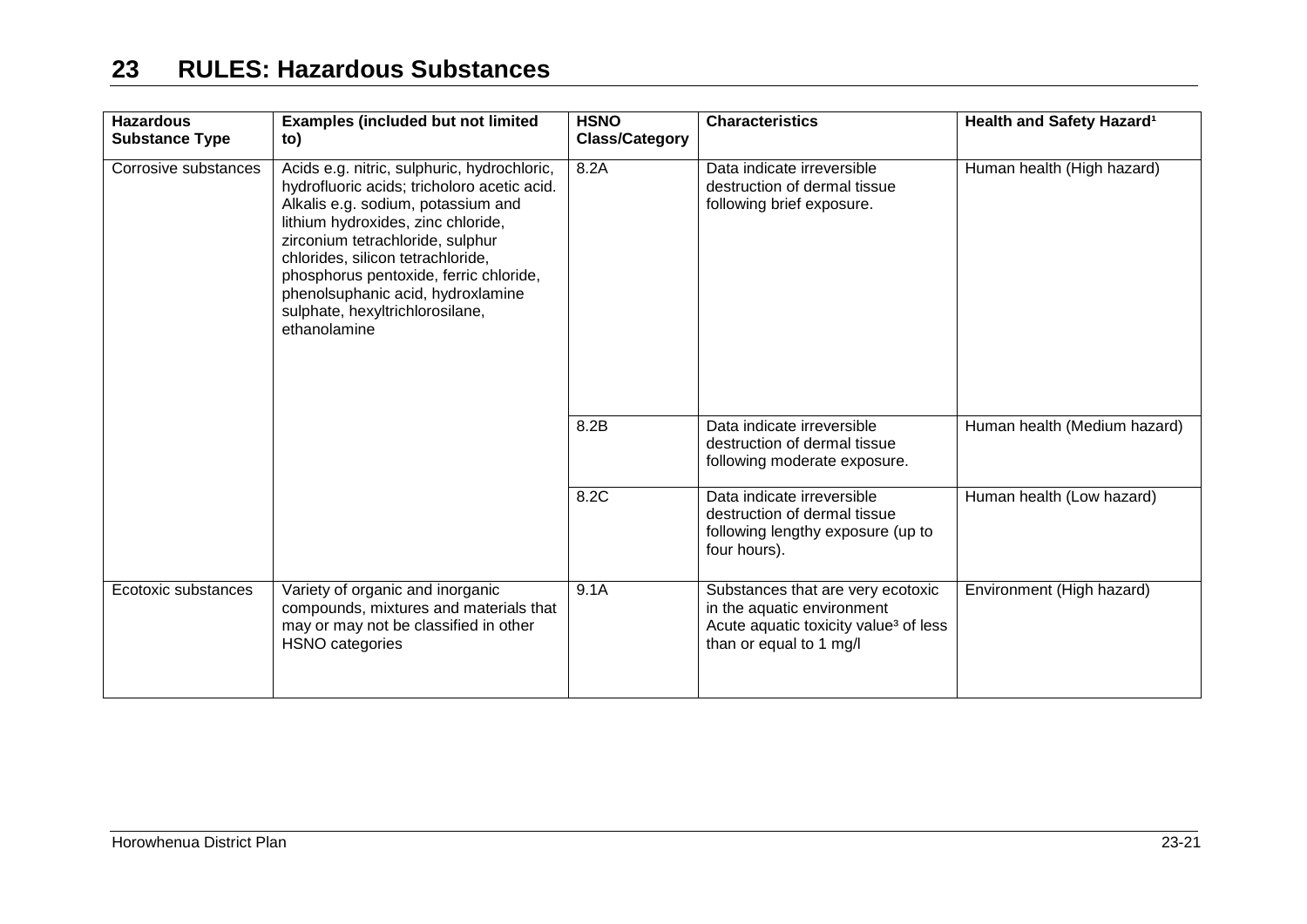| <b>Hazardous</b><br><b>Substance Type</b> | <b>Examples (included but not limited</b><br>to) | <b>HSNO</b><br><b>Class/Category</b> | <b>Characteristics</b>                                                                                                                                                                                                                                                                                                                       | Health and Safety Hazard <sup>1</sup> |
|-------------------------------------------|--------------------------------------------------|--------------------------------------|----------------------------------------------------------------------------------------------------------------------------------------------------------------------------------------------------------------------------------------------------------------------------------------------------------------------------------------------|---------------------------------------|
|                                           |                                                  | 9.1B                                 | Substances that are ecotoxic in the<br>aquatic environment<br>Chronic aquatic toxicity4 of less<br>than or equal to 1 mg/l and<br>a) acute aquatic toxicity value of<br>greater than 1 mg/l but less than<br>10 mg/l; and<br>b) not rapidly degradable or is<br>bioaccumulative, or is not rapidly<br>degradable and is<br>bioaccumulative.  | Environment (Medium hazard)           |
|                                           |                                                  | 9.1C                                 | Substances that are harmful in the<br>aquatic environment<br>Chronic aquatic toxicity of less<br>than or equal to 1 mg/l and:<br>a) acute aquatic toxicity value of<br>greater than 10 mg/l but less than<br>100 mg/l; and<br>b) not rapidly degradable or is<br>bioaccumulative or, is not rapidly<br>degradable and is<br>bioaccumulative. | Environment (Medium hazard)           |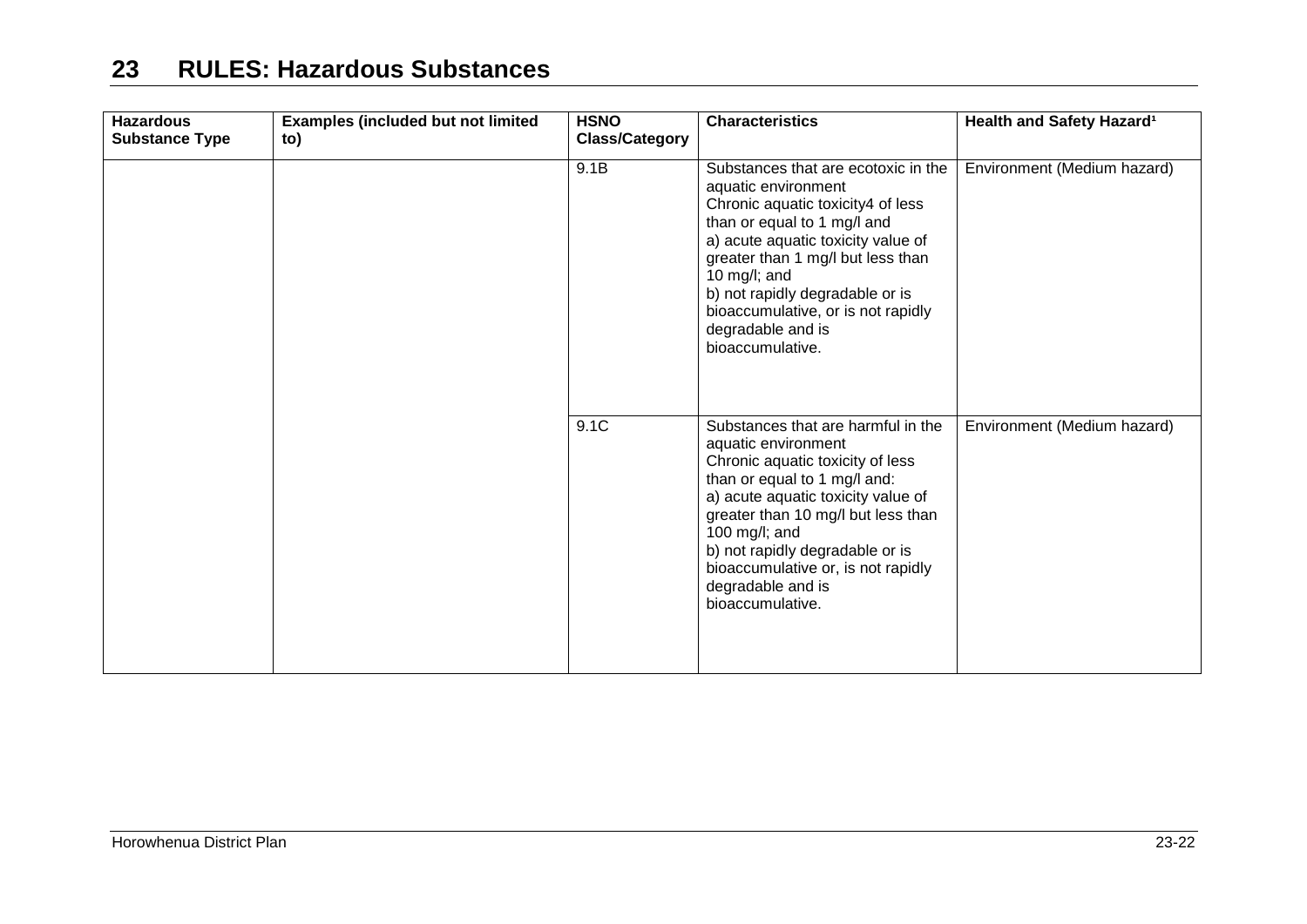| <b>Hazardous</b><br><b>Substance Type</b> | <b>Examples (included but not limited)</b><br>to) | <b>HSNO</b><br><b>Class/Category</b> | <b>Characteristics</b>                                                                                                                                                                                                                                                                                                                                                                                                                                                                                                                                                   | Health and Safety Hazard <sup>1</sup> |
|-------------------------------------------|---------------------------------------------------|--------------------------------------|--------------------------------------------------------------------------------------------------------------------------------------------------------------------------------------------------------------------------------------------------------------------------------------------------------------------------------------------------------------------------------------------------------------------------------------------------------------------------------------------------------------------------------------------------------------------------|---------------------------------------|
|                                           |                                                   | 9.1D                                 | Substances that are slightly<br>harmful in the aquatic environment<br>or are otherwise designed for<br>biocidal action<br>a) Acute aquatic toxicity value of<br>greater than 1 mg/l but less than<br>100 mg/l, but does not meet<br>classification criteria for 9.1A, 9.1B<br>or $9.1C$ ; or<br>b) Chronic aquatic toxicity value is<br>less than or equal to 1 mg/l but<br>does not meet classification criteria<br>for 9.1B or 9.1C; or<br>c) Not rapidly degradable and is<br>bioaccumulative but does not meet<br>classification criteria for 9.1A, 9.1B<br>or 9.1C. | Environment (Low hazard)              |

<sup>1</sup> Source: Land Use Planning Guide for Hazardous Facilities Appendix A: HFSP Rating Criteria for Hazardous Substances, Ministry for the Environment.

<sup>2</sup> Radioactive substances are controlled under the Radiation Protection Act by the National Radiation Laboratory of the Ministry of Health.

<sup>3</sup> 'Acute aquatic toxicity value' means the lowest value expressed in units of milligrams of a substance per

(a) fish LC50 data after a 96-hour exposure period; or

(b) crustacean EC50 data after a 48-hour exposure period; or

(c) algal, or other aquatic plant EC50 data after a 72-hour exposure period.

4 'Chronic aquatic toxicity' means the lowest value expressed in units of milligrams of a substances per litre of water from chronic fish, crustacean, algal, or other aquatic plant NOEC (no observed effect concentration) data.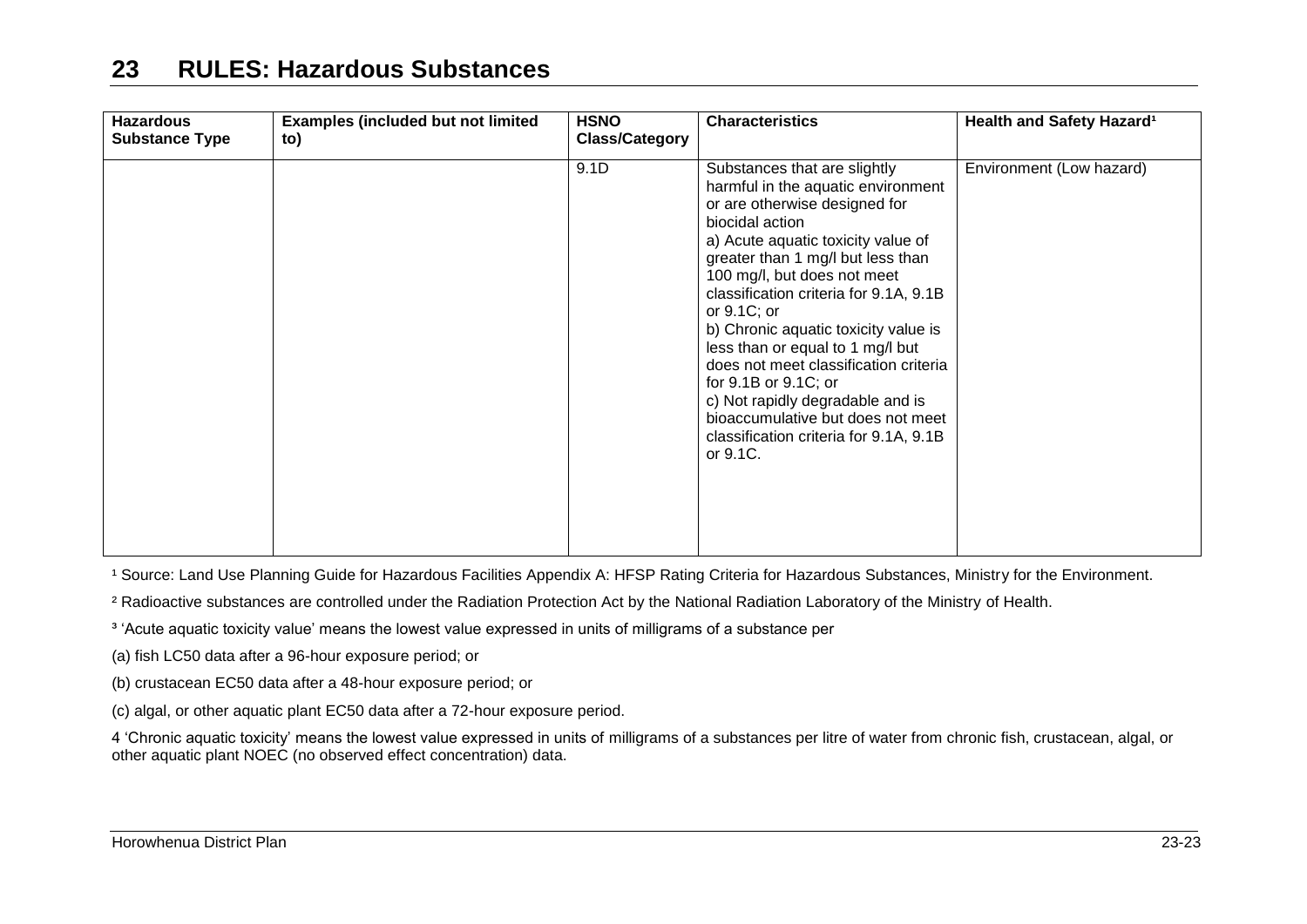**Table 23-2: Quantity Limits for Hazardous Substances**

#### **Residential Zone**

| <b>Hazardous</b>               | <b>HSNO category</b>    | Permitted <sup>1</sup>                 | Discretionary <sup>1</sup>    |
|--------------------------------|-------------------------|----------------------------------------|-------------------------------|
| <b>Substance Type</b>          |                         |                                        |                               |
| <b>Explosive substances</b>    | 1.1                     | 1 kg                                   | $\overline{1}$ kg             |
| (liquids, powders or           | 1.2                     | 10 kg                                  | 10 kg                         |
| solids)                        | 1.3                     | 35 kg                                  | 35 kg                         |
|                                | 1.5                     | 35 kg                                  | 35 kg                         |
| Flammable gases                | 2.1.1A                  |                                        | 10 kg                         |
|                                | 2.1.1A                  | $\frac{10 \text{ kg}}{12 \text{ m}^3}$ | $\frac{3}{12}$ m <sup>3</sup> |
|                                | 2.1.2A                  | 10 kg                                  | 0.01 10 kg                    |
|                                | 2.1.2A                  | 12 m <sup>3</sup>                      | $12 \text{ m}^3$              |
|                                | <b>LPG</b>              | 300 kg                                 | 300kg                         |
| Flammable liquids <sup>2</sup> | 3.1A (above ground)     | 120 kg                                 | 120 kg                        |
|                                | 3.1.A (underground)     | 1.2 tonnes                             | 1.2 tonnes                    |
|                                | 3.1B (above ground)     | 120 kg                                 | 120 kg                        |
|                                | 3.1B (underground)      | 1.2 tonnes                             | 1.2 tonnes                    |
|                                | 3.1C (above ground)     | 360 kg                                 | 360 kg                        |
|                                | 3.1C (underground)      | 3.6 tonnes                             | 3.6 tonnes                    |
|                                | 3.1D (above ground)     | 1.2 tonnes                             | 1.2 tonnes                    |
|                                | 3.1D (underground)      | 11.8 tonnes                            | 11.8 tonnes                   |
| Liquid desensitised            | 3.2A, 3.2B and 3.2C     | $10$ kg                                | 10 <sub>kg</sub>              |
| explosives                     |                         |                                        |                               |
| Flammable solids               | 4.1.1A                  | 100 kg                                 | 100 kg                        |
|                                | 4.1.1B                  | 350 kg                                 | 350 kg                        |
| Self-reactive solid            | 4.1.2A                  | 10 kg                                  | 10 kg                         |
| substances                     | 4.1.2B                  | 10 kg                                  | 10 kg                         |
|                                | 4.1.2C                  | 100 kg                                 | 100 kg                        |
|                                | 4.1.2D                  | 100 kg                                 | 100 kg                        |
|                                | 4.1.2E                  | 350 kg                                 | 350 kg                        |
|                                | 4.1.2F                  | 350 kg                                 | 350 kg                        |
|                                | 4.1.2G                  | 350 kg                                 | 350 kg                        |
| Solid desensitised             | 4.1.3A, 4.1.3B and      | 10 kg                                  | $10$ kg                       |
| explosives                     | 4.1.3C                  |                                        |                               |
| Spontaneously                  | 4.2A                    | 10 kg                                  | 10 kg                         |
| combustible                    | 4.2B                    | 10 kg                                  | 10 kg                         |
| substances                     | 4.2C                    | 100 kg                                 | 100 kg                        |
| Solids that emit               | 4.3A                    | $10$ kg                                | 10 kg                         |
| flammable gases in             | 4.3B                    | 10 kg                                  | 10 kg                         |
| contact with water             | 4.3C                    | 100 kg                                 | 100 kg                        |
| Oxidising substances           | 5.1.1A (solid)          | 35 kg                                  | 35 kg                         |
| (solids, liquids)              | 5.1.1A (liquid, powder) | 10 kg                                  | 10 kg                         |
|                                | 5.1.1B (solid)          | 35 kg                                  | 35 kg                         |
|                                | 5.1.1B (liquid, powder) | $10$ kg                                | $10$ kg                       |
|                                | 5.1.1C (solid)          | 350 kg                                 | 350 kg                        |
|                                | 5.1.1C (liquid, powder) | 100 kg                                 | 100 kg                        |
| Oxidising gases                | 5.1.2A                  | 10kg                                   | 10kg                          |
|                                | 5.1.2A                  | $12m^3$                                | 12m <sup>3</sup>              |
| Organic peroxides              | 5.2A (solid)            | 30 kg                                  | 30 kg                         |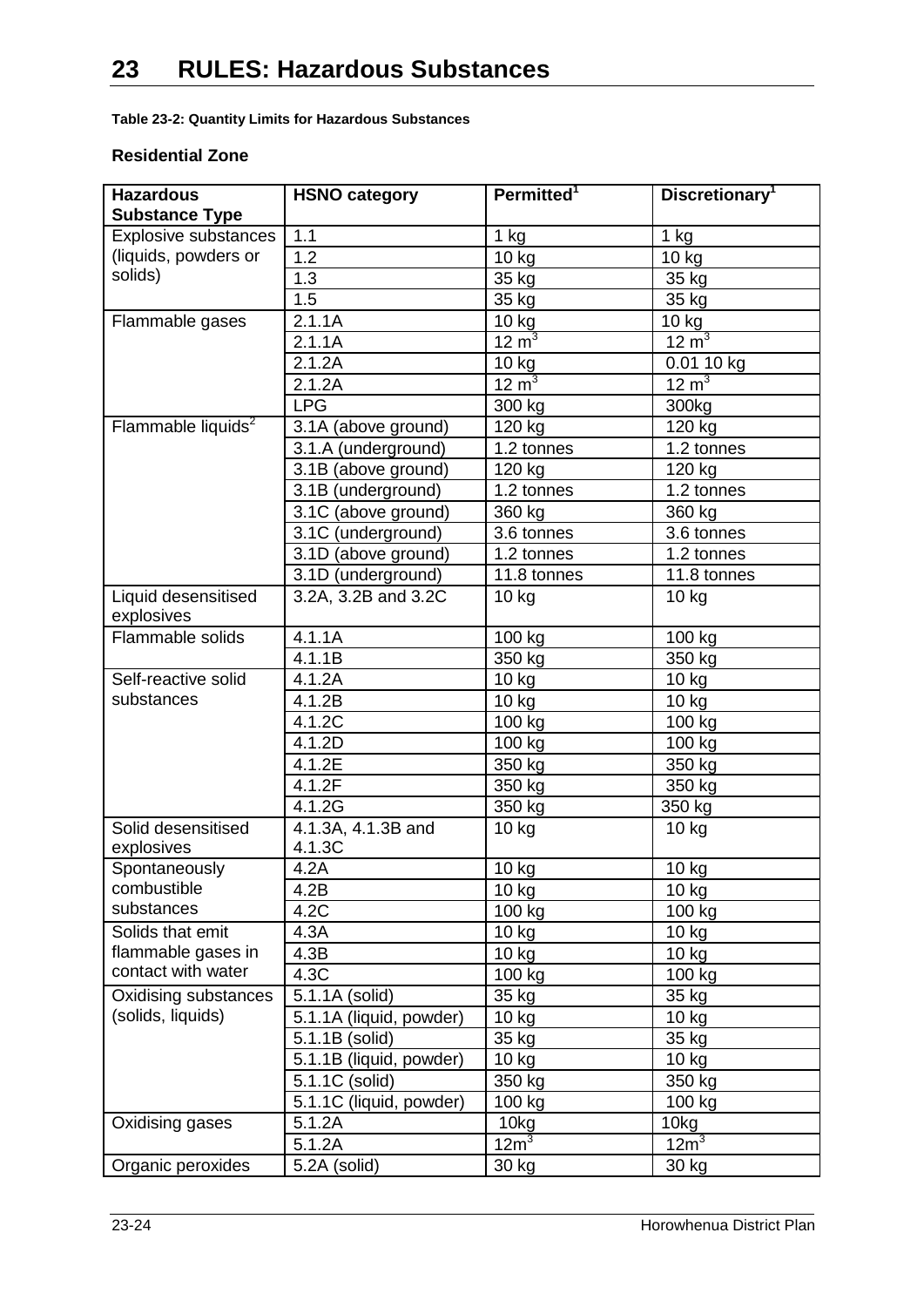| <b>Hazardous</b>        | <b>HSNO category</b>      | Permitted <sup>1</sup> | Discretionary <sup>1</sup> |
|-------------------------|---------------------------|------------------------|----------------------------|
| <b>Substance Type</b>   |                           |                        |                            |
|                         | 5.2A (liquid or powder)   | 10 kg                  | 10 kg                      |
|                         | 5.2B (solid)              | 35 kg                  | 35 kg                      |
|                         | 5.2B (liquid, powder)     | $10$ kg                | $10$ kg                    |
|                         | $\overline{5.2}C$ (solid) | 360 kg                 | 360 kg                     |
|                         | 5.2C (liquid, powder)     | 120 kg                 | 120 kg                     |
|                         | 5.2D (solid)              | 360 kg                 | 360 kg                     |
|                         | 5.2D (liquid, powder)     | 120 kg                 | $120$ kg                   |
|                         | 5.2E (solid)              | 1.1 tonnes             | 1.1 tonnes                 |
|                         | 5.2E (liquid, powder)     | 350 kg                 | 350 kg                     |
|                         | 5.2F (solid)              | 1.1 tonnes             | 1.1 tonnes                 |
|                         | 5.2F (liquid, powder)     | 350 kg                 | 350 kg                     |
|                         | 5.2G (solid)              | 1.1 tonnes             | 1.1 tonnes                 |
|                         | 5.2G (liquid, powder      | 350 kg                 | 350 kg                     |
| <b>Toxic substances</b> | 6.1A (solid)              | 35 kg                  | 35 kg                      |
|                         | 6.1A (liquid, powder)     | $10$ kg                | 10 kg                      |
|                         | $6.1A$ (gas)              | 0.06m <sup>3</sup>     | 0.06m <sup>3</sup>         |
|                         | 6.1B (solid)              | 35 kg                  | 35 kg                      |
|                         | 6.1B (liquid, powder)     | 10 kg                  | 10 kg                      |
|                         | $6.1B$ (gas)              | 0.06m <sup>3</sup>     | $0.06m^3$                  |
|                         | $\overline{6.1C}$ (solid) | 360 kg                 | 360 kg                     |
|                         | 6.1C (liquid, powder)     | 120 kg                 | 120 kg                     |
|                         | 6.1C (gas)                | $0.18m^3$              | $0.18m^3$                  |
|                         | 6.1D (solid)              | 1.1 tonnes             | 1.1 tonnes                 |
|                         | 6.1D (liquid, powder)     | 360 kg                 | 360 kg                     |
|                         | $6.1D$ (gas)              | 0.6 <sup>3</sup>       | 0.6 <sup>1</sup>           |
|                         | 6.3A and 6.3B (solid)     | 180 kg                 | 180 kg                     |
|                         | 6.3A and 6.3B (liquid,    | 60 kg                  | 60 kg                      |
|                         | powder)                   |                        |                            |
|                         | 6.4A (solid)              | 180 kg                 | 180 kg                     |
|                         | 6.4A (liquid, powder)     | 60 kg                  | 60 kg                      |
|                         | $6.5 - 6.9$ (solid)       | 35 kg                  | 35 kg                      |
|                         | $6.5 - 6.9$ (liquid,      | 10 kg                  | 10 kg                      |
|                         | powder)                   |                        |                            |
| Corrosive substances    | 8.1 (solid)               | 35 kg                  | 35 kg                      |
|                         | 8.1 (liquid, powder)      | $10$ kg                | 10 kg                      |
|                         | 8.2A (solid)              | 35 kg                  | 35 kg                      |
|                         | 8.2A (liquid, powder)     | 10 kg                  | $10$ kg                    |
|                         | 8.2B (solid)              | 360 kg                 | 360 kg                     |
|                         | 8.2B (liquid, powder)     | 120 kg                 | 120 kg                     |
|                         | 8,.2C (solid)             | 1.1 tonnes             | 1.1 tonnes                 |
|                         | 8.2C (liquid, powder)     | 360 kg                 | 360 kg                     |
|                         | 8.3 (solid)               | 35 kg                  | 35 kg                      |
|                         | 8.3 (liquid, powder)      | $10$ kg                | $10$ kg                    |
| Ecotoxic substances     | 9.1A (solid) (further     | 100 kg                 | 100 kg                     |
|                         | than 30m from             |                        |                            |
|                         | watercourse)              |                        |                            |
|                         | 9.1A (solid) (within 30m  | 35 kg                  | 35 kg                      |
|                         | of watercourse)           |                        |                            |
|                         | 9.2A, 9.3A and 9.4A       | 35kg                   | 35kg                       |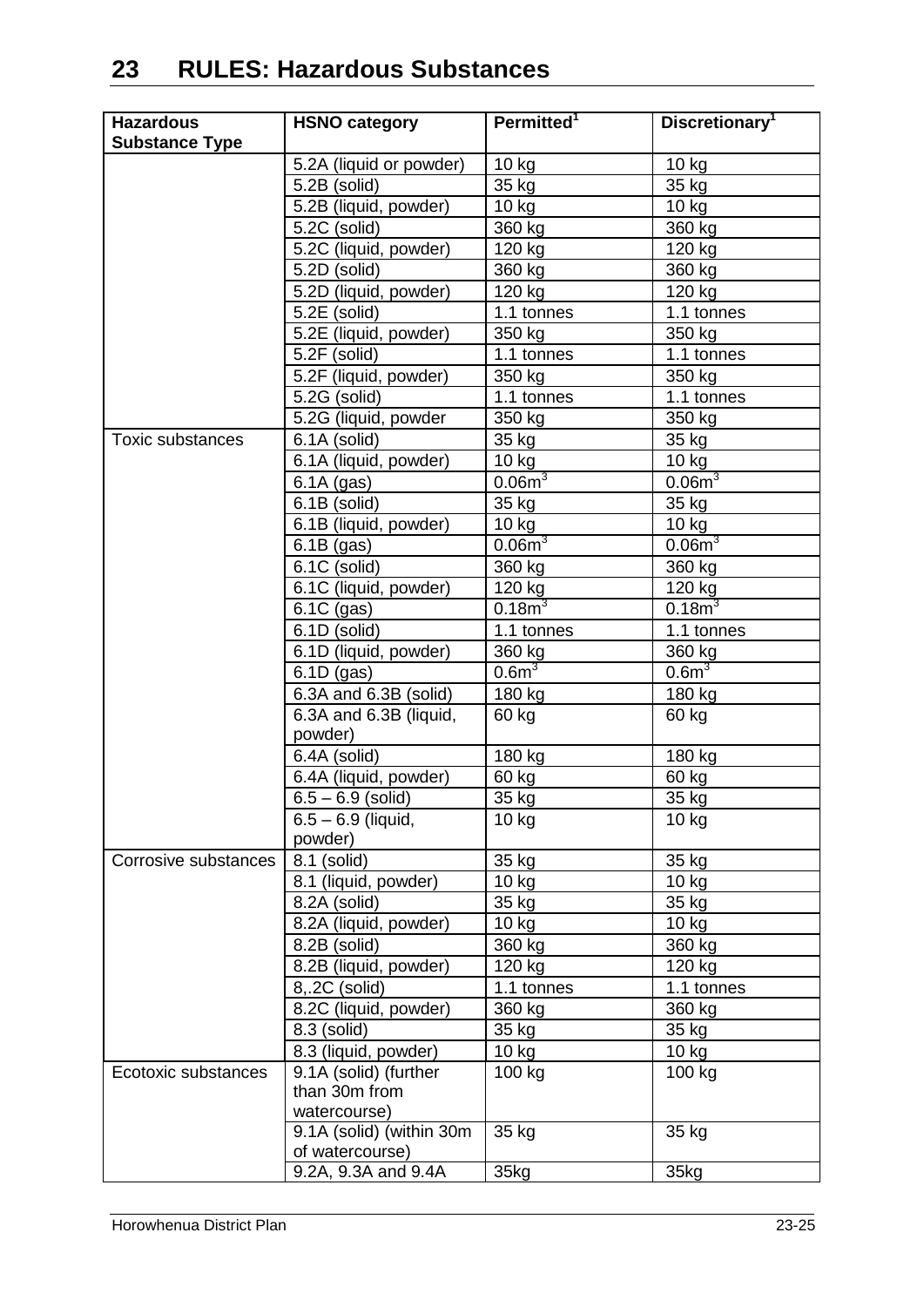| <b>Hazardous</b>      | <b>HSNO category</b>                        | Permitted <sup>1</sup> | Discretionary <sup>1</sup> |
|-----------------------|---------------------------------------------|------------------------|----------------------------|
| <b>Substance Type</b> |                                             |                        |                            |
|                       | (solid)                                     |                        |                            |
|                       | 9.1A (liquid, powder)                       | 35kg                   | 35kg                       |
|                       | (further than 30m from                      |                        |                            |
|                       | watercourse)                                |                        |                            |
|                       | 9.1A (liquid, powder)                       | 10 kg                  | 10 kg                      |
|                       | (within 30m of                              |                        |                            |
|                       | watercourse)                                |                        |                            |
|                       | 9.2A, 9.3A and 9.4A                         | 10 kg                  | $10$ kg                    |
|                       | (liquid, powder)                            |                        |                            |
|                       | 9.1B (solid) (further                       | 1.1 tonnes             | 1.1 tonnes                 |
|                       | than 30m from                               |                        |                            |
|                       | watercourse)                                |                        |                            |
|                       | 9.1B (solid) (within 30m<br>of watercourse) | 350 kg                 | 350 kg                     |
|                       | 9.2B, 9.3B, 9.4B (solid)                    | 350 kg                 | 350 kg                     |
|                       | 9.1B (liquid, powder)                       | 350 kg                 | 350 kg                     |
|                       | (further than 30m from                      |                        |                            |
|                       | watercourse)                                |                        |                            |
|                       | 9.1B (liquid, powder)                       | 100 kg                 | 100 kg                     |
|                       | (within 30m of                              |                        |                            |
|                       | watercourse)                                |                        |                            |
|                       | 9.2B, 9.3B, 9.4B (liquid,                   | 100 kg                 | 100 kg                     |
|                       | powder)                                     |                        |                            |
|                       | 9.1C (solid) (further<br>than 30m from      | 3.6 tonnes             | 3.6 tonnes                 |
|                       | watercourse)                                |                        |                            |
|                       | 9.1C (solid) (within 30m                    | 1.2 tonnes             | 1.2 tonnes                 |
|                       | of watercourse)                             |                        |                            |
|                       | 9.2C, 9.3C, 9.4C (solid)                    | 1.2 tonnes             | 1.2 tonnes                 |
|                       | 9.1C (liquid, powder)                       | 1.2 tonnes             | 1.2 tonnes                 |
|                       | (further than 30m from                      |                        |                            |
|                       | watercourse)                                |                        |                            |
|                       | 9.1C (liquid, powder)                       | 400 kg                 | 400 kg                     |
|                       | (within 30m of                              |                        |                            |
|                       | watercourse)                                |                        |                            |
|                       | 9.2C, 9.3C, 9.4C (liquid,                   | 400 kg                 | 400 kg                     |
|                       | powder)                                     |                        |                            |
|                       | 9.1D (solid) (further                       | 3.6 tonnes             | 3.6 tonnes                 |
|                       | than 30m from                               |                        |                            |
|                       | watercourse)                                |                        |                            |
|                       | 9.1D (solid) (within 30m                    | 1.2 tonnes             | 1.2 tonnes                 |
|                       | of watercourse)                             |                        |                            |
|                       | 9.2D, 9.3D, 9.4D (solid)                    | 1.2 tonnes             | 1.2 tonnes                 |
|                       | 9.1D (liquid, powder)                       | 1.2 tonnes             | 1.2 tonnes                 |
|                       | (further than 30m from<br>watercourse)      |                        |                            |
|                       | 9.1D (liquid, powder)                       | 400 kg                 | 400 kg                     |
|                       | (within 30m of                              |                        |                            |
|                       | watercourse)                                |                        |                            |
|                       | 9.2D, 9.3D, 9.4D (liquid,                   | 400 kg                 | 400 kg                     |
|                       | powder)                                     |                        |                            |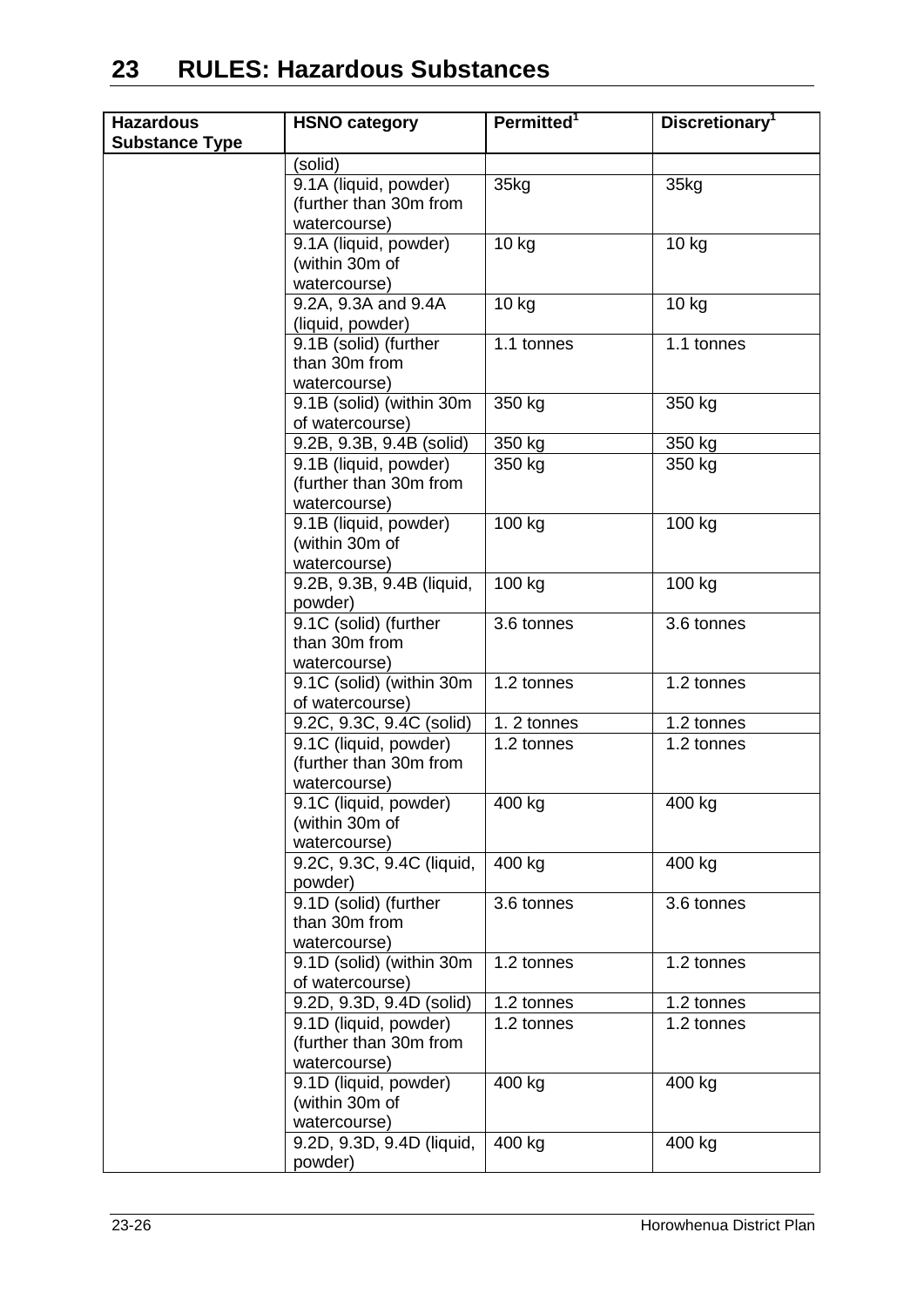#### **Industrial Zone**

| <b>Hazardous</b><br>substance type | <b>HSNO category</b>         | Permitted <sup>1</sup> | Discretionary <sup>1</sup> |
|------------------------------------|------------------------------|------------------------|----------------------------|
| <b>Explosive substances</b>        | 1.1                          | 60 kg                  | 120 kg                     |
| (liquids, powders or               | 1.2                          | 60 kg                  | 120 kg                     |
| solids)                            | 1.3                          | 1.8 tonnes             | $\overline{3.6}$ tonnes    |
|                                    | 1.5                          | 1.8 tonnes             | 3.6 tonnes                 |
| Flammable gases                    | 2.1.1A                       | 600 kg                 | 1200 kg                    |
|                                    | 2.1.1A                       | 600 m <sup>3</sup>     | 1200 m <sup>3</sup>        |
|                                    | 2.1.2A                       | 600 kg                 | 1200 kg                    |
|                                    | 2.1.2A                       | 600 m <sup>3</sup>     | $1200 \text{ m}^3$         |
|                                    | <b>LPG</b>                   | 15 tonnes              | 30 tonnes                  |
| Flammable liquids <sup>2</sup>     | 3.1A (above ground)          | 6 tonnes               | 12 tonnes                  |
|                                    | 3.1.A (underground)          | 60 tonnes              | 120 tonnes                 |
|                                    | 3.1B (above ground)          | 6 tonnes               | 12 tonnes                  |
|                                    | 3.1B (underground)           | 60 tonnes              | 120 tonnes                 |
|                                    | 3.1C (above ground)          | 18 tonnes              | 36 tonnes                  |
|                                    | 3.1C (underground)           | 180 tonnes             | 360 tonnes                 |
|                                    | 3.1D (above ground)          | 60 tonnes              | 120 tonnes                 |
|                                    | 3.1D (underground)           | 600 tonnes             | 1200 tonnes                |
| Liquid desensitised<br>explosives  | $3.2A$ , $3.2B$ and $3.2C$   | 600 kg                 | $\overline{1}$ .2 tonnes   |
| Flammable solids                   | 4.1.1A                       | 6 tonnes               | 12 tonnes                  |
|                                    | 4.1.1B                       | 18 tonnes              | 36 tonnes                  |
| Self-reactive solid                | 4.1.2A                       | 600 kg                 | 1.2 tonnes                 |
| substances                         | 4.1.2B                       | 600 kg                 | 1.2 tonnes                 |
|                                    | 4.1.2C                       | 6 tonnes               | 12 tonnes                  |
|                                    | 4.1.2D                       | 6 tonnes               | 12 tonnes                  |
|                                    | 4.1.2E                       | 18 tonnes              | 36 tonnes                  |
|                                    | 4.1.2F                       | 18 tonnes              | 36 tonnes                  |
|                                    | 4.1.2G                       | 18 tonnes              | 36 tonnes                  |
| Solid desensitised<br>explosives   | 4.1.3A, 4.1.3B and<br>4.1.3C | 600 kg                 | 1.2 tonnes                 |
| Spontaneously                      | 4.2A                         | 600 kg                 | 1.2 tonnes                 |
| combustible                        | 4.2B                         | 600 kg                 | 1.2 tonnes                 |
| substances                         | 4.2C                         | 6 tonnes               | 12 tonnes                  |
| Solids that emit                   | 4.3A                         | 600 kg                 | 1.2 tonnes                 |
| flammable gases in                 | 4.3B                         | 600 kg                 | 1.2 tonnes                 |
| contact with water                 | 4.3C                         | 6 tonnes               | 12 tonnes                  |
| Oxidising substances               | 5.1.1A (solid)               | 1.8 tonnes             | 3.6 tonnes                 |
| (solids, liquids)                  | 5.1.1A (liquid, powder)      | 600 kg                 | 1.2 tonnes                 |
|                                    | 5.1.1B (solid)               | 1.8 tonnes             | 3.6 tonnes                 |
|                                    | 5.1.1B (liquid, powder)      | 600 kg                 | 1.2 tonnes                 |
|                                    | 5.1.1C (solid)               | 6 tonnes               | 12 tonnes                  |
|                                    | 5.1.1C (liquid, powder)      | 18 tonnes              | 36 tonnes                  |
| Oxidising gases                    | 5.1.2A (tonnes)              | 0.6                    | 1.2                        |
|                                    | 5.1.2A $(m^3)$               | 600                    | 1200                       |
| Organic peroxides                  | 5.2A (solid)                 | 1.8 tonnes             | 3.6 tonnes                 |
|                                    | 5.2A (liquid or powder)      | 600 kg                 | 1.2 tonnes                 |
|                                    | 5.2B (solid)                 | 1.8 tonnes             | 3.6 tonnes                 |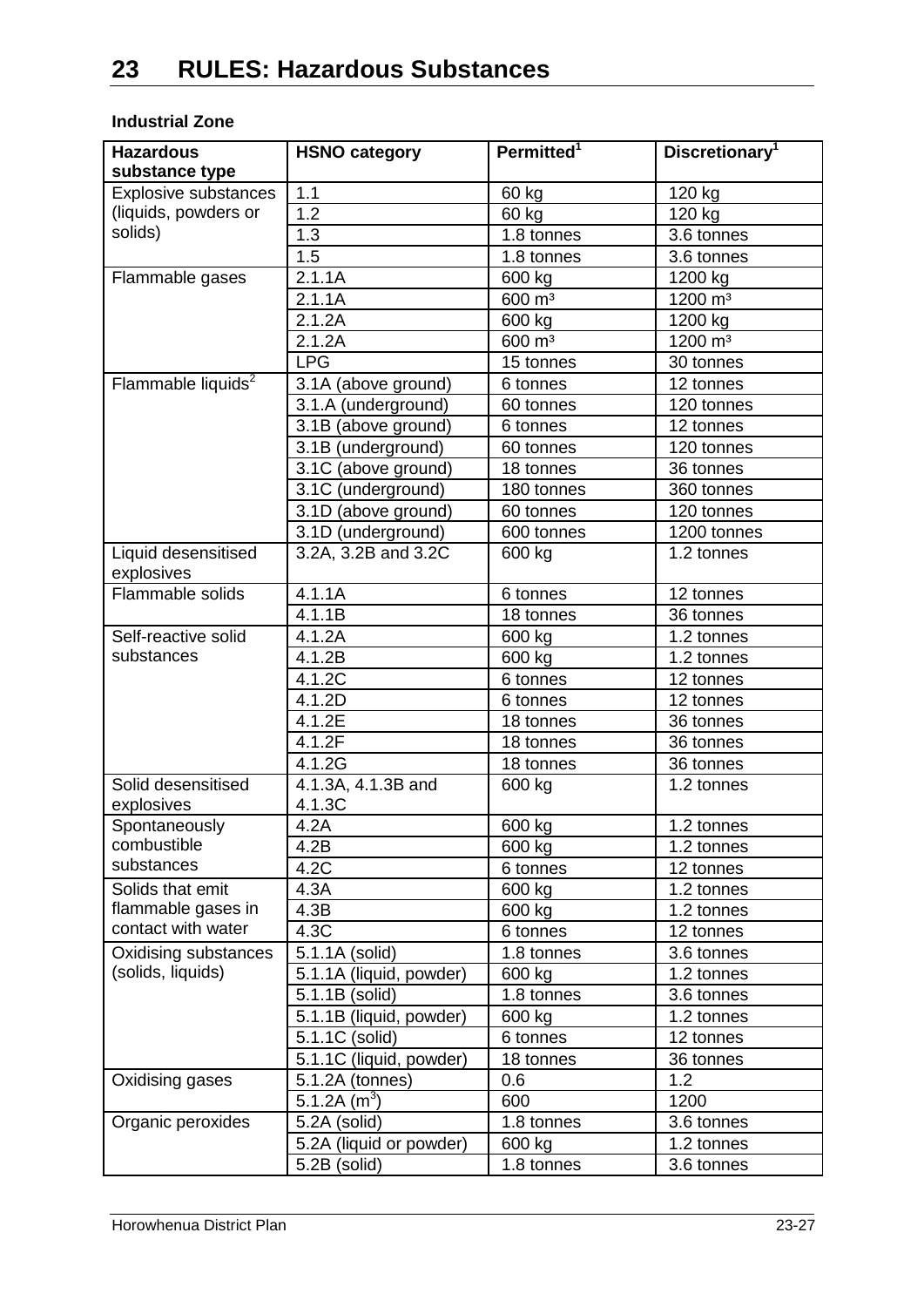| <b>Hazardous</b>     | <b>HSNO category</b>              | Permitted <sup>1</sup>     | Discretionary <sup>1</sup> |
|----------------------|-----------------------------------|----------------------------|----------------------------|
| substance type       |                                   |                            |                            |
|                      | 5.2B (liquid, powder)             | 600 kg                     | 1.2 tonnes                 |
|                      | 5.2C (solid)                      | 18 tonnes                  | 36 tonnes                  |
|                      | 5.2C (liquid, powder)             | 6 tonnes                   | 12 tonnes                  |
|                      | 5.2D (solid)                      | 18 tonnes                  | 36 tonnes                  |
|                      | 5.2D (liquid, powder)             | 6 tonnes                   | 12 tonnes                  |
|                      | 5.2E (solid)                      | 54 tonnes                  | 108 tonnes                 |
|                      | 5.2E (liquid, powder)             | 18 tonnes                  | 36 tonnes                  |
|                      | 5.2F (solid)                      | 54 tonnes                  | 108 tonnes                 |
|                      | 5.2F (liquid, powder)             | 18 tonnes                  | 36 tonnes                  |
|                      | 5.2G (solid)                      | 54 tonnes                  | 108 tonnes                 |
|                      | 5.2G (liquid, powder              | 18 tonnes                  | 36 tonnes                  |
| Toxic substances     | 6.1A (solid)                      | 1.8 tonnes                 | 3.6 tonnes                 |
|                      | 6.1A (liquid, powder)             | 600 kg                     | 1.2 tonnes                 |
|                      | $6.1A$ (gas)                      | $3 \, \text{m}^3$          | 6 m <sup>3</sup>           |
|                      | 6.1B (solid)                      | 1.8 tonnes                 | 3.6 tonnes                 |
|                      | 6.1B (liquid, powder)             | 600 kg                     | 1.2 tonnes                 |
|                      | $6.1B$ (gas)                      | $3 \, \text{m}^3$          | $6 \, \mathrm{m}^3$        |
|                      | $\overline{6.1}$ C (solid)        | 18 tonnes                  | 36 tonnes                  |
|                      | 6.1C (liquid, powder)             | 6 tonnes                   | 12 tonnes                  |
|                      | 6.1C (gas)                        | 9 <sub>m<sup>3</sup></sub> | $18 \text{ m}^3$           |
|                      | 6.1D (solid)                      | 54 tonnes                  | 108 tonnes                 |
|                      | 6.1D (liquid, powder)             | 18 tonnes                  | 36 tonnes                  |
|                      | $6.1D$ (gas)                      | $30 \text{ m}^3$           | $60 \text{ m}^3$           |
|                      | 6.3A and 6.3B (solid)             | 9 tonnes                   | 18 tonnes                  |
|                      | 6.3A and 6.3B (liquid,<br>powder) | 3 tonnes                   | 6 tonnes                   |
|                      | 6.4A (solid)                      | 9 tonnes                   | 18 tonnes                  |
|                      | 6.4A (liquid, powder)             | 3 tonnes                   | 6 tonnes                   |
|                      | $6.5 - 6.9$ (solid)               | 1.8 tonnes                 | 3.6 tonnes                 |
|                      | $6.5 - 6.9$ (liquid,              | 600 kg                     | 1.2 tonnes                 |
|                      | powder)                           |                            |                            |
| Corrosive substances | 8.1 (solid)                       | 1.8 tonnes                 | 3.6 tonnes                 |
|                      | 8.1 (liquid, powder)              | 600 kg                     | 1.2 tonnes                 |
|                      | 8.2A (solid)                      | 1.8 tonnes                 | 3.6 tonnes                 |
|                      | 8.2A (liquid, powder)             | 600 kg                     | 1.2 tonnes                 |
|                      | 8.2B (solid)                      | 18 tonnes                  | 36 tonnes                  |
|                      | 8.2B (liquid, powder)             | 6 tonnes                   | 12 tonnes                  |
|                      | 8.2C (solid)                      | 54 tonnes                  | 108 tonnes                 |
|                      | 8.2C (liquid, powder)             | 18 tonnes                  | 36 tonnes                  |
|                      | $\overline{8.3}$ (solid)          | 1.8 tonnes                 | 3.6 tonnes                 |
|                      | 8.3 (liquid, powder)              | 600 kg                     | 1.2 tonnes                 |
| Ecotoxic substances  | 9.1A (solid) (further             | 5.4 tonnes                 | 10.8 tonnes                |
|                      | than 30m from                     |                            |                            |
|                      | watercourse)                      |                            |                            |
|                      | 9.1A (solid) (within 30m          | 1.8 tonnes                 | 3.6 tonnes                 |
|                      | of watercourse)                   | 1.8 tonnes                 | 3.6 tonnes                 |
|                      | 9.2A, 9.3A and 9.4A<br>(solid)    |                            |                            |
|                      | 9.1A (liquid, powder)             | 1.8 tonnes                 | 3.6 tonnes                 |
|                      |                                   |                            |                            |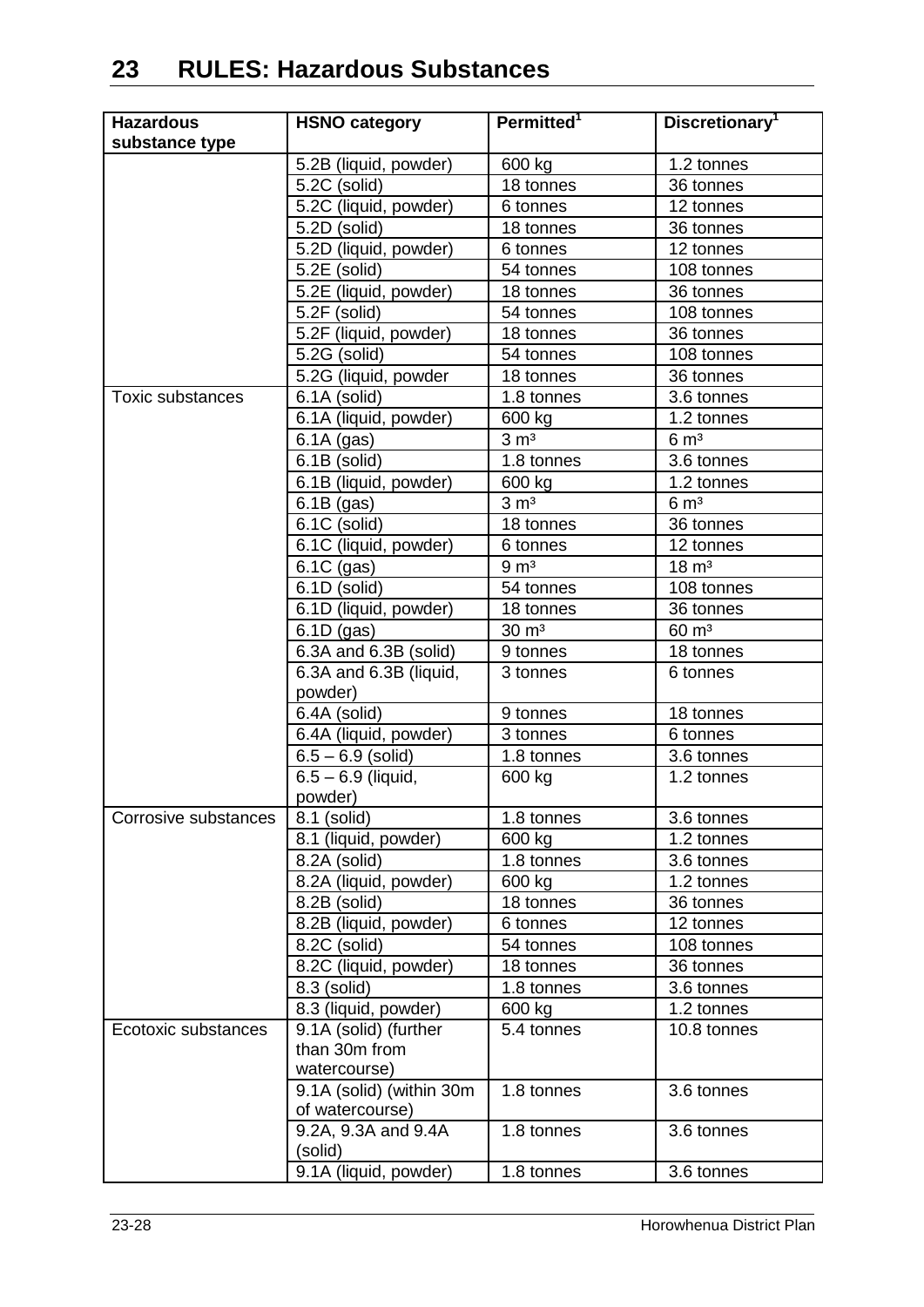| <b>Hazardous</b> | <b>HSNO category</b>                                            | Permitted <sup>1</sup> | Discretionary <sup>1</sup> |
|------------------|-----------------------------------------------------------------|------------------------|----------------------------|
| substance type   |                                                                 |                        |                            |
|                  | (further than 30m from<br>watercourse)                          |                        |                            |
|                  | 9.1A (liquid, powder)<br>(within 30m of<br>watercourse)         | 600 kg                 | 1.2 tonnes                 |
|                  | 9.2A, 9.3A and 9.4A<br>(liquid, powder)                         | 600 kg                 | $\overline{1}$ .2 tonnes   |
|                  | 9.1B (solid) (further<br>than 30m from<br>watercourse)          | 54 tonnes              | 108 tonnes                 |
|                  | 9.1B (solid) (within 30m<br>of watercourse)                     | 18 tonnes              | 36 tonnes                  |
|                  | 9.2B, 9.3B, 9.4B (solid)                                        | 18 tonnes              | 36 tonnes                  |
|                  | 9.1B (liquid, powder)<br>(further than 30m from<br>watercourse) | 6 tonnes               | 12 tonnes                  |
|                  | 9.1B (liquid, powder)<br>(within 30m of<br>watercourse)         | 2 tonnes               | 4 tonnes                   |
|                  | 9.2B, 9.3B, 9.4B (liquid,<br>powder)                            | 2 tonnes               | 4 tonnes                   |
|                  | 9.1C (solid) (further<br>than 30m from<br>watercourse)          | 180 tonnes             | 360 tonnes                 |
|                  | 9.1C (solid) (within 30m<br>of watercourse)                     | 60 tonnes              | 120 tonnes                 |
|                  | 9.2C, 9.3C, 9.4C (solid)                                        | 60 tonnes              | 120 tonnes                 |
|                  | 9.1C (liquid, powder)<br>(further than 30m from<br>watercourse) | 60 tonnes              | 120 tonnes                 |
|                  | 9.1C (liquid, powder)<br>(within 30m of<br>watercourse)         | 20 tonnes              | 40 tonnes                  |
|                  | 9.2C, 9.3C, 9.4C (liquid,<br>powder)                            | 20 tonnes              | 40 tonnes                  |
|                  | 9.1D (solid) (further<br>than 30m from<br>watercourse)          | 180 tonnes             | 360 tonnes                 |
|                  | 9.1D (solid) (within 30m<br>of watercourse)                     | 60 tonnes              | 120 tonnes                 |
|                  | 9.2D, 9.3D, 9.4D (solid)                                        | 60 tonnes              | 120 tonnes                 |
|                  | 9.1D (liquid, powder)<br>(further than 30m from<br>watercourse) | 60 tonnes              | 120 tonnes                 |
|                  | 9.1D (liquid, powder)<br>(within 30m of<br>watercourse)         | 20 tonnes              | 40 tonnes                  |
|                  | 9.2D, 9.3D, 9.4D (liquid,<br>powder)                            | 20 tonnes              | 40 tonnes                  |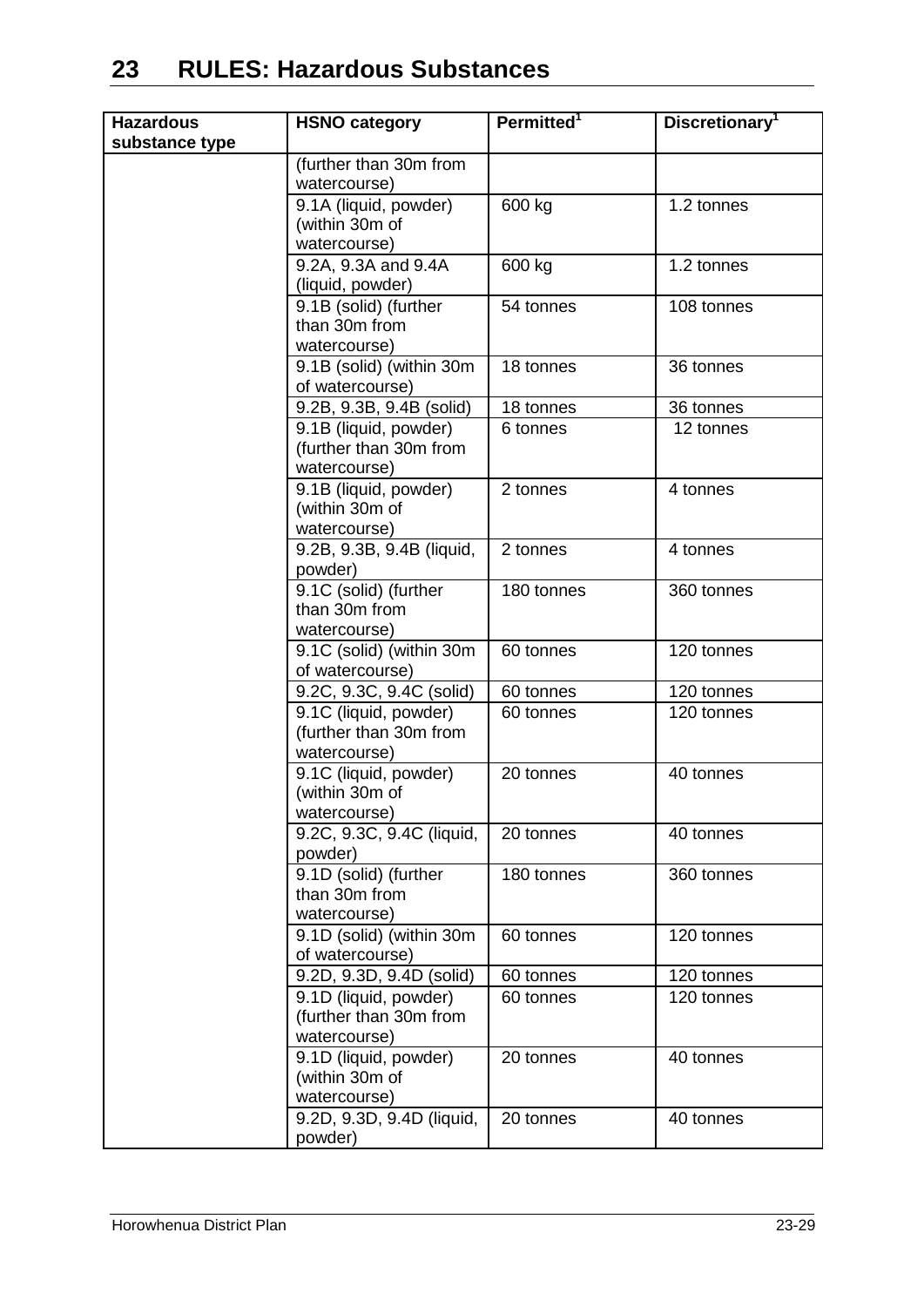#### **Commercial Zone**

| <b>Hazardous</b><br>substance type | <b>HSNO category</b>         | Permitted <sup>1</sup> | Discretionary <sup>1</sup>   |
|------------------------------------|------------------------------|------------------------|------------------------------|
| <b>Explosive substances</b>        | 1.1                          | 10 kg                  | 20 kg                        |
| (liquids, powders or               | 1.2                          | 100 kg                 | 200 kg                       |
| solids)                            | 1.3                          | 350 kg                 | 700 kg                       |
|                                    | 1.5                          | 350 kg                 | 700 kg                       |
| Flammable gases                    | 2.1.1A                       | 100 kg                 | 200 kg                       |
|                                    | 2.1.1A                       | $120 \; \text{m}^3$    | 240 m <sup>3</sup>           |
|                                    | 2.1.2A                       | 100 kg                 | 200 kg                       |
|                                    | 2.1.2A                       | $120 \; \text{m}^3$    | 240 m <sup>3</sup>           |
|                                    | <b>LPG</b>                   | 3 tonnes               | 6 tonnes                     |
| Flammable liquids <sup>2</sup>     | 3.1A (above ground)          | 1.2 tonnes             | 2.4 tonnes                   |
|                                    | 3.1.A (underground)          | 12 tonnes              | 24 tonnes                    |
|                                    | 3.1B (above ground)          | 1.2 tonnes             | 2.4 tonnes                   |
|                                    | 3.1B (underground)           | 12 tonnes              | 24 tonnes                    |
|                                    | 3.1C (above ground)          | 3.6 tonnes             | 7.2 tonnes                   |
|                                    | 3.1C (underground)           | 36 tonnes              | 72 tonnes                    |
|                                    | 3.1D (above ground)          | 12 tonnes              | 24 tonnes                    |
|                                    | 3.1D (underground)           | 120 tonnes             | 240 tonnes                   |
| Liquid desensitised                | 3.2A, 3.2B and 3.2C          | 100 kg                 | 200 kg                       |
| explosives                         |                              |                        |                              |
| Flammable solids                   | 4.1.1A                       | 1.2 tonnes             | 2.4 tonnes                   |
|                                    | 4.1.1B                       | 3.6 tonnes             | 7.2 tonnes                   |
| Self-reactive solid                | 4.1.2A                       | 100 kg                 | 200 kg                       |
| substances                         | 4.1.2B                       | 100 kg                 | 200 kg                       |
|                                    | 4.1.2C                       | 1.2 tonnes             | 2.4 tonnes                   |
|                                    | 4.1.2D                       | 1.2 tonnes             | 2.4 tonnes                   |
|                                    | 4.1.2E                       | 3.6 tonnes             | 7.2 tonnes                   |
|                                    | 4.1.2F                       | 3.6 tonnes             | 7.2 tonnes                   |
|                                    | 4.1.2G                       | 3.6 tonnes             | 7.2 tonnes                   |
| Solid desensitised<br>explosives   | 4.1.3A, 4.1.3B and<br>4.1.3C | 100 kg                 | 200 kg                       |
| Spontaneously                      | 4.2A                         | 100 kg                 | 200 kg                       |
| combustible                        | 4.2B                         | 100 kg                 | 200 kg                       |
| substances                         | 4.2C                         | 1.2 tonnes             | 2.4 tonnes                   |
| Solids that emit                   | 4.3A                         | 100 kg                 | 200 kg                       |
| flammable gases in                 | 4.3B                         | 100 kg                 | 200 kg                       |
| contact with water                 | 4.3C                         | 1.2 tonnes             | 2.4 tonnes                   |
| Oxidising substances               | 5.1.1A (solid)               | 350 kg                 | 700 kg                       |
| (solids, liquids)                  | 5.1.1A (liquid, powder)      | 100 kg                 | 200 kg                       |
|                                    | 5.1.1B (solid)               | 350 kg                 | 700 kg                       |
|                                    | 5.1.1B (liquid, powder)      | 100 kg                 | 200 kg                       |
|                                    | 5.1.1C (solid)               | 3.6 tonnes             | 7.2 tonnes                   |
|                                    | 5.1.1C (liquid, powder)      | 1.2 tonnes             | 2.4 tonnes                   |
| Oxidising gases                    | 5.1.2A (tonnes)              | 0.1                    | 0.2                          |
|                                    | 5.1.2A                       | $120 \; \text{m}^3$    | $\overline{2}40 \text{ m}^3$ |
| Organic peroxides                  | 5.2A (solid)                 | 300 kg                 | 600 kg                       |
|                                    | 5.2A (liquid or powder)      | 100 kg                 | 200 kg                       |
|                                    | 5.2B (solid)                 | 350 kg                 | 700 kg                       |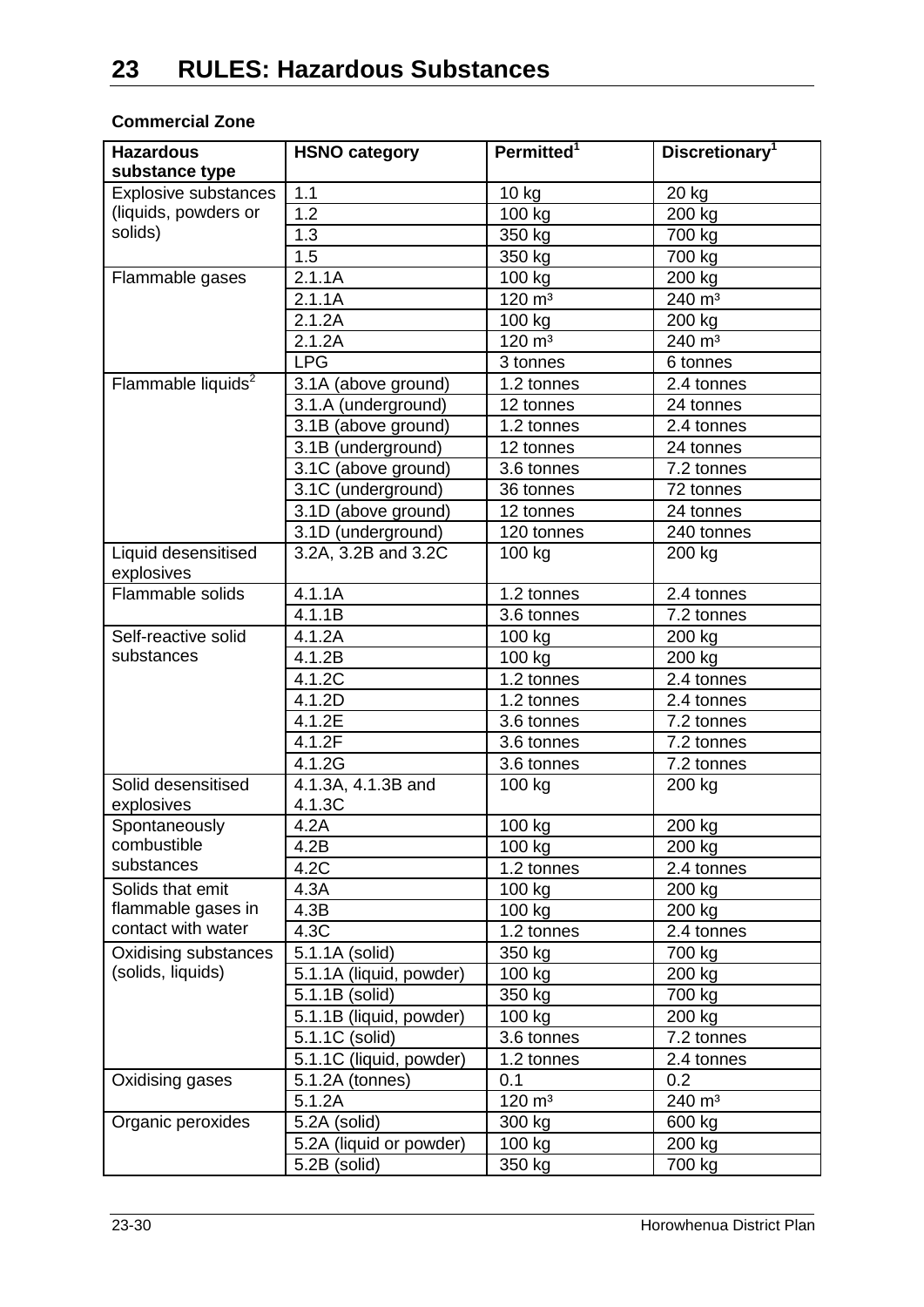| <b>Hazardous</b>     | <b>HSNO category</b>                   | Permitted <sup>1</sup> | Discretionary <sup>1</sup> |
|----------------------|----------------------------------------|------------------------|----------------------------|
| substance type       |                                        |                        |                            |
|                      | 5.2B (liquid, powder)                  | 100 kg                 | 200 kg                     |
|                      | 5.2C (solid)                           | 3.6 tonnes             | 7.2 tonnes                 |
|                      | 5.2C (liquid, powder)                  | 1.2 tonnes             | 2.4 tonnes                 |
|                      | 5.2D (solid)                           | 3.6 tonnes             | 7.2 tonnes                 |
|                      | 5.2D (liquid, powder)                  | 1.2 tonnes             | 2.4 tonnes                 |
|                      | 5.2E (solid)                           | 10 tonnes              | 20 tonnes                  |
|                      | 5.2E (liquid, powder)                  | 3.6 tonnes             | 7.2 tonnes                 |
|                      | 5.2F (solid)                           | 10 tonnes              | 20 tonnes                  |
|                      | 5.2F (liquid, powder)                  | 3.6 tonnes             | 7.2 tonnes                 |
|                      | 5.2G (solid)                           | 10 tonnes              | 20 tonnes                  |
|                      | 5.2G (liquid, powder                   | 3.6 tonnes             | 7.2 tonnes                 |
| Toxic substances     | 6.1A (solid)                           | 350 kg                 | 700 kg                     |
|                      | 6.1A (liquid, powder)                  | 100 kg                 | 200 kg                     |
|                      | $6.1A$ (gas)                           | $0.6 \, \text{m}^3$    | $1.2 \, \text{m}^3$        |
|                      | $\overline{6.1}B$ (solid)              | 350 kg                 | 700 kg                     |
|                      | 6.1B (liquid, powder)                  | 100 kg                 | 200 kg                     |
|                      | $6.1B$ (gas)                           | $0.6 \, \text{m}^3$    | $1.2 \, \text{m}^3$        |
|                      | 6.1C (solid)                           | 3.6 tonnes             | 7.2 tonnes                 |
|                      | 6.1C (liquid, powder)                  | 1.2 tonnes             | 2.4 tonnes                 |
|                      | $\overline{6.1C}$ (gas)                | $1.8 \, \text{m}^3$    | $3.6 \text{ m}^3$          |
|                      | 6.1D (solid)                           | 11000 kg               | 22 tonnes                  |
|                      | 6.1D (liquid, powder)                  | 3.6 tonnes             | 7.2 tonnes                 |
|                      | $6.1D$ (gas)                           | 6 m <sup>3</sup>       | $12 \text{ m}^3$           |
|                      | 6.3A and 6.3B (solid)                  | 1.8 tonnes             | 3.6 tonnes                 |
|                      | 6.3A and 6.3B (liquid,<br>powder)      | 600 kg                 | 1.2 tonnes                 |
|                      | 6.4A (solid)                           | 18 tonnes              | 36 tonnes                  |
|                      | 6.4A (liquid, powder)                  | 600 kg                 | 1.2 tonnes                 |
|                      | $6.5 - 6.9$ (solid)                    | 350 kg                 | 700 kg                     |
|                      | $6.5 - 6.9$ (liquid,                   | 100 kg                 | 200 kg                     |
|                      | powder)                                |                        |                            |
| Corrosive substances | 8.1 (solid)                            | 350 kg                 | 700 kg                     |
|                      | 8.1 (liquid, powder)                   | 100 kg                 | 200 kg                     |
|                      | 8.2A (solid)                           | 350 kg                 | 700 kg                     |
|                      | 8.2A (liquid, powder)                  | 100 kg                 | 200 kg                     |
|                      | $\overline{8.2B}$ (solid)              | 3.6 tonnes             | 7.2 tonnes                 |
|                      | 8.2B (liquid, powder)                  | 1.2 tonnes             | 2.4 tonnes                 |
|                      | 8.2C (solid)                           | 11 tonnes              | 22 tonnes                  |
|                      | 8.2C (liquid, powder)                  | 3.6 tonnes             | 7.2 tonnes                 |
|                      | 8.3 (solid)                            | 350 kg                 | 700 kg                     |
|                      | 8.3 (liquid, powder)                   | 100 kg                 | 200 kg                     |
| Ecotoxic substances  | 9.1A (solid) (further                  | 1.1 tonnes             | 2.2 tonnes                 |
|                      | than 30m from                          |                        |                            |
|                      | watercourse)                           |                        |                            |
|                      | 9.1A (solid) (within 30m               | 350 kg                 | 700 kg                     |
|                      | of watercourse)<br>9.2A, 9.3A and 9.4A | 350 kg                 | 700 kg                     |
|                      | (solid)                                |                        |                            |
|                      | 9.1A (liquid, powder)                  | 350 kg                 | 700 kg                     |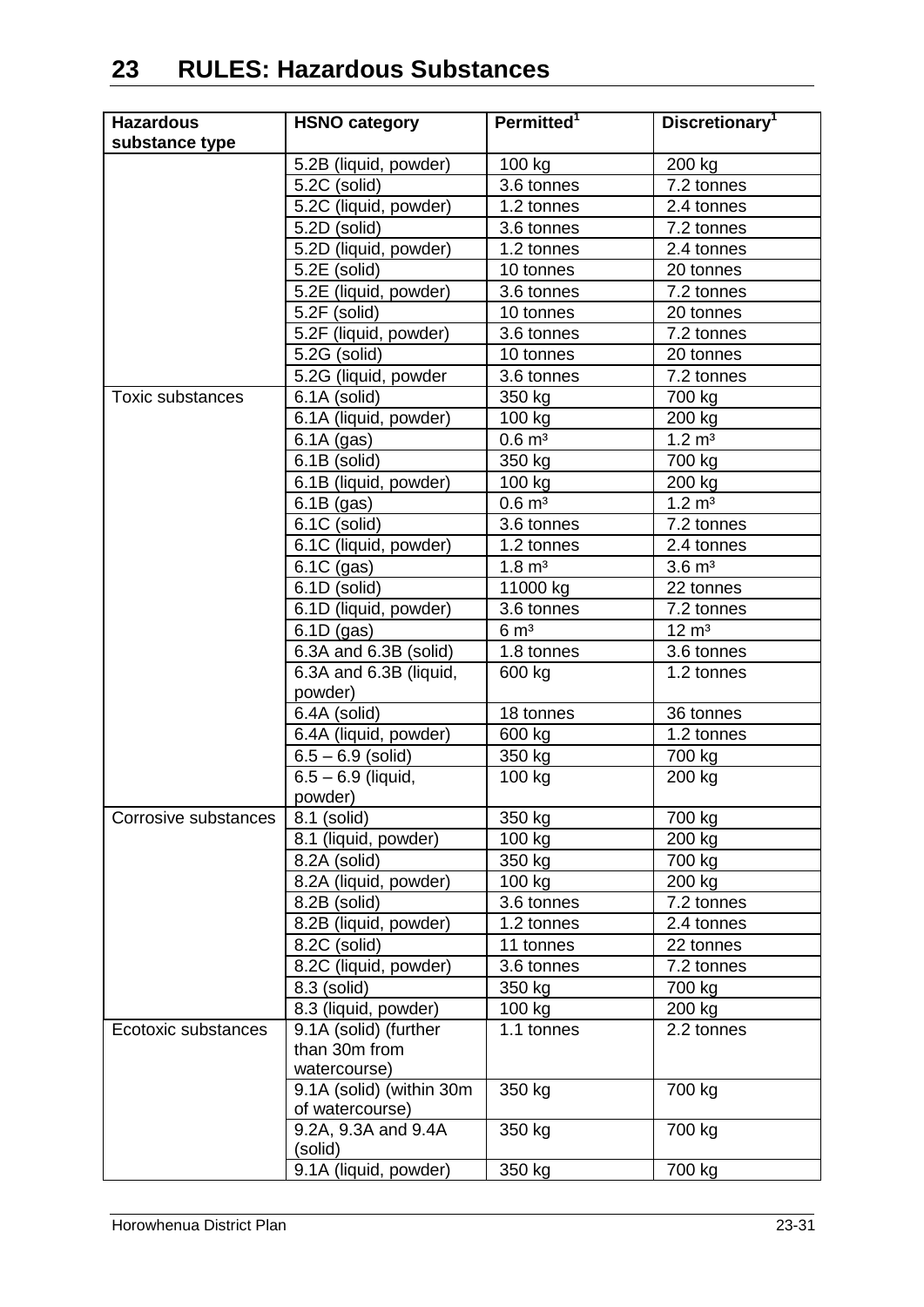| <b>Hazardous</b><br>substance type | <b>HSNO category</b>                                            | Permitted <sup>1</sup>  | Discretionary <sup>1</sup> |
|------------------------------------|-----------------------------------------------------------------|-------------------------|----------------------------|
|                                    | (further than 30m from<br>watercourse)                          |                         |                            |
|                                    | 9.1A (liquid, powder)<br>(within 30m of<br>watercourse)         | 100 kg                  | 200 kg                     |
|                                    | 9.2A, 9.3A and 9.4A<br>(liquid, powder)                         | 100 kg                  | 200 kg                     |
|                                    | 9.1B (solid) (further<br>than 30m from<br>watercourse)          | 11 tonnes               | 22 tonnes                  |
|                                    | 9.1B (solid) (within 30m<br>of watercourse)                     | 3.6 tonnes              | 7.2 tonnes                 |
|                                    | 9.2B, 9.3B, 9.4B (solid)                                        | 3.6 tonnes              | 7.2 tonnes                 |
|                                    | 9.1B (liquid, powder)<br>(further than 30m from<br>watercourse) | 3.6 tonnes              | 7.2 tonnes                 |
|                                    | 9.1B (liquid, powder)<br>(within 30m of<br>watercourse)         | $\overline{1.2}$ tonnes | 2.4 tonnes                 |
|                                    | 9.2B, 9.3B, 9.4B (liquid,<br>powder)                            | 1.2 tonnes              | 2.4 tonnes                 |
|                                    | 9.1C (solid) (further<br>than 30m from<br>watercourse)          | 36 tonnes               | 7.2 tonnes                 |
|                                    | 9.1C (solid) (within 30m<br>of watercourse)                     | 12 tonnes               | 2.4 tonnes                 |
|                                    | 9.2C, 9.3C, 9.4C (solid)                                        | 12 tonnes               | 24 tonnes                  |
|                                    | 9.1C (liquid, powder)<br>(further than 30m from<br>watercourse) | 12 tonnes               | 24 tonnes                  |
|                                    | 9.1C (liquid, powder)<br>(within 30m of<br>watercourse)         | 4 tonnes                | 8 tonnes                   |
|                                    | 9.2C, 9.3C, 9.4C (liquid,<br>powder)                            | 4 tonnes                | 8 tonnes                   |
|                                    | 9.1D (solid) (further<br>than 30m from<br>watercourse)          | 36 tonnes               | 72 tonnes                  |
|                                    | 9.1D (solid) (within 30m<br>of watercourse)                     | 12 tonnes               | 24 tonnes                  |
|                                    | 9.2D, 9.3D, 9.4D (solid)                                        | 12 tonnes               | 24 tonnes                  |
|                                    | 9.1D (liquid, powder)<br>(further than 30m from<br>watercourse) | 12 tonnes               | 24 tonnes                  |
|                                    | 9.1D (liquid, powder)<br>(within 30m of<br>watercourse)         | 4 tonnes                | 8 tonnes                   |
|                                    | 9.2D, 9.3D, 9.4D (liquid,<br>powder)                            | 4 tonnes                | 8 tonnes                   |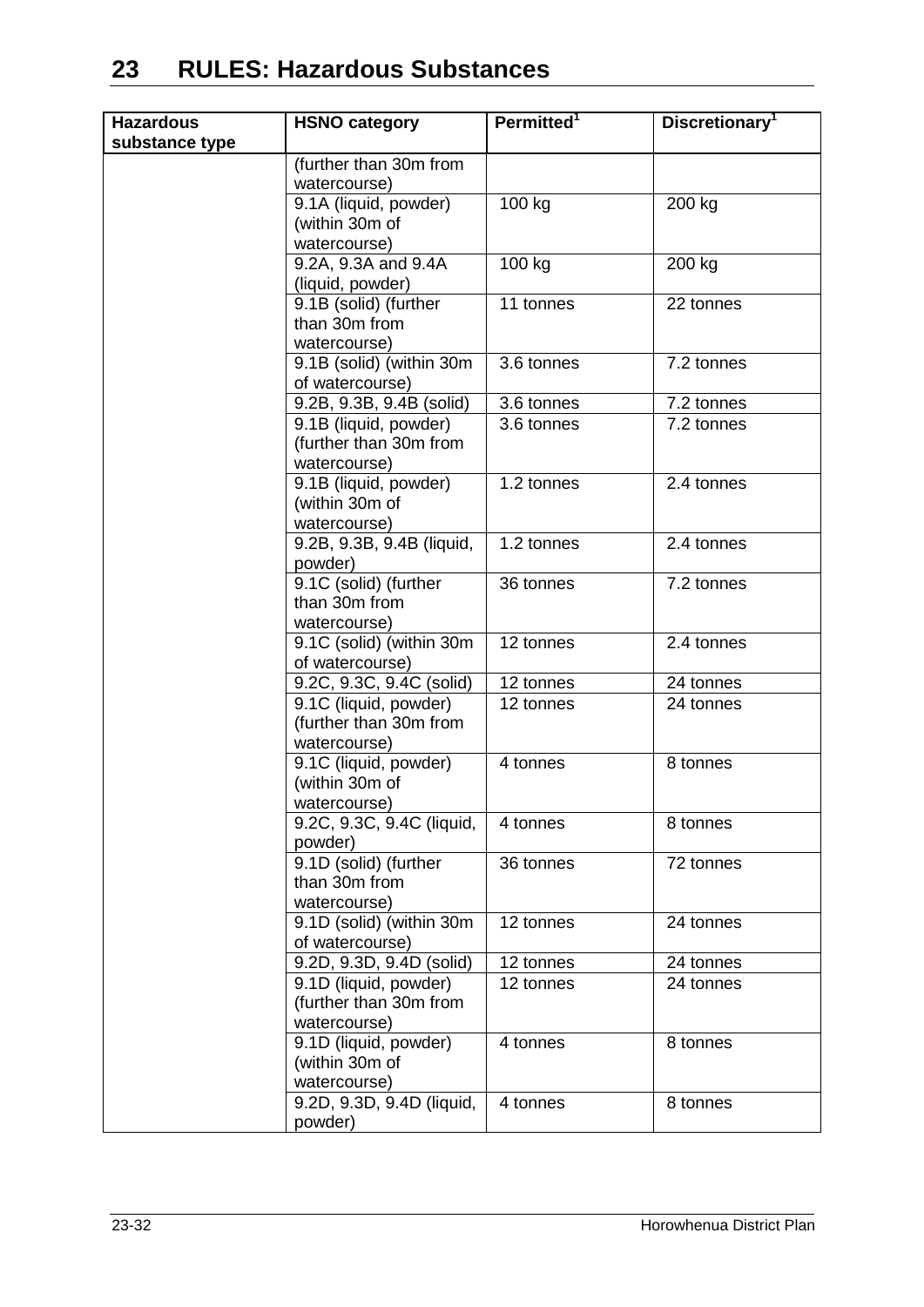### **Open Space Zone**

| <b>Hazardous</b><br>substance type | <b>HSNO category</b>         | Permitted <sup>1</sup> | Discretionary <sup>1</sup>      |
|------------------------------------|------------------------------|------------------------|---------------------------------|
| Explosive substances               | 1.1                          | 6 kg                   | 12 kg                           |
| (liquids, powders or               | 1.2                          | 60 kg                  | 120 kg                          |
| solids)                            | 1.3                          | 180 kg                 | 360 kg                          |
|                                    | 1.5                          | 180 kg                 | 360 kg                          |
| Flammable gases                    | 2.1.1A                       | 60 kg                  | 120 kg                          |
|                                    | 2.1.1A                       | $60 \text{ m}^3$       | $\overline{120}$ m <sup>3</sup> |
|                                    | 2.1.2A                       | 60 kg                  | 120 kg                          |
|                                    | 2.1.2A                       | $60 \text{ m}^3$       | $120 \; \text{m}^3$             |
|                                    | <b>LPG</b>                   | 1.5 tonnes             | 3 tonnes                        |
| Flammable liquids <sup>2</sup>     | 3.1A (above ground)          | 600 kg                 | 1.2 tonnes                      |
|                                    | 3.1.A (underground)          | 6 tonnes               | 12 tonnes                       |
|                                    | 3.1B (above ground)          | 600 kg                 | 1.2 tonnes                      |
|                                    | 3.1B (underground)           | 6 tonnes               | 12 tonnes                       |
|                                    | 3.1C (above ground)          | 1.8 tonnes             | 3.6 tonnes                      |
|                                    | 3.1C (underground)           | 18 tonnes              | 36 tonnes                       |
|                                    | 3.1D (above ground)          | 6 tonnes               | 12 tonnes                       |
|                                    | 3.1D (underground)           | 60 tonnes              | 120 tonnes                      |
| Liquid desensitised                | 3.2A, 3.2B and 3.2C          | 60 kg                  | 120 kg                          |
| explosives                         |                              |                        |                                 |
| Flammable solids                   | 4.1.1A                       | 600 kg                 | 1.2 tonnes                      |
|                                    | 4.1.1B                       | 1.8 tonnes             | 3.6 tonnes                      |
| Self-reactive solid                | 4.1.2A                       | 60 kg                  | 120 kg                          |
| substances                         | 4.1.2B                       | 60 kg                  | 120 kg                          |
|                                    | 4.1.2C                       | 600 kg                 | 1.2 tonnes                      |
|                                    | 4.1.2D                       | 600 kg                 | 1.2 tonnes                      |
|                                    | 4.1.2E                       | 1.8 tonnes             | 3.6 tonnes                      |
|                                    | 4.1.2F                       | 1.8 tonnes             | 3.6 tonnes                      |
|                                    | 4.1.2G                       | 1.8 tonnes             | 3.6 tonnes                      |
| Solid desensitised<br>explosives   | 4.1.3A, 4.1.3B and<br>4.1.3C | 60 kg                  | 120 kg                          |
| Spontaneously                      | 4.2A                         | 60 kg                  | 120 kg                          |
| combustible                        | 4.2B                         | 60 kg                  | 120 kg                          |
| substances                         | 4.2C                         | 600 kg                 | 1.2 tonnes                      |
| Solids that emit                   | 4.3A                         | 60 kg                  | 120 kg                          |
| flammable gases in                 | 4.3B                         | 60 kg                  | 120 kg                          |
| contact with water                 | 4.3C                         | 600 kg                 | 1.2 tonnes                      |
| <b>Oxidising substances</b>        | 5.1.1A (solid)               | 180 kg                 | 360 kg                          |
| (solids, liquids)                  | 5.1.1A (liquid, powder)      | 60 kg                  | 120 kg                          |
|                                    | 5.1.1B (solid)               | 180 kg                 | 360 kg                          |
|                                    | 5.1.1B (liquid, powder)      | 60 kg                  | 120 kg                          |
|                                    | 5.1.1C (solid)               | 1.8 tonnes             | 3.6 tonnes                      |
|                                    | 5.1.1C (liquid, powder)      | 600 kg                 | 1.2 tonnes                      |
| Oxidising gases                    | 5.1.2A                       | 60 kg                  | 120 kg                          |
|                                    | 5.1.2A                       | $60 \text{ m}^3$       | $120 \; \text{m}^3$             |
| Organic peroxides                  | 5.2A (solid)                 | 180 kg                 | 360 kg                          |
|                                    | 5.2A (liquid or powder)      | 60 kg                  | 120 kg                          |
|                                    | 5.2B (solid)                 | 180 kg                 | 360 kg                          |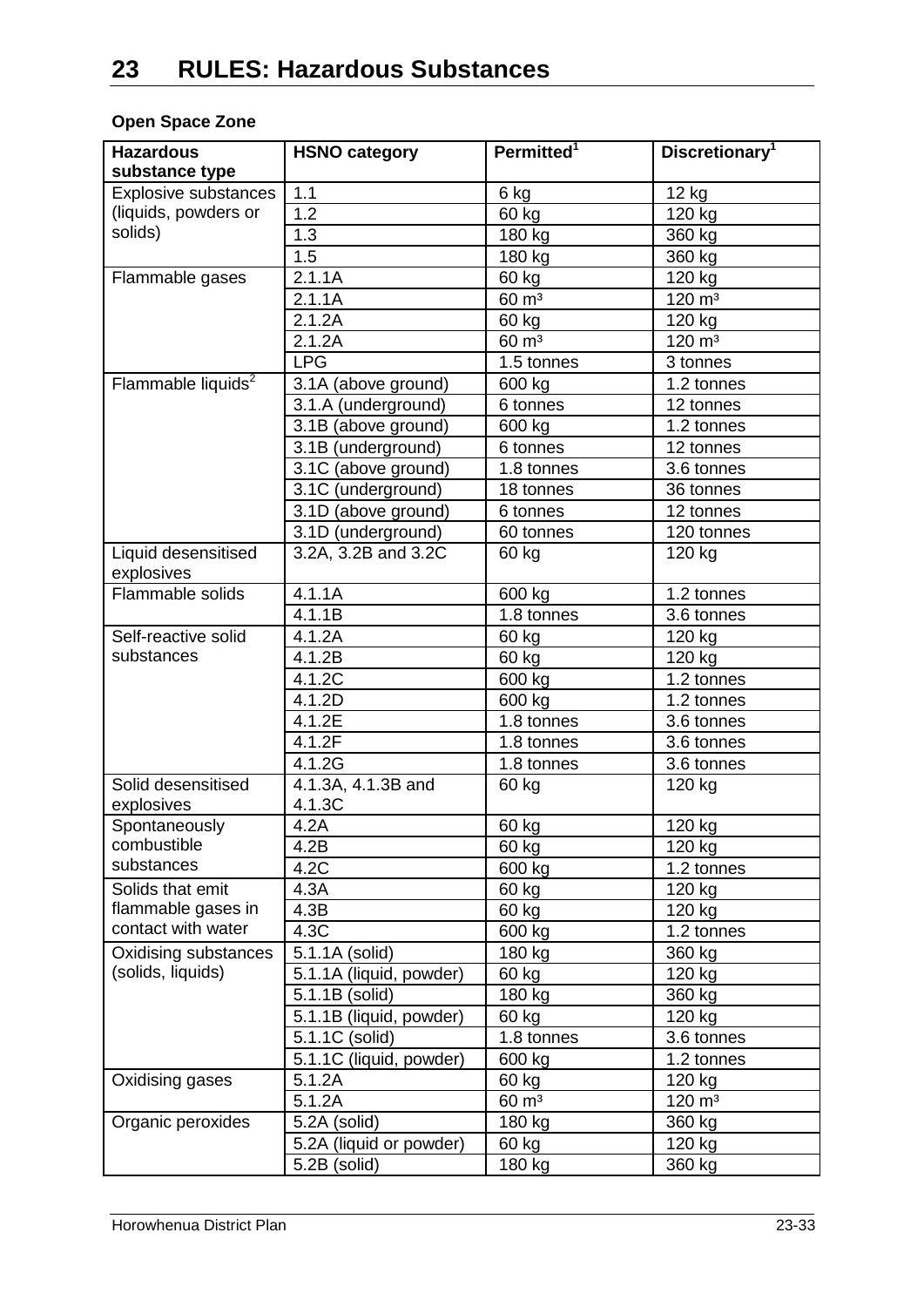| <b>Hazardous</b>     | <b>HSNO category</b>                        | Permitted <sup>1</sup> | Discretionary <sup>1</sup> |
|----------------------|---------------------------------------------|------------------------|----------------------------|
| substance type       |                                             |                        |                            |
|                      | 5.2B (liquid, powder)                       | 60 kg                  | 120 kg                     |
|                      | 5.2C (solid)                                | 1.8 tonnes             | 3.6 tonnes                 |
|                      | 5.2C (liquid, powder)                       | 600 kg                 | 1.2 tonnes                 |
|                      | 5.2D (solid)                                | 1.8 tonnes             | 3.6 tonnes                 |
|                      | 5.2D (liquid, powder)                       | 600 kg                 | 1.2 tonnes                 |
|                      | 5.2E (solid)                                | 5.4 tonnes             | 108 tonnes                 |
|                      | 5.2E (liquid, powder)                       | 1.8 tonnes             | 3.6 tonnes                 |
|                      | 5.2F (solid)                                | 5.4 tonnes             | 108 tonnes                 |
|                      | 5.2F (liquid, powder)                       | 1.8 tonnes             | 3.6 tonnes                 |
|                      | 5.2G (solid)                                | 5.4 tonnes             | 108 tonnes                 |
|                      | 5.2G (liquid, powder                        | 1.8 tonnes             | 3.6 tonnes                 |
| Toxic substances     | 6.1A (solid)                                | 180 kg                 | 360 kg                     |
|                      | 6.1A (liquid, powder)                       | 60 kg                  | 120 kg                     |
|                      | $6.1A$ (gas)                                | $0.3 \, \text{m}^3$    | $0.6 \, \text{m}^3$        |
|                      | 6.1B (solid)                                | 180 kg                 | 360 kg                     |
|                      | 6.1B (liquid, powder)                       | 60 kg                  | 120 kg                     |
|                      | $6.1B$ (gas)                                | $0.3 \, \text{m}^3$    | $0.6 \; \text{m}^3$        |
|                      | 6.1C (solid)                                | 1.8 tonnes             | 3.6 tonnes                 |
|                      | 6.1C (liquid, powder)                       | 600 kg                 | 1.2 tonnes                 |
|                      | 6.1C (gas)                                  | $0.9 \, \text{m}^3$    | $1.8 \, \text{m}^3$        |
|                      | 6.1D (solid)                                | 5.4 tonnes             | 108 tonnes                 |
|                      | 6.1D (liquid, powder)                       | 1.8 tonnes             | 3.6 tonnes                 |
|                      | $6.1D$ (gas)                                | 3 m <sup>3</sup>       | 6 m <sup>3</sup>           |
|                      | 6.3A and 6.3B (solid)                       | 900 kg                 | 1.8 tonnes                 |
|                      | 6.3A and 6.3B (liquid,                      | 300 kg                 | 600 kg                     |
|                      | powder)                                     |                        |                            |
|                      | 6.4A (solid)                                | 900 kg                 | 1.8 tonnes                 |
|                      | 6.4A (liquid, powder)                       | 300 kg                 | 600 kg                     |
|                      | $6.5 - 6.9$ (solid)                         | 180 kg                 | 360 kg                     |
|                      | $6.5 - 6.9$ (liquid,                        | 60 kg                  | 120 kg                     |
|                      | powder)                                     |                        |                            |
| Corrosive substances | 8.1 (solid)                                 | 180 kg                 | 360 kg                     |
|                      | 8.1 (liquid, powder)                        | 60 kg                  | 120 kg                     |
|                      | 8.2A (solid)                                | 180 kg                 | 360 kg                     |
|                      | 8.2A (liquid, powder)                       | 60 kg                  | 120 kg                     |
|                      | $\overline{8.2B}$ (solid)                   | 1.8 tonnes             | 3.6 tonnes                 |
|                      | 8.2B (liquid, powder)                       | 600 kg                 | 1.2 tonnes                 |
|                      | $\overline{8.2}C$ (solid)                   | 5.4 tonnes             | 108 tonnes                 |
|                      | 8.2C (liquid, powder)                       | 1.8 tonnes             | 3.6 tonnes                 |
|                      | 8.3 (solid)                                 | 180 kg                 | 360 kg                     |
|                      | 8.3 (liquid, powder)                        | 60 kg                  | 120 kg                     |
| Ecotoxic substances  | 9.1A (solid) (further                       | 600 kg                 | 1.2 tonnes                 |
|                      | than 30m from                               |                        |                            |
|                      | watercourse)                                |                        |                            |
|                      | 9.1A (solid) (within 30m<br>of watercourse) | 200 kg                 | 400 kg                     |
|                      | 9.2A, 9.3A and 9.4A                         | 200 kg                 | 400 kg                     |
|                      | (solid)                                     |                        |                            |
|                      | 9.1A (liquid, powder)                       | 200 kg                 | 400 kg                     |
|                      |                                             |                        |                            |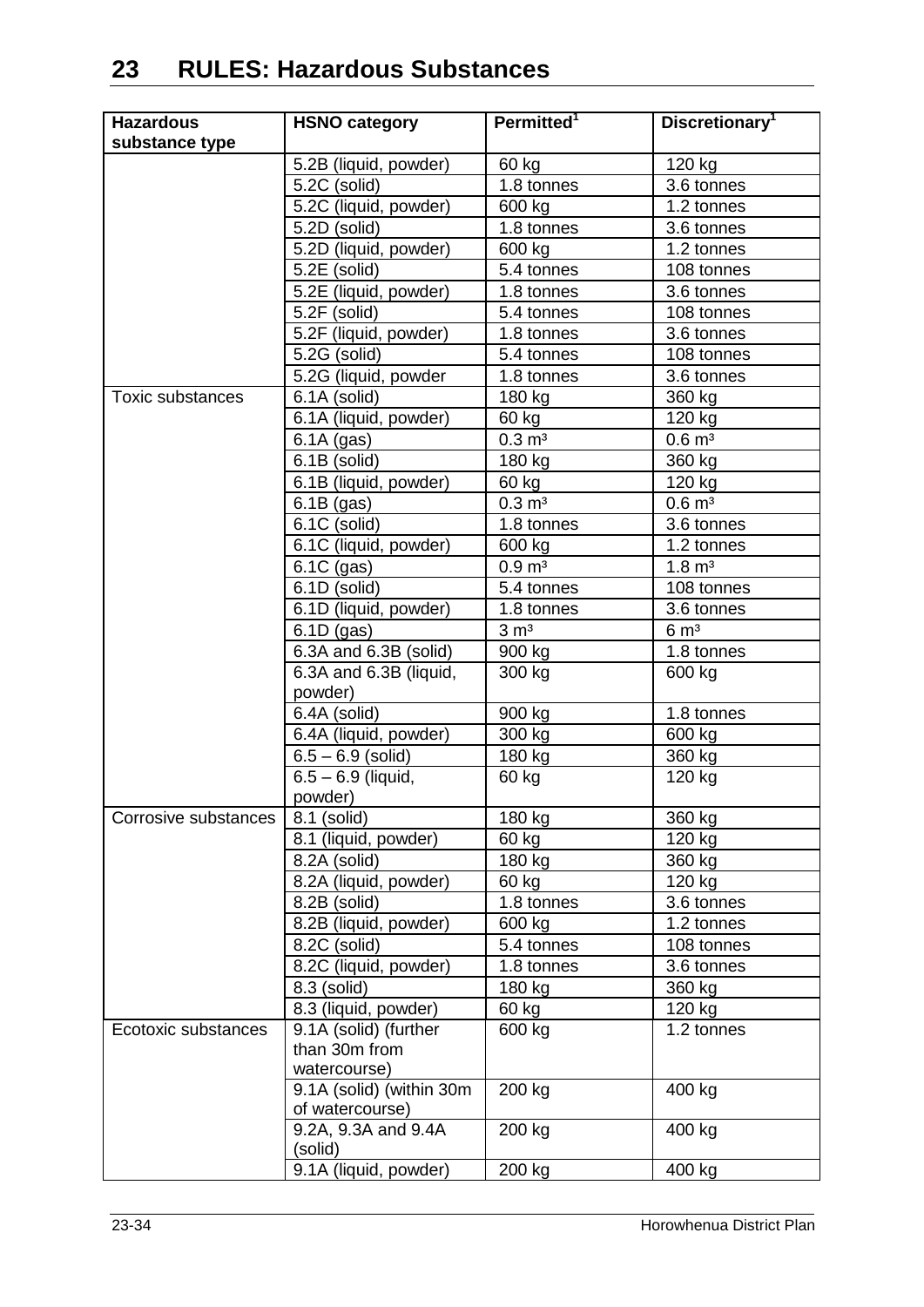| <b>Hazardous</b> | <b>HSNO category</b>                      | Permitted <sup>1</sup> | Discretionary <sup>1</sup> |
|------------------|-------------------------------------------|------------------------|----------------------------|
| substance type   |                                           |                        |                            |
|                  | (further than 30m from                    |                        |                            |
|                  | watercourse)                              |                        |                            |
|                  | 9.1A (liquid, powder)                     | 70 kg                  | 150 kg                     |
|                  | (within 30m of                            |                        |                            |
|                  | watercourse)                              |                        |                            |
|                  | 9.2A, 9.3A and 9.4A                       | 70 kg                  | 150 kg                     |
|                  | (liquid, powder)                          |                        |                            |
|                  | 9.1B (solid) (further                     | 5.4 tonnes             | 108 tonnes                 |
|                  | than 30m from                             |                        |                            |
|                  | watercourse)<br>9.1B (solid) (within 30m  | 1.8 tonnes             | 3.6 tonnes                 |
|                  | of watercourse)                           |                        |                            |
|                  | 9.2B, 9.3B, 9.4B (solid)                  | 1.8 tonnes             | 3.6 tonnes                 |
|                  | 9.1B (liquid, powder)                     | 1.8 tonnes             | 3.6 tonnes                 |
|                  | (further than 30m from                    |                        |                            |
|                  | watercourse)                              |                        |                            |
|                  | 9.1B (liquid, powder)                     | 600 kg                 | 1.2 tonnes                 |
|                  | (within 30m of                            |                        |                            |
|                  | watercourse)                              |                        |                            |
|                  | 9.2B, 9.3B, 9.4B (liquid,                 | 600 kg                 | 1.2 tonnes                 |
|                  | powder)                                   |                        |                            |
|                  | 9.1C (solid) (further                     | 18 tonnes              | 36 tonnes                  |
|                  | than 30m from                             |                        |                            |
|                  | watercourse)                              |                        |                            |
|                  | 9.1C (solid) (within 30m                  | 6 tonnes               | 12 tonnes                  |
|                  | of watercourse)                           |                        |                            |
|                  | 9.2C, 9.3C, 9.4C (solid)                  | 6 tonnes               | 12 tonnes                  |
|                  | 9.1C (liquid, powder)                     | 6 tonnes               | 12 tonnes                  |
|                  | (further than 30m from                    |                        |                            |
|                  | watercourse)                              |                        |                            |
|                  | 9.1C (liquid, powder)                     | 2 tonnes               | 4 tonnes                   |
|                  | (within 30m of                            |                        |                            |
|                  | watercourse)<br>9.2C, 9.3C, 9.4C (liquid, | 2 tonnes               | 4 tonnes                   |
|                  | powder)                                   |                        |                            |
|                  | 9.1D (solid) (further                     | 18 tonnes              | 36 tonnes                  |
|                  | than 30m from                             |                        |                            |
|                  | watercourse)                              |                        |                            |
|                  | 9.1D (solid) (within 30m                  | 6 tonnes               | 12 tonnes                  |
|                  | of watercourse)                           |                        |                            |
|                  | 9.2D, 9.3D, 9.4D (solid)                  | 6 tonnes               | 12 tonnes                  |
|                  | 9.1D (liquid, powder)                     | 6 tonnes               | 12 tonnes                  |
|                  | (further than 30m from                    |                        |                            |
|                  | watercourse)                              |                        |                            |
|                  | 9.1D (liquid, powder)                     | 2 tonnes               | 4 tonnes                   |
|                  | (within 30m of                            |                        |                            |
|                  | watercourse)                              |                        |                            |
|                  | 9.2D, 9.3D, 9.4D (liquid,                 | 2 tonnes               | 4 tonnes                   |
|                  | powder)                                   |                        |                            |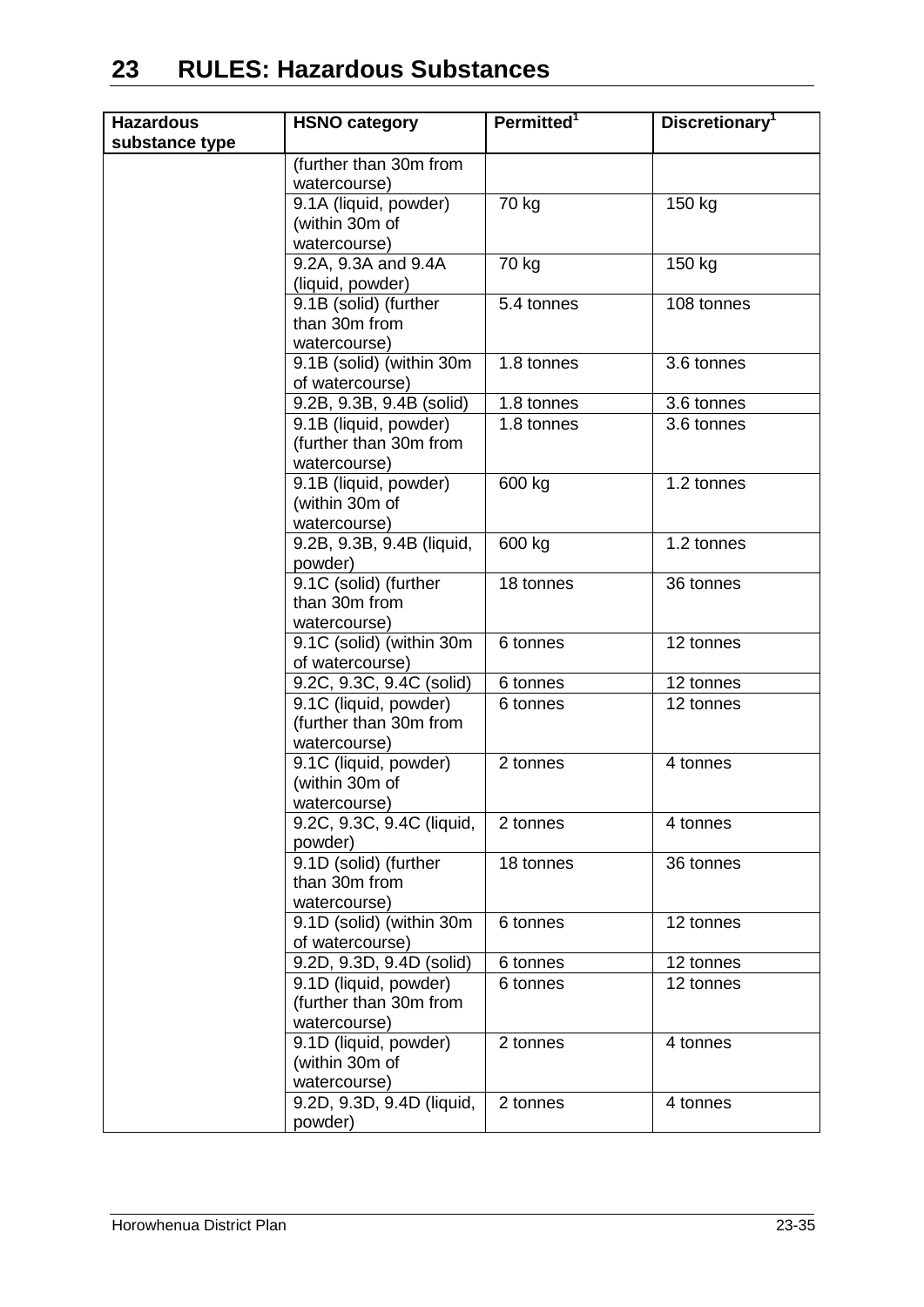#### **Rural Zone**

| <b>Hazardous</b><br>substance type | <b>HSNO category</b>           | Permitted <sup>1</sup> | Discretionary <sup>1</sup> |
|------------------------------------|--------------------------------|------------------------|----------------------------|
| <b>Explosive substances</b>        | 1.1                            | 30 kg                  | 60 kg                      |
| (liquids, powders or               | 1.2                            | 300 kg                 | 600 kg                     |
| solids)                            | 1.3                            | 900 kg                 | 1.8 tonnes                 |
|                                    | 1.5                            | 900 kg                 | 1.8 tonnes                 |
| Flammable gases                    | 2.1.1A                         | 300 kg                 | 600 kg                     |
|                                    | 2.1.1A                         | 300 $\overline{m^3}$   | $600 \, \text{m}^3$        |
|                                    | 2.1.2A                         | 300 kg                 | 600 kg                     |
|                                    | 2.1.2A                         | $300 \text{ m}^3$      | $600 \, \text{m}^3$        |
|                                    | <b>LPG</b>                     | 7.5 tonnes             | 15 tonnes                  |
| Flammable liquids <sup>2</sup>     | 3.1A (above ground)            | 3 tonnes               | 6 tonnes                   |
|                                    | 3.1.A (underground)            | 30 tonnes              | 60 tonnes                  |
|                                    | 3.1B (above ground)            | 3 tonnes               | 6 tonnes                   |
|                                    | 3.1B (underground)             | 30 tonnes              | 60 tonnes                  |
|                                    | 3.1C (above ground)            | 9 tonnes               | 18 tonnes                  |
|                                    | 3.1C (underground)             | 90 tonnes              | 180 tonnes                 |
|                                    | 3.1D (above ground)            | 100 tonnes             | 200 tonnes                 |
|                                    | 3.1D (underground)             | 300 tonnes             | 600 tonnes                 |
| Liquid desensitised                | 3.2A, 3.2B and 3.2C            | 300 kg                 | 600 kg                     |
| explosives                         |                                |                        |                            |
| Flammable solids                   | 4.1.1A                         | 3 tonnes               | 6 tonnes                   |
|                                    | 4.1.1B                         | 9 tonnes               | 18 tonnes                  |
| Self-reactive solid                | 4.1.2A                         | 300 kg                 | 600 kg                     |
| substances                         | 4.1.2B                         | 300 kg                 | 600 kg                     |
|                                    | 4.1.2C                         | 3 tonnes               | 6 tonnes                   |
|                                    | 4.1.2D                         | 3 tonnes               | 6 tonnes                   |
|                                    | 4.1.2E                         | 9 tonnes               | 18 tonnes                  |
|                                    | 4.1.2F                         | 9 tonnes               | 18 tonnes                  |
|                                    | 4.1.2G                         | 9 tonnes               | 18 tonnes                  |
| Solid desensitised<br>explosives   | $4.1.3A, 4.1.3B$ and<br>4.1.3C | 300 kg                 | 600 kg                     |
| Spontaneously                      | 4.2A                           | 300 kg                 | 600 kg                     |
| combustible                        | 4.2B                           | 300 kg                 | 600 kg                     |
| substances                         | 4.2C                           | 3 tonnes               | 6 tonnes                   |
| Solids that emit                   | 4.3A                           | 300 kg                 | 600 kg                     |
| flammable gases in                 | 4.3B                           | 300 kg                 | 600 kg                     |
| contact with water                 | 4.3C                           | 3 tonnes               | 6 tonnes                   |
| Oxidising substances               | 5.1.1A (solid)                 | 900 kg                 | 1.8 tonnes                 |
| (solids, liquids)                  | 5.1.1A (liquid, powder)        | 300 kg                 | 600 kg                     |
|                                    | 5.1.1B (solid)                 | 900 kg                 | 1.8 tonnes                 |
|                                    | 5.1.1B (liquid, powder)        | 300 kg                 | 600 kg                     |
|                                    | 5.1.1C (solid)                 | 9 tonnes               | 18 tonnes                  |
|                                    | 5.1.1C (liquid, powder)        | 3 tonnes               | 6 tonnes                   |
| Oxidising gases                    | 5.1.2A                         | 300 kg                 | 600 kg                     |
|                                    | 5.1.2A                         | 300 m <sup>3</sup>     | 600 m <sup>3</sup>         |
| Organic peroxides                  | 5.2A (solid)                   | 900 kg                 | 1.8 tonnes                 |
|                                    | 5.2A (liquid or powder)        | 300 kg                 | 600 kg                     |
|                                    | 5.2B (solid)                   | 900 kg                 | 1.8 tonnes                 |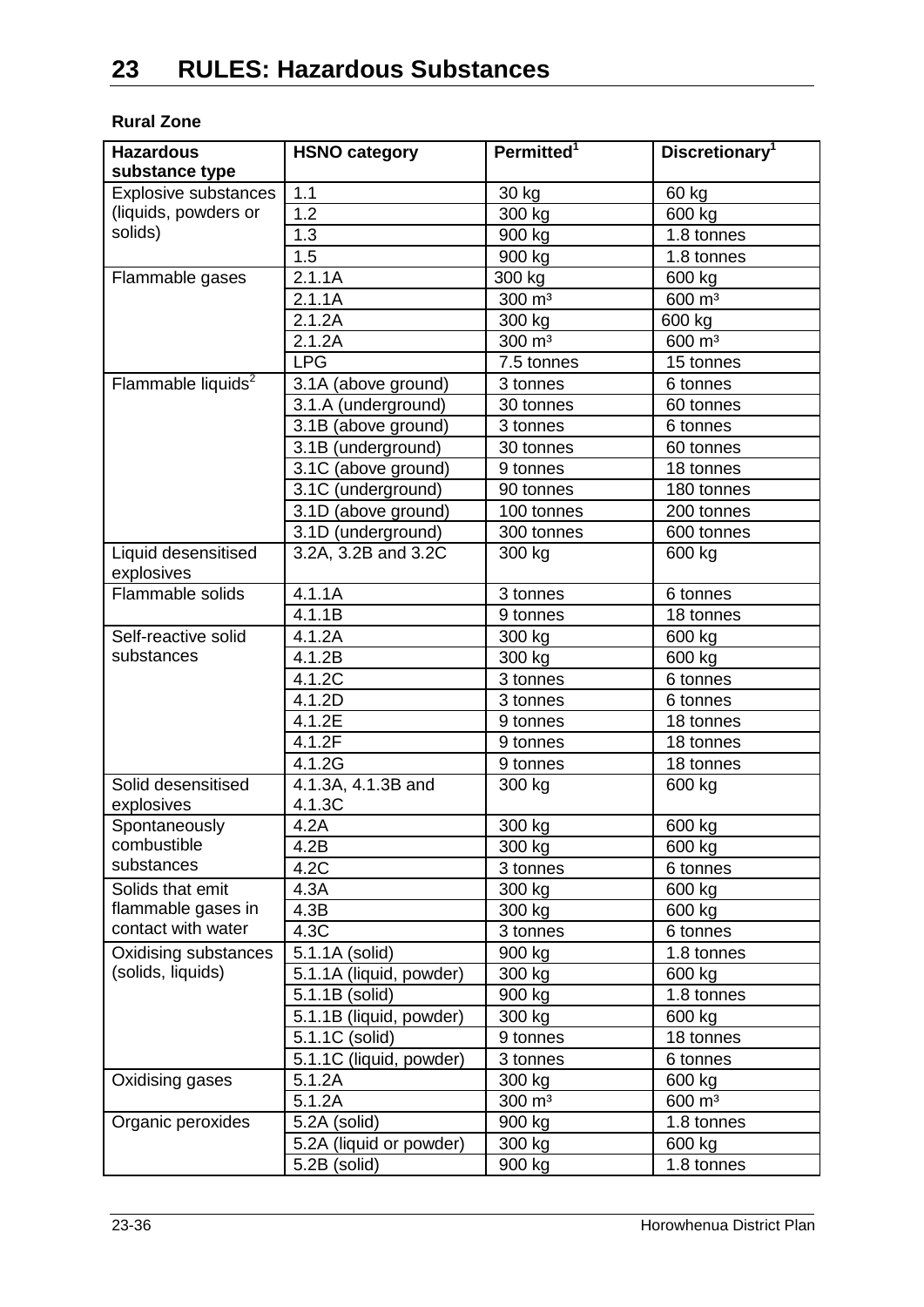| <b>Hazardous</b>     | <b>HSNO category</b>                        | Permitted <sup>1</sup> | Discretionary <sup>1</sup> |
|----------------------|---------------------------------------------|------------------------|----------------------------|
| substance type       |                                             |                        |                            |
|                      | 5.2B (liquid, powder)                       | 300 kg                 | 600 kg                     |
|                      | 5.2C (solid)                                | 9 tonnes               | 18 tonnes                  |
|                      | 5.2C (liquid, powder)                       | 3 tonnes               | 6 tonnes                   |
|                      | $\overline{5.2}D$ (solid)                   | 9 tonnes               | 18 tonnes                  |
|                      | 5.2D (liquid, powder)                       | 3 tonnes               | 6 tonnes                   |
|                      | $\overline{5.2E}$ (solid)                   | 27 tonnes              | 54 tonnes                  |
|                      | 5.2E (liquid, powder)                       | 9 tonnes               | 18 tonnes                  |
|                      | 5.2F (solid)                                | 27 tonnes              | 54 tonnes                  |
|                      | 5.2F (liquid, powder)                       | 9 tonnes               | 18 tonnes                  |
|                      | 5.2G (solid)                                | 27 tonnes              | 54 tonnes                  |
|                      | 5.2G (liquid, powder)                       | 9 tonnes               | 18 tonnes                  |
| Toxic substances     | 6.1A (solid)                                | 900 kg                 | 1.8 tonnes                 |
|                      | 6.1A (liquid, powder)                       | 300 kg                 | 600 kg                     |
|                      | $6.1A$ (gas)                                | $1.5 \, \text{m}^3$    | 3 m <sup>3</sup>           |
|                      | 6.1B (solid)                                | 900 kg                 | 1.8 tonnes                 |
|                      | 6.1B (liquid, powder)                       | 300 kg                 | 600 kg                     |
|                      | $6.1B$ (gas)                                | $1.5 \; \text{m}^3$    | 3 m <sup>3</sup>           |
|                      | 6.1C (solid)                                | 9 tonnes               | 18 tonnes                  |
|                      | 6.1C (liquid, powder)                       | 3 tonnes               | 6 tonnes                   |
|                      | 6.1C (gas)                                  | $4.5 \; \mathrm{m}^3$  | 9 <sub>m<sup>3</sup></sub> |
|                      | 6.1D (solid)                                | 27 tonnes              | 54 tonnes                  |
|                      | 6.1D (liquid, powder)                       | 9 tonnes               | 18 tonnes                  |
|                      | $6.1D$ (gas)                                | $14.8 \text{ m}^3$     | $29.6 \text{ m}^3$         |
|                      | 6.3A and 6.3B (solid)                       | 4.5 tonnes             | 9 tonnes                   |
|                      | 6.3A and 6.3B (liquid,<br>powder)           | 1.5 tonnes             | 3 tonnes                   |
|                      | 6.4A (solid)                                | 4.5 tonnes             | 9 tonnes                   |
|                      | 6.4A (liquid, powder)                       | 1.5 tonnes             | 3 tonnes                   |
|                      | $6.5 - 6.9$ (solid)                         | 900 kg                 | 1.8                        |
|                      | $6.5 - 6.9$ (liquid,                        | 0.3                    | 600 kg                     |
|                      | powder)                                     |                        |                            |
| Corrosive substances | 8.1 (solid)                                 | 900 kg                 | 1.8 tonnes                 |
|                      | 8.1 (liquid, powder)                        | 300 kg                 | 600 kg                     |
|                      | 8.2A (solid)                                | 900 kg                 | 1.8 tonnes                 |
|                      | 8.2A (liquid, powder)                       | 300 kg                 | 600 kg                     |
|                      | $\overline{8.2B}$ (solid)                   | 9 tonnes               | 18 tonnes                  |
|                      | 8.2B (liquid, powder)                       | 3 tonnes               | 6 tonnes                   |
|                      | $\overline{8.2}C$ (solid)                   | 27 tonnes              | 54 tonnes                  |
|                      | 8.2C (liquid, powder)                       | 9 tonnes               | 18 tonnes                  |
|                      | $8.3$ (solid)                               | 900 kg                 | 1.8 tonnes                 |
|                      | 8.3 (liquid, powder)                        | 300 kg                 | 600 kg                     |
| Ecotoxic substances  | 9.1A (solid) (further                       | 2.7 tonnes             | 5.4 tonnes                 |
|                      | than 30m from                               |                        |                            |
|                      | watercourse)                                |                        |                            |
|                      | 9.1A (solid) (within 30m<br>of watercourse) | 900 kg                 | 1.8 tonnes                 |
|                      | 9.2A, 9.3A and 9.4A                         | 900 kg                 | 1.8 tonnes                 |
|                      | (solid)                                     |                        |                            |
|                      | 9.1A (liquid, powder)                       | 900 kg                 | 1.8 tonnes                 |